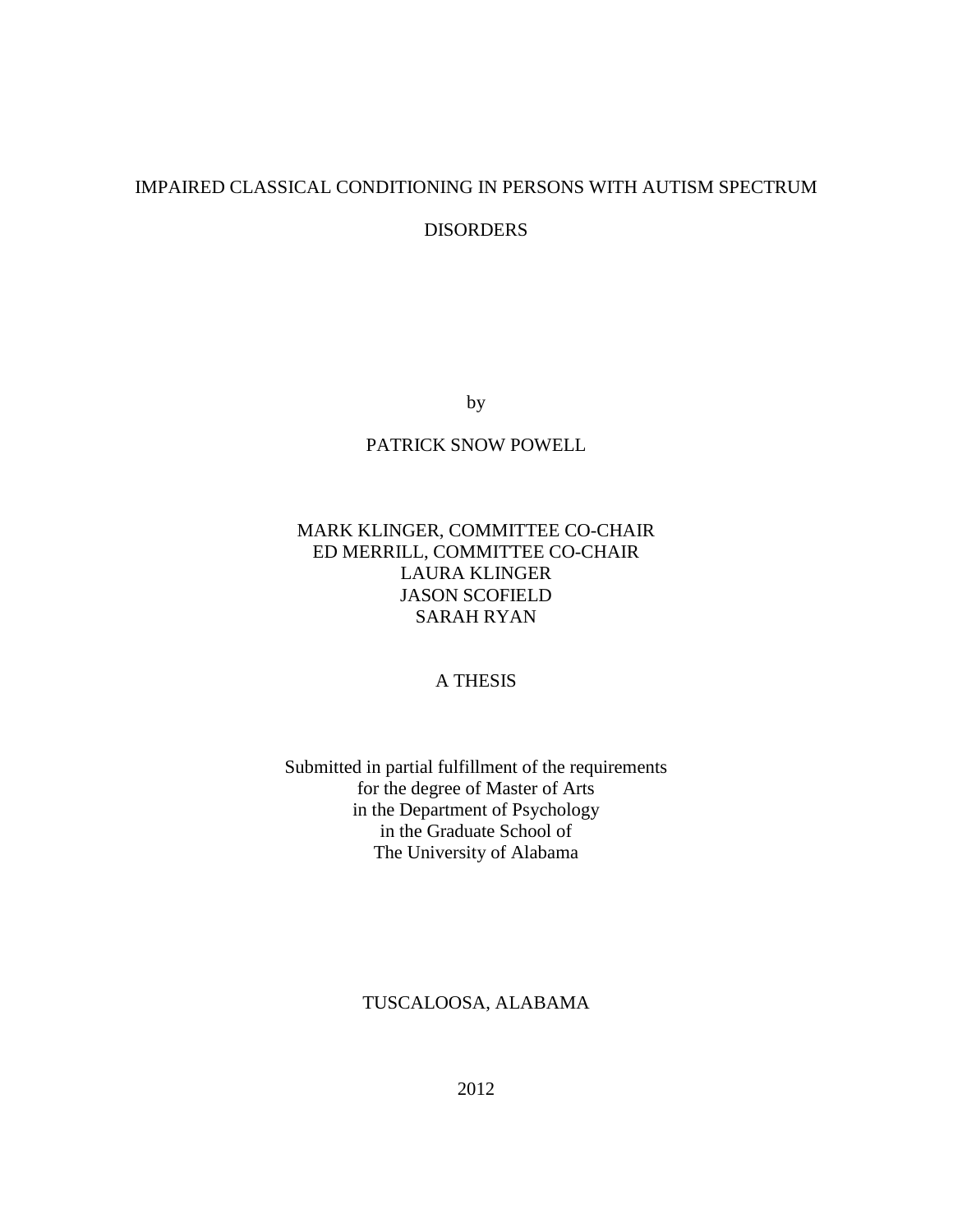Copyright Patrick Snow Powell 2012 ALL RIGHTS RESERVED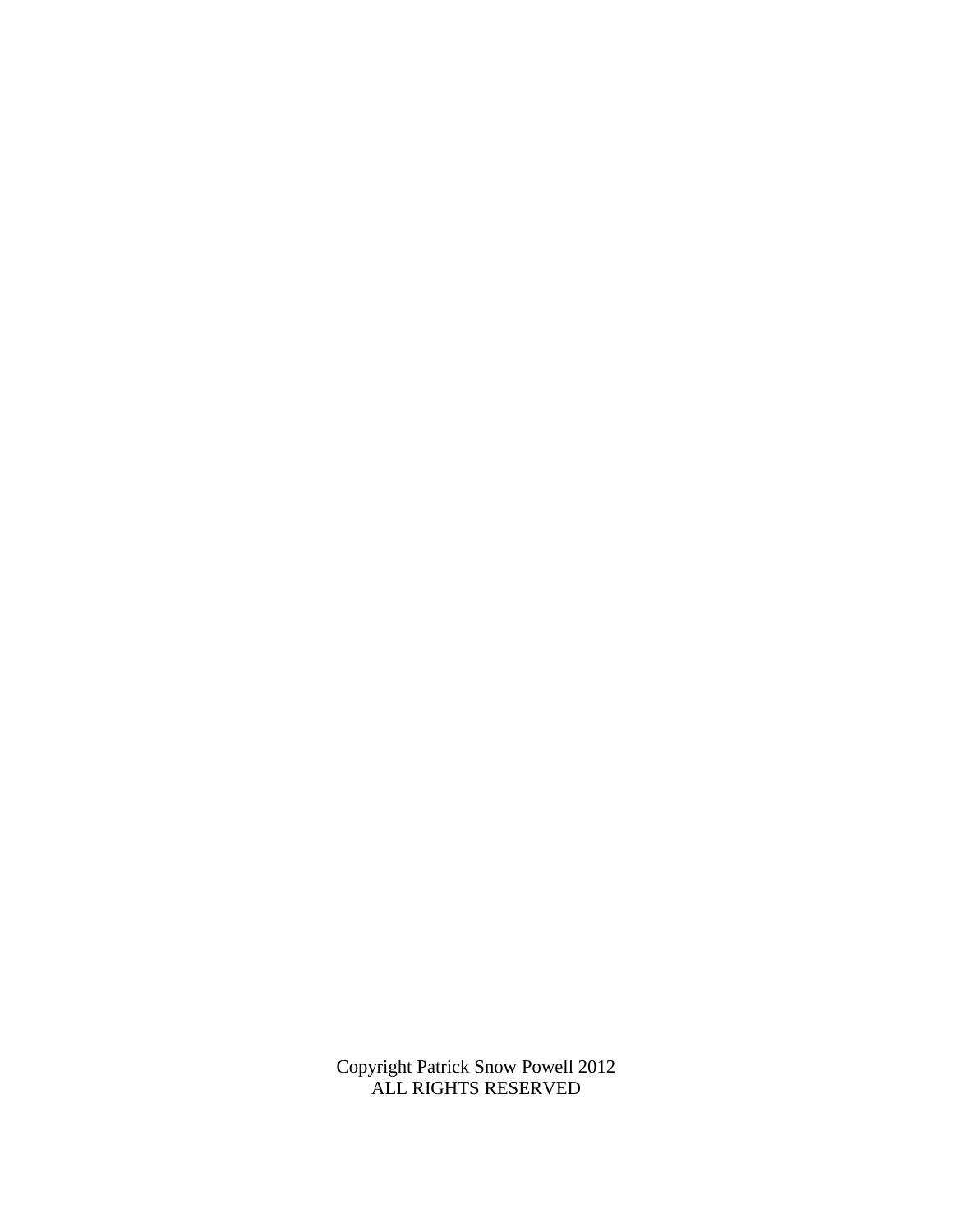#### ABSTRACT

Previous research has indicated that individuals with autism spectrum disorder (ASD) have difficulty with implicit learning; learning that occurs unconsciously and without intention. The present study utilized a classical fear conditioning paradigm to examine associative learning in individuals with ASD, which can be considered to be a simple form of implicit learning. Fifteen individuals diagnosed with ASD and 16 age, gender, and IQ-matched individuals with typical development participated in this study. Both participants with ASD and typical development were presented with a series of colors and sounds paired with an aversive loud noise while skin conductance responses (SCRs) were recorded. Following this task, an explicit memory test probed participants' awareness of the learning contingencies. Results from this study found that individuals with ASD demonstrate a general impairment in associative learning compared to individuals with typical development. Additionally, greater explicit awareness of the learning contingencies was related to greater associative learning in individuals with ASD. Implications for theories regarding associative and implicit learning impairments in ASD, such as the underconnectivity theory of autism and the Learning Compensation model are discussed.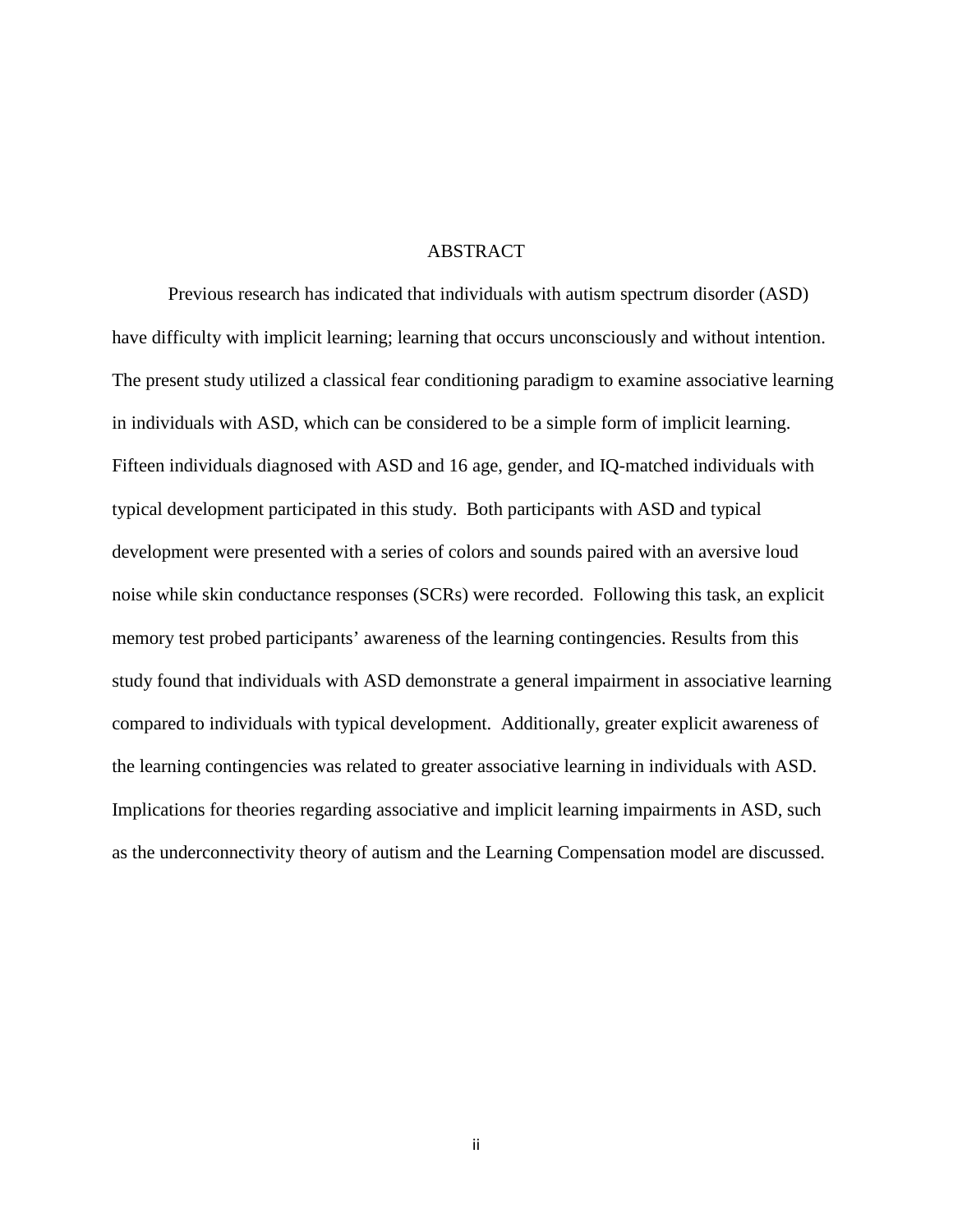# DEDICATION

This manuscript is dedicated to my parents, my biggest supporters.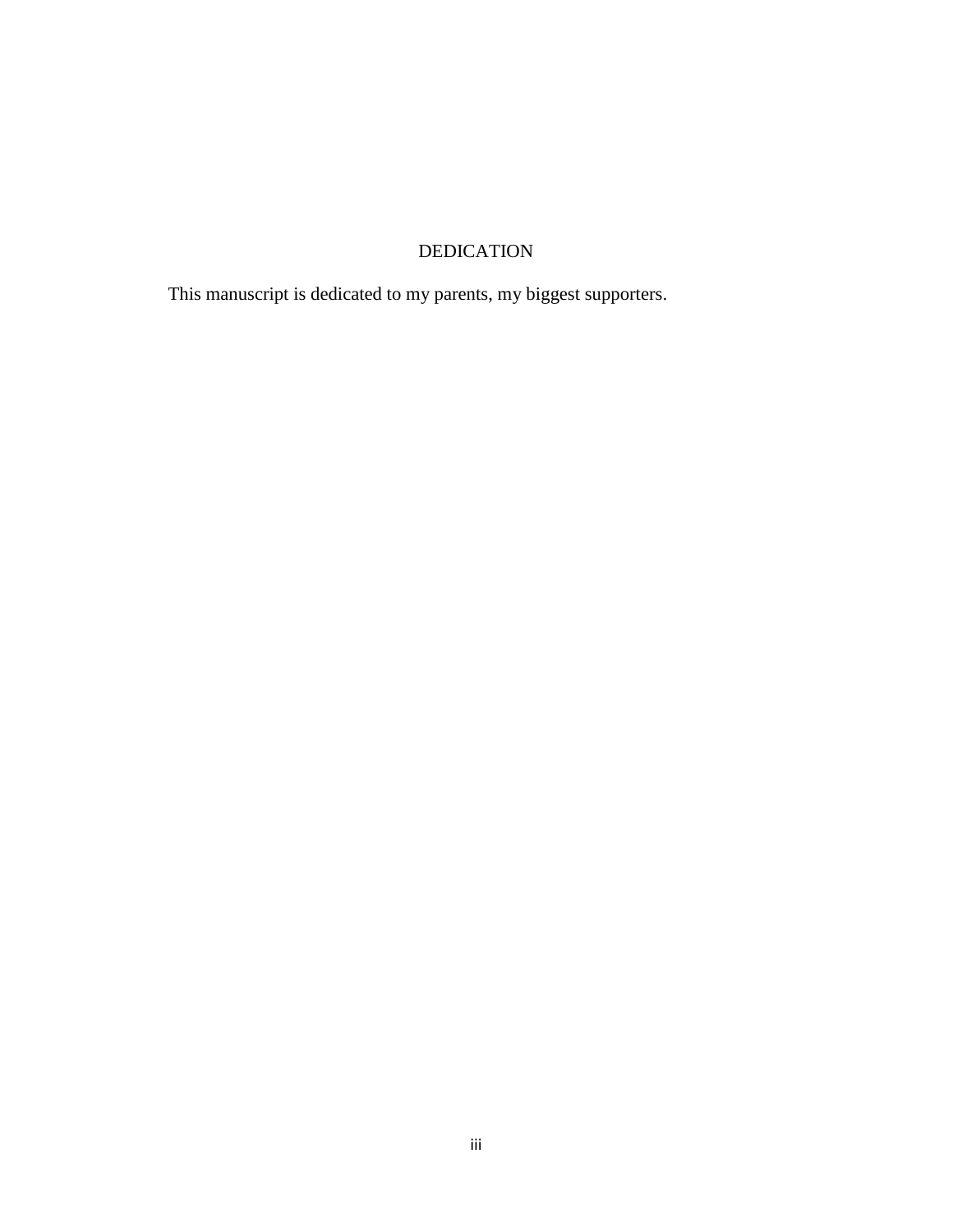# LIST OF ABBREVIATIONS AND SYMBOLS

| $\boldsymbol{M}$          | Mean: the sum of a set of measurements divided by the number of measurements in    |  |  |  |  |  |
|---------------------------|------------------------------------------------------------------------------------|--|--|--|--|--|
|                           | the set                                                                            |  |  |  |  |  |
| SD                        | <b>Standard Deviation</b>                                                          |  |  |  |  |  |
| $\boldsymbol{p}$          | Probability associated with the occurrence under the null hypothesis of a value as |  |  |  |  |  |
|                           | extreme as or more extreme than the observed value                                 |  |  |  |  |  |
| $\boldsymbol{r}$          | Pearson product-moment correlation                                                 |  |  |  |  |  |
| $\boldsymbol{t}$          | Computed value of $t$ test                                                         |  |  |  |  |  |
| <b>SCL</b>                | Skin conductance level                                                             |  |  |  |  |  |
| <b>SCR</b>                | Skin conductance response                                                          |  |  |  |  |  |
| $CS+$                     | Conditioned stimulus paired with the UCS                                           |  |  |  |  |  |
| $CS+$ <sub>unpaired</sub> | Conditioned stimulus presented without the pairing of the UCS                      |  |  |  |  |  |
| $CS-$                     | Neutral stimuli presented never paired with the UCS                                |  |  |  |  |  |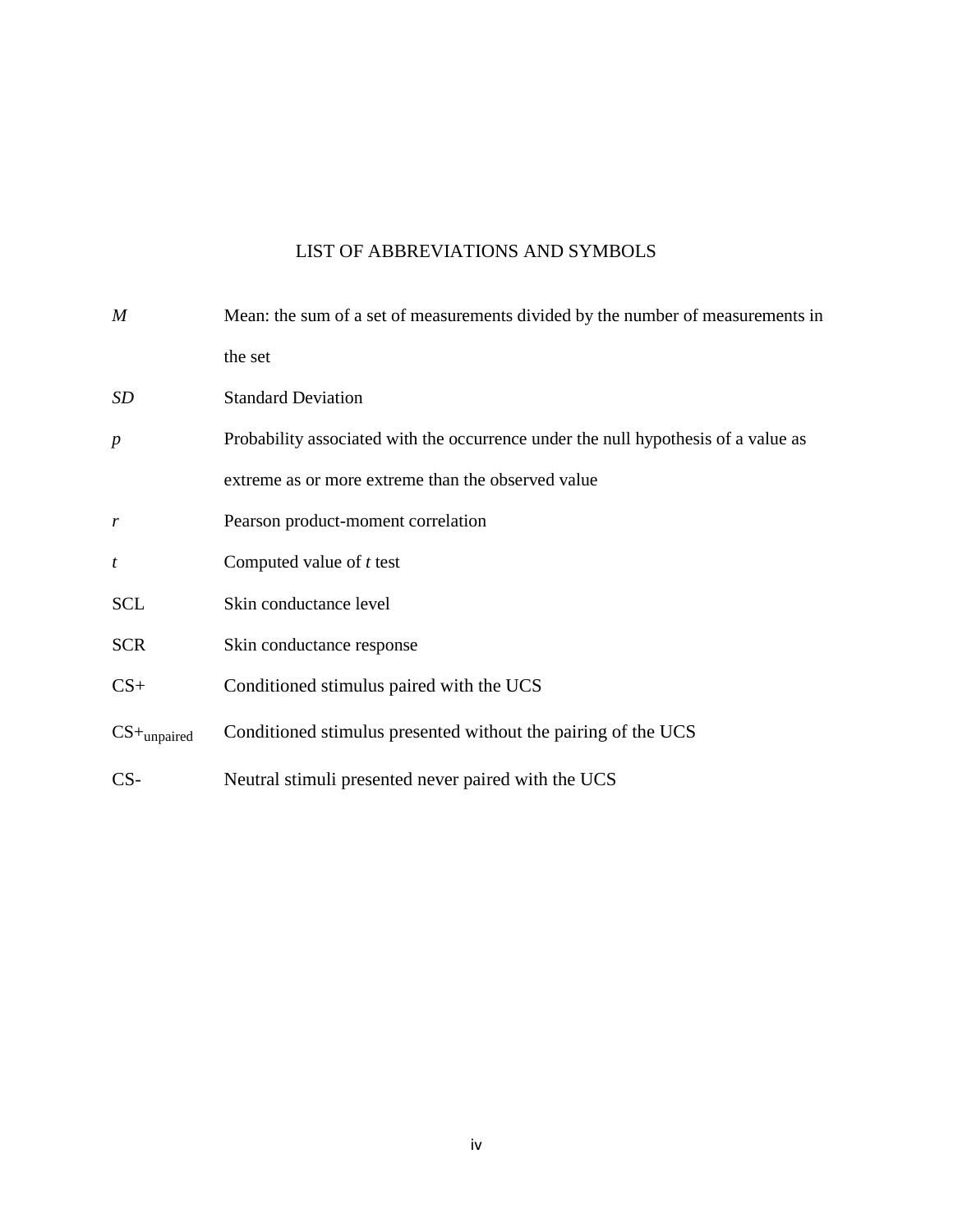#### ACKNOWLEDGEMENTS

I would like to thank many people for their assistance in the completion of this manuscript. First I would like to thank my mentor Dr. Mark Klinger, for his skillful and patient guidance in the development of this research and his helpful and important suggestions regarding research design and implementation. His guidance has allowed me to grow and improve both as a researcher and colleague. I would also like to thank Dr. Laura Klinger, for sharing with me her interests and insights into the complex world autism spectrum disorders. Her enthusiasm for autism research provided me with great motivation through this endeavor. I would also like to thank my other committee members, Dr. Ed Merrill and Dr. Jason Scofield for their contributions towards research design and implementation.

Secondly, I would like to thank the following people for their contribution in participant recruitment , data collection, and data analysis: Megan Crisler, for her help with recruitment and data collection, as well as, her ability to commiserate during those grueling piloting days; Brittany Travers, for her help with participant recruitment, and long hours of data collection, as well as for her wonderful advice, and overall support of this research; and to Dr. David Knight, for his gracious consultation on data processing and analysis.

Lastly, I would like to thank all the participants and families that were kind enough to open their homes and offer up their time to participate in this research. Without such wonderful families this research would not have been possible.

v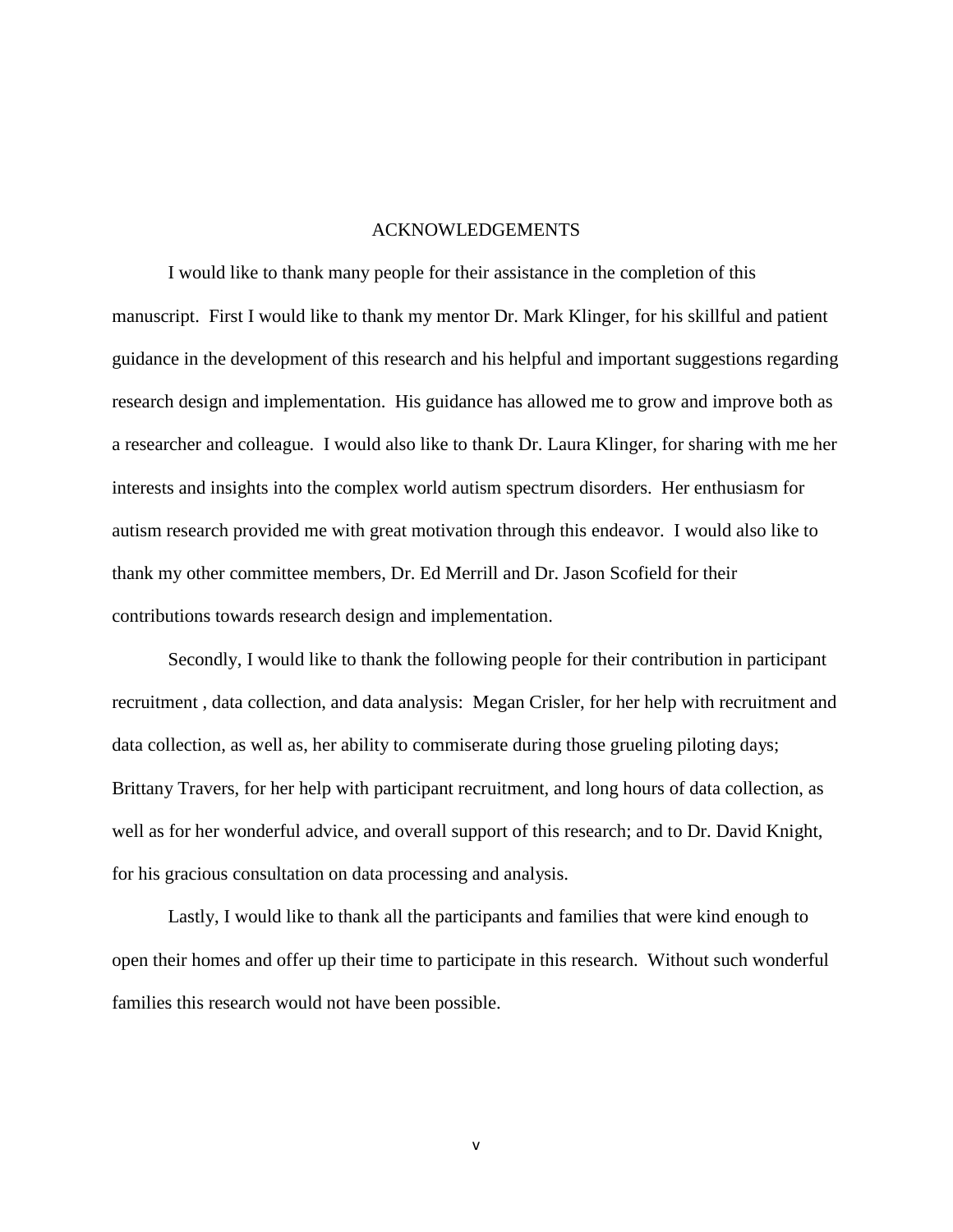# TABLE OF CONTENTS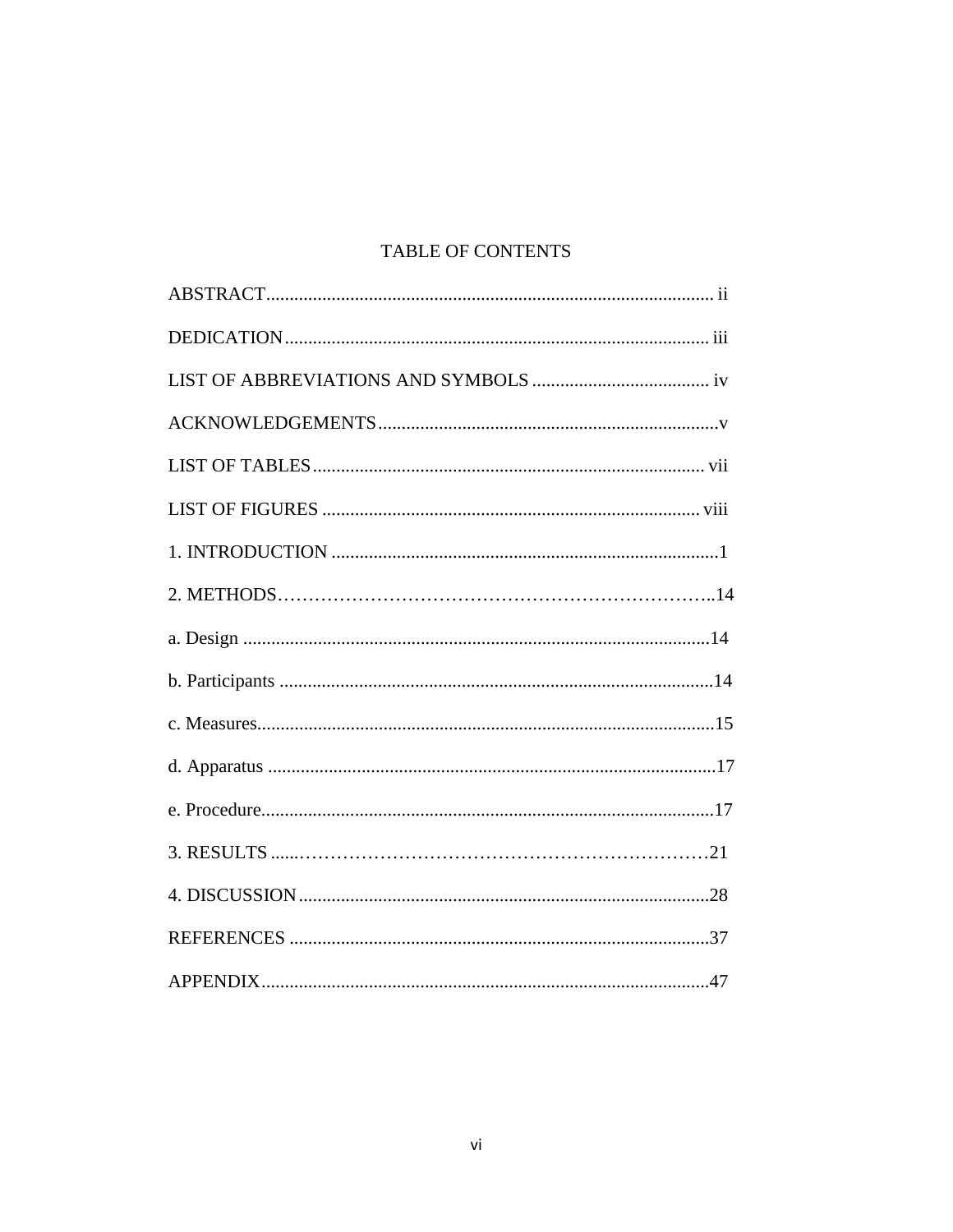# LIST OF TABLES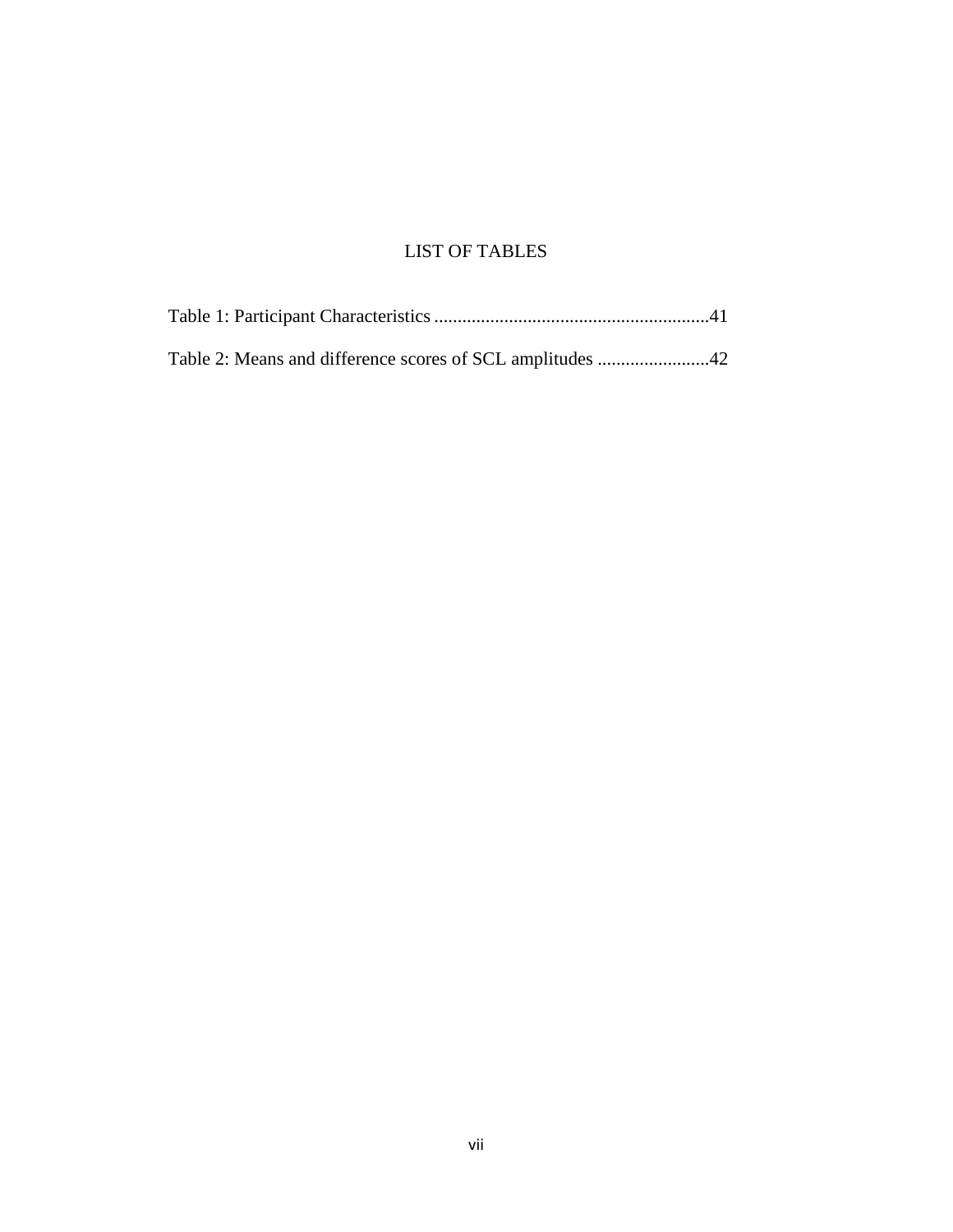# LIST OF FIGURES

| Figure 1: Skin conductance apparatus and testing environment43          |  |
|-------------------------------------------------------------------------|--|
| Figure 2: Skin conductance amplitudes between                           |  |
|                                                                         |  |
| Figure 3: Skin conductance amplitudes between                           |  |
| $CS+$ <sub>unpaired_auditory</sub> and CS- <sub>auditory</sub> trials44 |  |
| Figure 4: Comparison of individuals with ASD and TD's                   |  |
| explicit memory of visual trials and overall learning45                 |  |
| Figure 5: Correlation between Broader Autism Phenotype                  |  |
|                                                                         |  |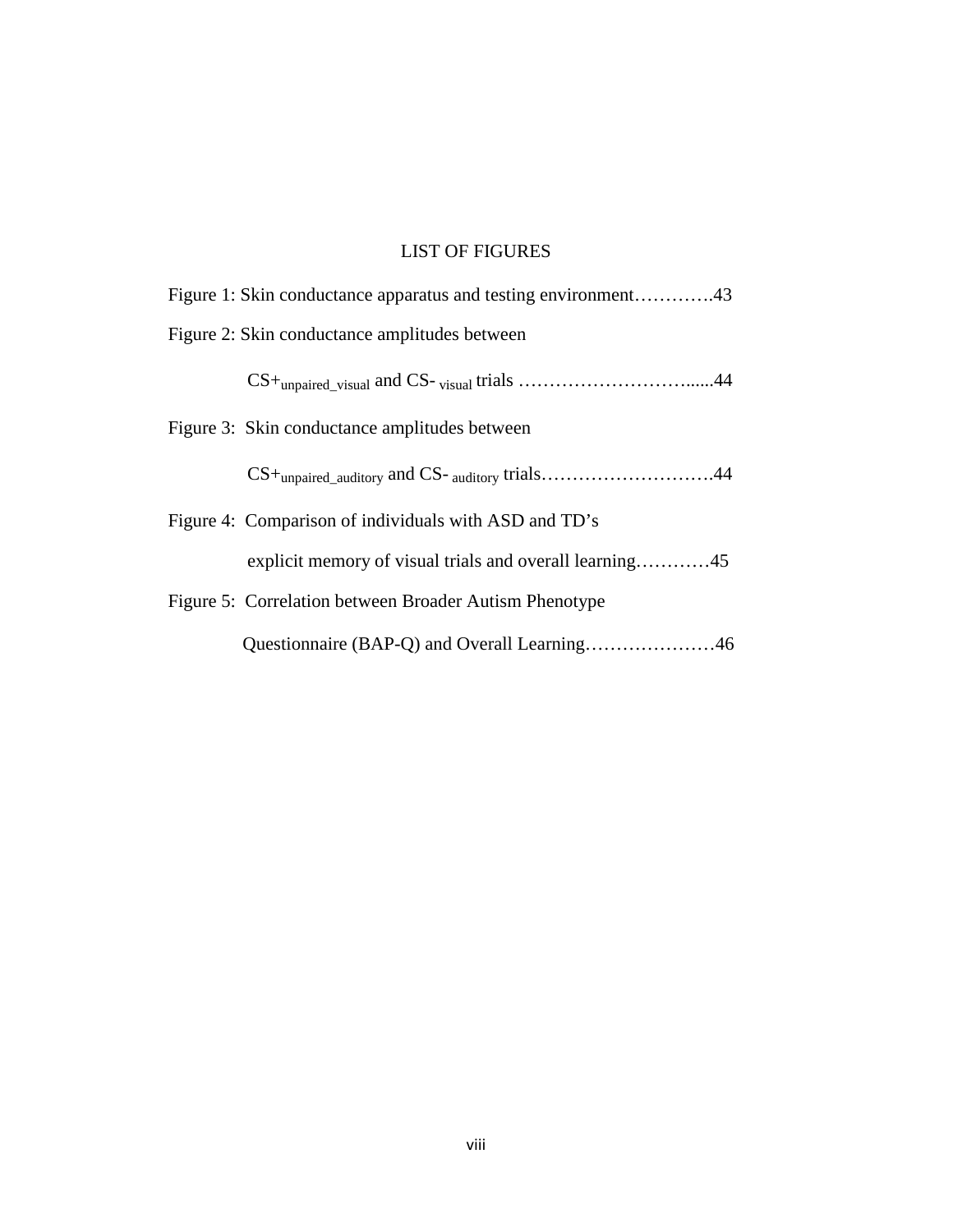Impaired Classical Conditioning in Persons with Autism Spectrum Disorders Autism is a developmental disorder usually diagnosed in early childhood. This disorder is typically defined by impairments in social and communication skills, abnormal language development, and a restricted range of behaviors and interests (American Psychiatric Association, 2000). Autism Spectrum Disorders (ASD) encapsulate varying degrees of these core symptoms, and includes diagnoses of autism, Asperger's Syndrome (AS), and pervasive developmental disorder not otherwise specified (PDD-OS). Many theories of ASD focus on explanations of social and communicative impairments (Baron-Cohen, 1997). However, there are other theories positing that the observed social impairments in ASD are caused by underlying cognitive impairments. Several studies, examining implicit learning, have shown that children with autism may have a basic impairment in implicit learning (Klinger & Dawson, 2001; Klinger, Klinger, & Pohlig, 2007). Klinger et al., (2007) suggested that abnormal development in ASD may lead to a basic cognitive impairment in implicit learning, which leads them to not learn about natural relationships in the world thereby manifesting into behavioral symptoms (e.g., communication impairments, repetitive and restricted behaviors).

Other theories of ASD have examined these cognitive impairments from a neurological perspective. The underconnectivity theory (Just, Cherkassky, Keller, & Minshew, 2004; Kana, Keller, Cherkassky, Minshew, & Just, 2006) suggests that the cognitive and social impairments observed in ASD are the result of connectivity differences between functional brain regions. Specifically, the underconnectivity theory posits that individuals with ASD may suffer from a dysfunction in the way areas of the brain communicate with one another. However, the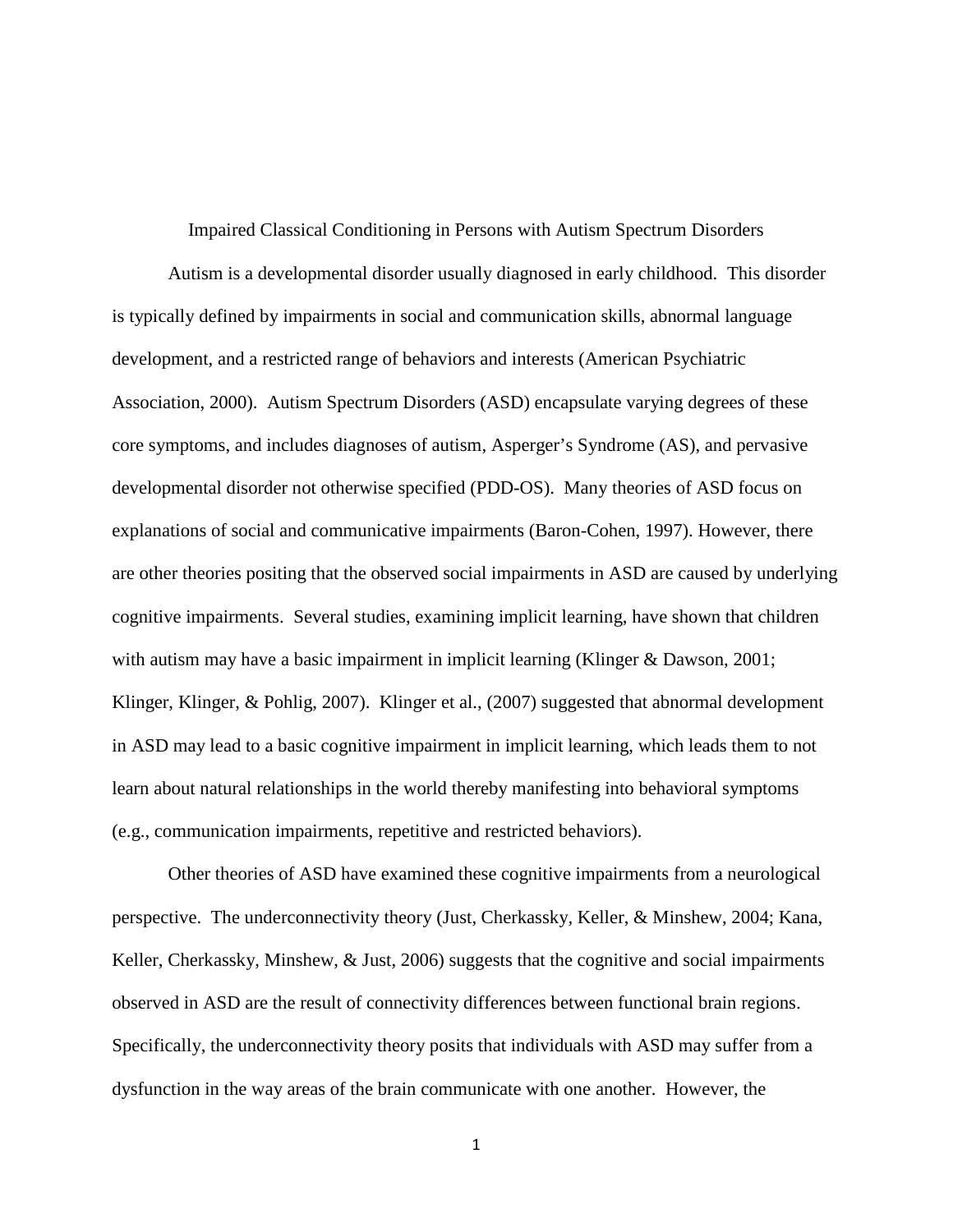underconnectivity theory also theorizes that the cognitive strengths often found in ASD, such as hyperlexia, may be the result of the brains of persons with ASD compensating for a lack of integration by strengthening independent and free-standing brain structures (Just et al., 2004).

Also, abnormal neurological development in the amygdala has been suggested as another possible source of impairments (Baron-Cohen, 2000). In fact, one study has demonstrated impaired associative learning for individuals with ASD in a classical fear conditioning paradigm (Gaigg & Bowler, 2007). This study examined the abnormal production of fear in individuals with ASD which was thought to be the result of an abnormally functioning amygdala. Therefore, the current study aims to expand upon previous evidence of abnormal fear production in individuals with ASD at its relation to abnormal amygdala functioning and underlying cognitive impairments.

#### **The amygdala theory of autism**

Brothers (1990) proposed a network of neural regions that are heavily involved in social cognition, and identified the amygdala as an essential component of this neural network due to is role in emotional processing, and particularly fear processing. Bauman and Kemper (1985) observed abnormalities in the amygdala of individuals with ASD. Considering that social impairment is hallmark of ASD, these findings led Baron-Cohen et al. (2000) to propose an amygdala theory of autism in which they theorized that observed social impairments in ASD may be caused by an amygdala abnormality. Evidence for this theory has stemmed from studies examining the social behavior of monkeys after lesions to the amygdala (Kling  $\&$  Brothers, 1992; Kling & Steklis, 1976). These studies demonstrated that amygdala-lesioned monkeys become more socially isolated as well as fail to initiation social interactions and respond appropriately to non-verbal gestures (Kling & Brothers, 1992; Kling & Steklis, 1976).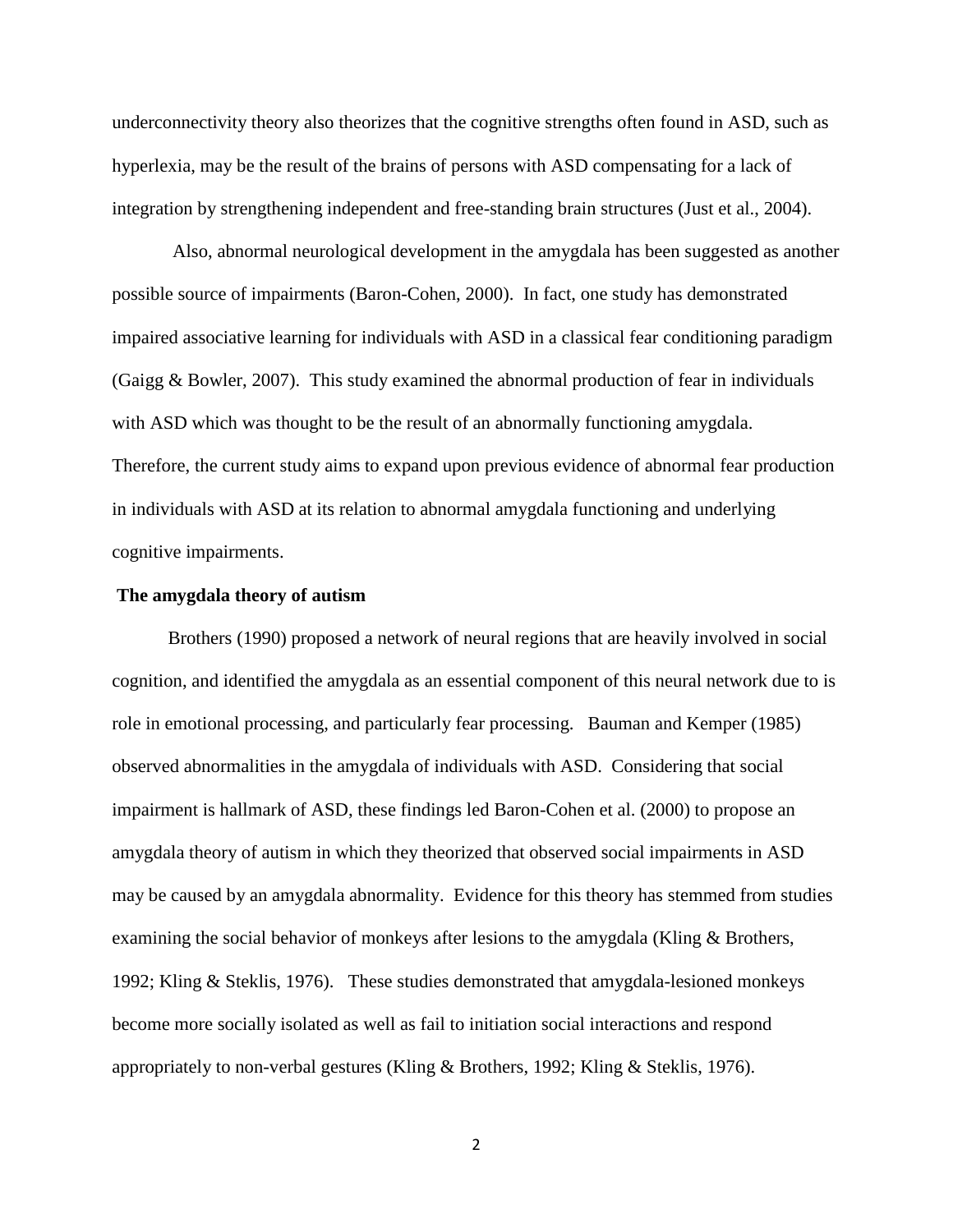Following these animal lesion studies, Baron-Cohen et al. (1999) conducted a functional magnetic resonance imaging (fMRI) study to examine amygdala functioning in persons with ASD. Participants in this study were shown several pictures of men and women and asked to infer the mental states of the person in the photograph. Results from this study indicated that individuals with typical development displayed activation within the amygdala presumable due to the emotional processing involved. However, individuals with ASD show no activation within the amygdala. Interestingly, the ASD group tended to display greater activation in the temporal lobe structures, and therefore placed greater emphasis on verbal labeling of the photographs rather than inferring emotional processes. This finding suggests that individuals with ASD may engage in a unique type of emotional processing in order to compensate for abnormal amygdala functioning. Additionally, this finding also suggests that impaired amygdala functioning may result in abnormal fear acquisition in individuals with ASD.

#### **Implicit Learning**

Implicit learning refers to learning that occurs without awareness and or intention to learn. In contrast, explicit learning is an effortful and controlled process involving conscious awareness of what is being learned. The mental processes involved in implicit learning are often difficult to verbalize or explain in concrete terms (Reber, 1989). Previous studies have demonstrated that the development of implicit learning is largely independent of age and intelligence, whereas explicit learning is heavily dependent upon a person's age and intelligence (Atwell, Conners, & Merrill, 2003; Huang-Pollock, Maddox, & Karaluns, 2011; Weinert, 2009).

Additionally, implicit learning has been linked to language acquisition (Saffran, 1996) and social understanding (Heerey  $&$  Velani, 2010), which are amongst the most impaired areas in ASD. Previous studies examining implicit statistical learning through artificial grammar tasks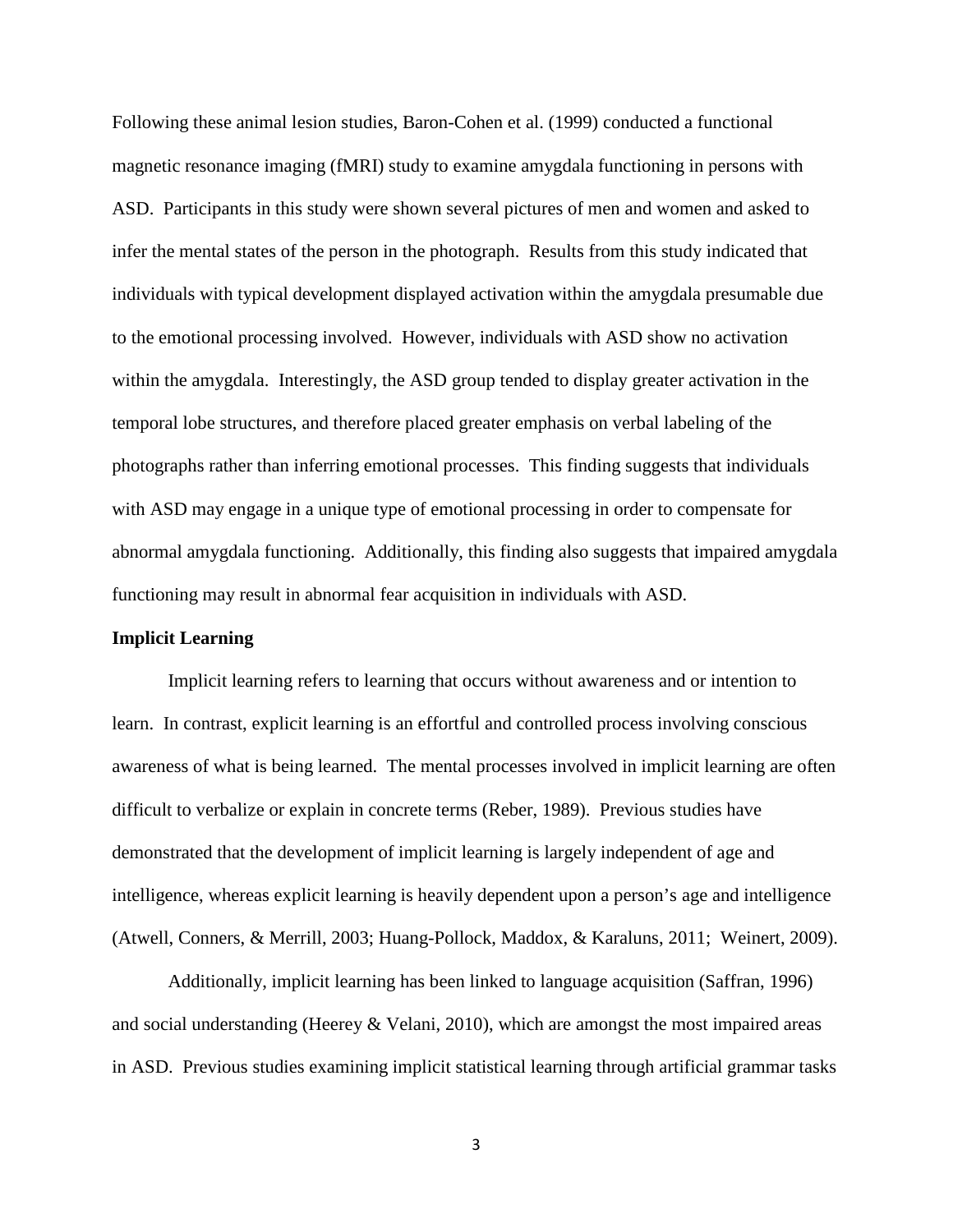have found that typically developing infants are capable of discriminating between novel and familiar non-word pairings (Saffran, 1996) and grammatical and ungrammatical word strings (Gomez & Gerken, 1999). These results imply implicit understanding of the rules of language allowing children to communicate well before they are able to explicitly verbalize grammatical rules. Furthermore, implicit learning is considered important for understanding the unspoken rules elicited in social interactions. Implicit learning allows the subtleties of nonverbal behavior to become understandable in a social situation without having to be explicitly aware of these rules. In other words, implicit learning may give rise to much of people's social intuition (Libermann, 2000). Therefore, it is believed that the impairments in social and language communication typically observed in people with ASD may be related to impairments in implicit learning*.*

#### *Learning compensation model*.

Evidence for implicit learning impairments in ASD were first observed through implicit learning tasks such as prototype and artificial grammar tasks (Klinger & Dawson, 2001; Klinger et al., 2007). The prototype task is a category-learning task in which participants learn a category for which there are no rules of membership. Most people learn these categories by mentally averaging the examples they have seen (i.e. by forming a "typical" example or prototype). Once this prototype is formed, participants can then categorize new examples as a member of a category based upon whether the example closely matches the prototype (Posner & Keele, 1968). Klinger & Dawson (2001) used a prototype task involving cartoon animals to assess implicit learning impairments for children with autism and Down Syndrome. Participants in this study consisted of 12 individuals with autism, Down syndrome, and typical development (TD) that ranged in age from five years 10 months to 21 years three months. During this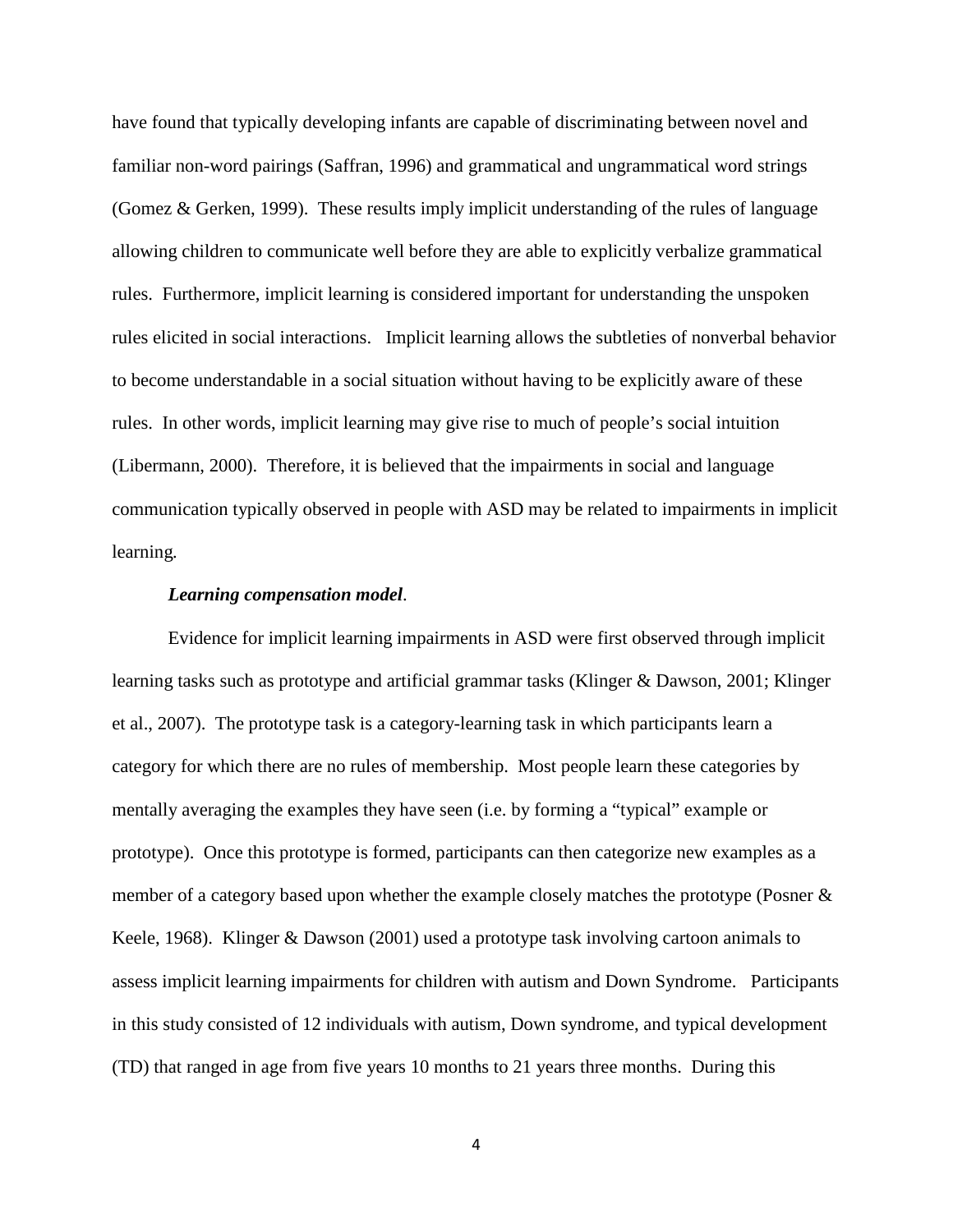experiment participants were exposed to eight different versions of a cartoon animal during the familiarization trial. Then on the test trial participants were asked to choose between two different cartoon animals based on similarity with a previously defined category (i.e., "Is this animal a member of this category?"). Klinger and Dawson found that typically developing children performed well above chance, correctly categorizing the cartoon animals 79% of trials. However, children with autism and Down Syndrome group successfully categorized the cartoon animals only 54% and 42% of trials, respectively. These results demonstrate that neither the ASD group nor Down Syndrome performed at levels that were different from chance, indicating a failure to form a prototype representation of the cartoon animal. However, it is interesting to note that when the autism group was given explicit rules on how to categorize the cartoon animal, their performance matched that of the typically developing group; which suggests that explicit learning is intact in individuals with ASD.

Although Klinger and Dawson (2001) demonstrated impaired implicit learning in an ASD population, other studies have shown intact prototype learning in ASD. For example, Molesworth, Bowler, and Hampton (2005) demonstrated that higher functioning individuals with ASD display intact prototype learning. In their study they used a prototype task similar to Klinger and Dawson and found that higher functioning individuals with ASD had intact prototype formation. However, there were key participant and methodological differences between Molesworth et al. and Klinger and Dawson. First, participants in Molesworth, et al.'s study were individuals with higher functioning ASD compared to Klinger and Dawson, whose participants had lower mental ages and greater intellectual disability. Therefore, the participants in Molesworth et al. may have been better at the task simply because of greater intelligence or mental age. Another difference between these two studies was that Molesworth et al. gave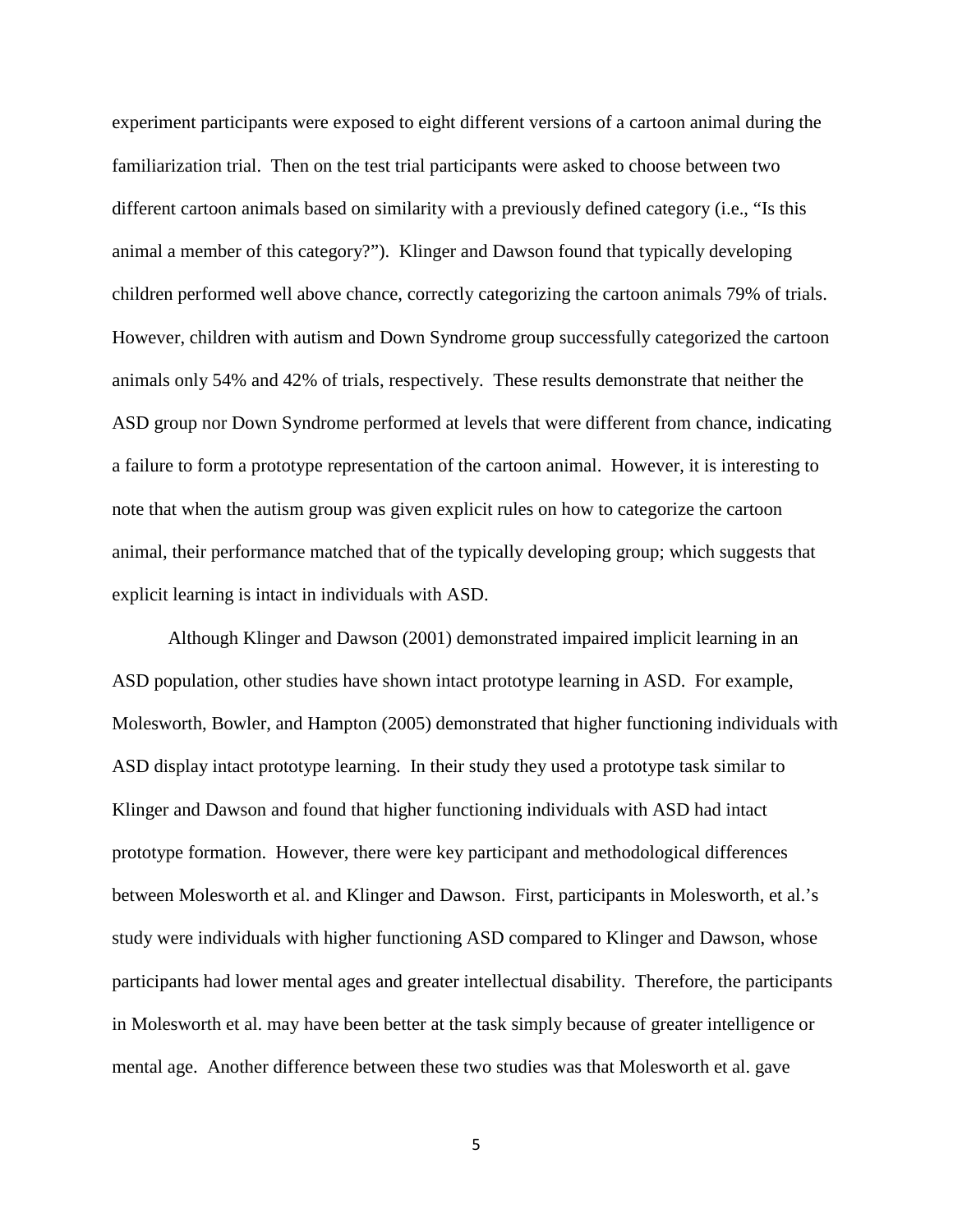participants a recall task asking if they had previously seen the cartoon animal, as opposed to Klinger and Dawson's study, which gave participants a forced-choice comparison between two cartoon animals. In an attempt to explain these contrasting findings, Klinger et al., (2007) postulated that higher functioning individuals may have higher verbal intelligence, thereby allowing them to engage in more explicit verbal processing for the prototype compared to lower functioning individuals with ASD.

To test the differences in methodology and participants between Molesworth et al. (2005) and Klinger and Dawson (2001), Klinger et al., (2007) conducted several studies to examine whether individuals with ASD demonstrate impairments in implicit learning, and whether higher functioning individuals engage in more explicit processing to compensate for these implicit deficits. In one study, participants were given the prototype task used by Klinger and Dawson in addition to an artificial grammar task (Reber, 1989) as a measure of implicit learning. In the artificial grammar task, participants were shown a sequence of shapes generated by a Markovian grammar chain, which applies a specific set of rules for the order in which the shapes must appear to conform to rules regulating valid sentence construction (Reber, 1989). During the familiarization trials, participants were shown a sequence of shapes, but were not aware that the sequence follows a set of rules. After the familiarization trials, participants were asked to judge which sequences looked most like the ones they previously saw. Participants typically choose the sequence of shapes that adhere to the grammatical rules compared to the sequences that contain a rule violation. This choice demonstrates that although participants cannot explicitly describe why they choose a particular sequence, they have learned the rules of proper sequence construction implicitly. The results from this study revealed that typically developing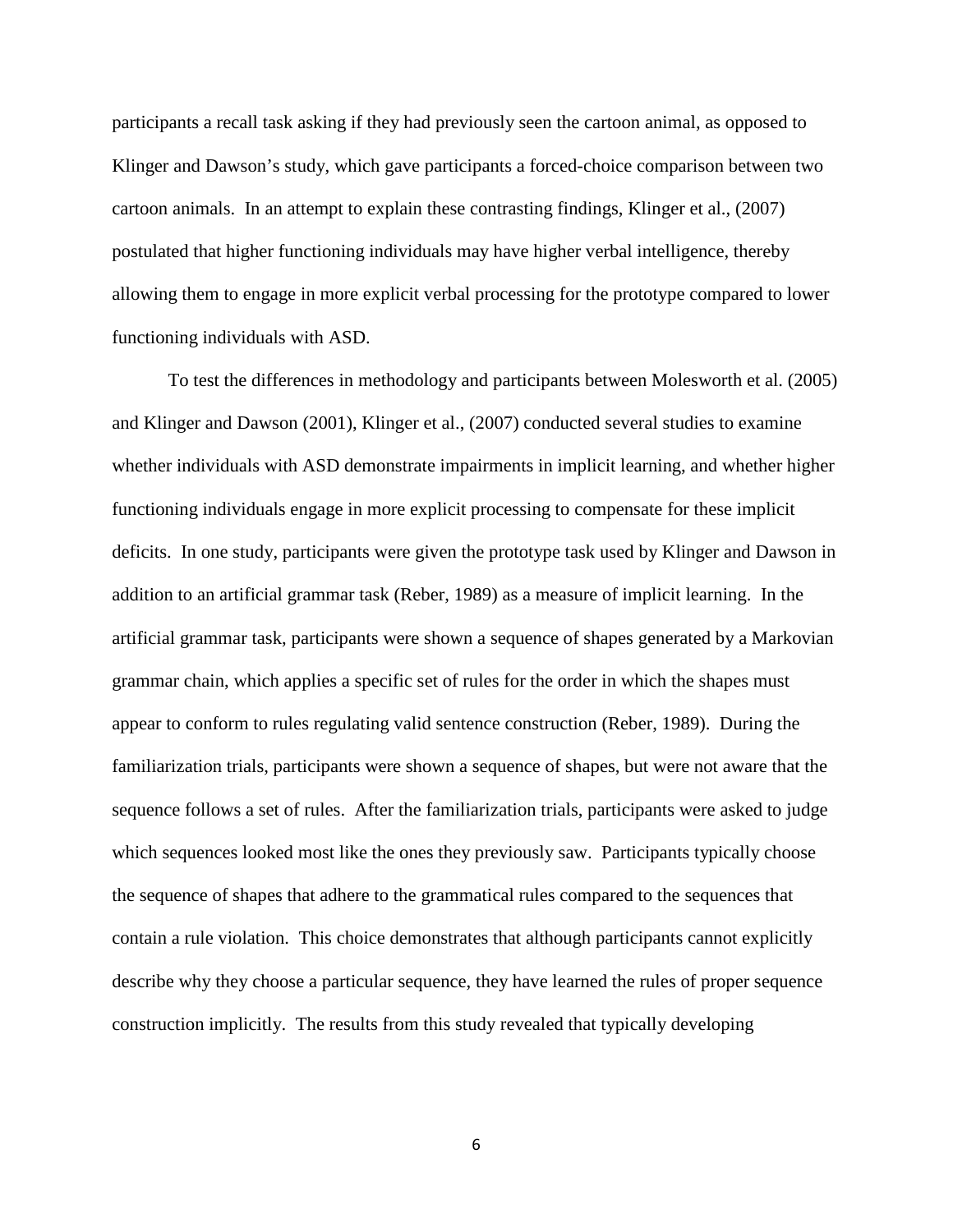participants performed significantly better in both the prototype and artificial grammar tasks than individuals with ASD, providing a replication of the results found in Klinger and Dawson.

Subsequent studies using implicit learning paradigms have found that higher functioning individuals with ASD perform equally as well as typically developing individuals (Barnes et al., 2008), which supports the findings of Moleswoth et al. (2005). Examining the results from Klinger et al., (2007) also revealed a strong relationship between mental age and implicit learning. In other words, younger individuals with ASD tended to display poorer implicit learning, whereas older individuals with ASD display similar levels of implicit learning as the typically developing group. This indicates that unlike individuals with typical development that demonstrate explicit and implicit learning independent from one another, individuals with ASD may recruit similar mental processes for both explicit and implicit learning. In other words, children with ASD may compensate for impairment in implicit learning by using explicit learning strategies (Klinger et al., 2007). Although these results suggest a relationship between explicit reasoning and prototype formation in individuals with ASD, it is unclear whether this relationship is observed in more simplistic forms of implicit learning such as the autonomic response developed during an associative learning task. Therefore, the current study examined whether explicit awareness of an associative learning paradigm was related to the autonomic responses of a conditioned stimulus. According to the learning compensation model , if individuals with ASD rely on explicit strategies when presented with an associative learning task, then we might expect more robust associative learning to be related to greater explicit awareness of the learning contingencies.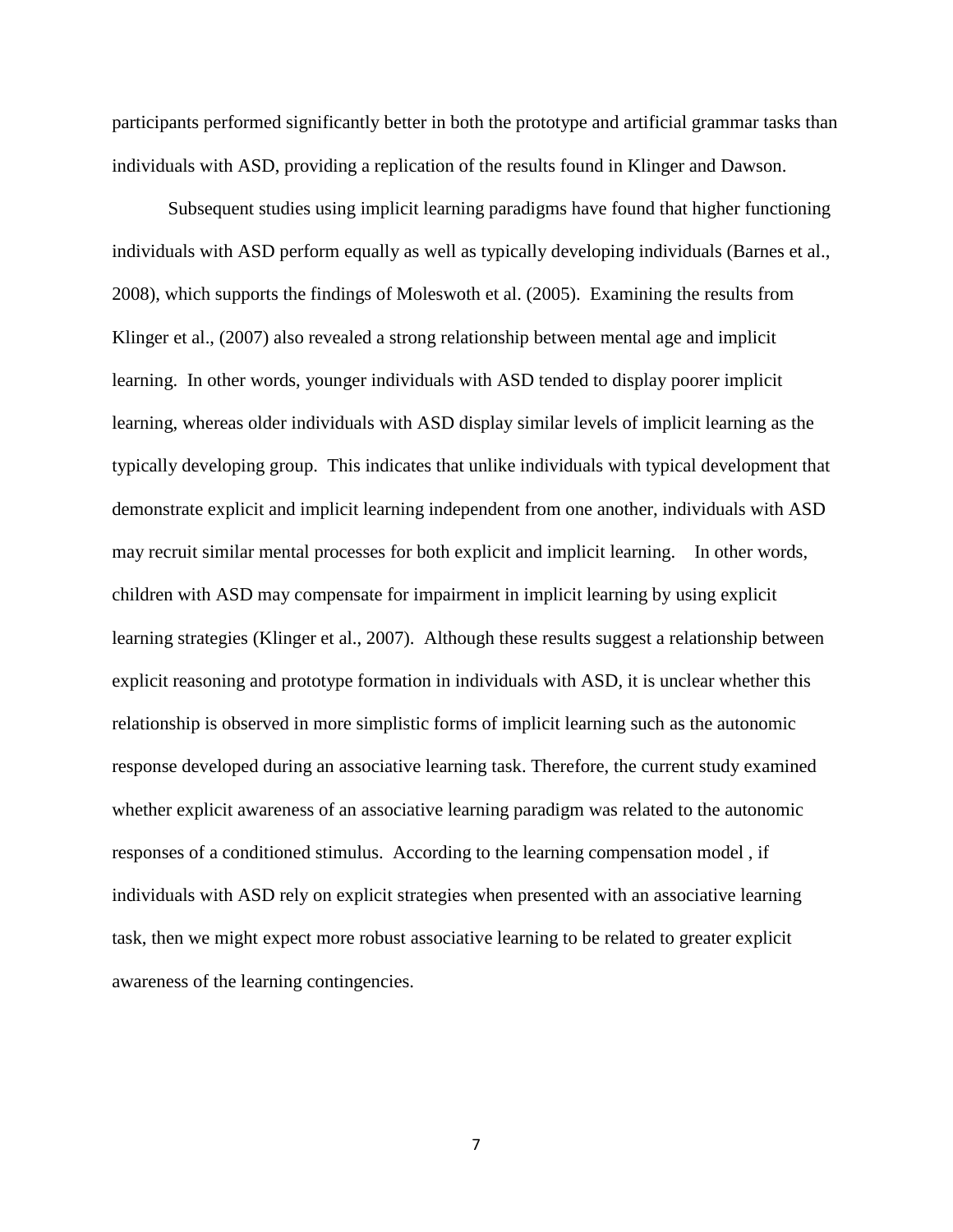#### **Associative Learning**

It could be argued that one of the most basic forms of implicit learning is associative learning, specifically classical conditioning. Classical conditioning is an excellent example of implicit learning because it quite often entails an absence of awareness of what is being learned (Knight, Nguyen, & Bandettini, 2003). For example, many classical conditioning paradigms use an aversive stimulus (e.g., puff of air or blast of white noise) as the unconditioned stimulus (UCS) which in turn elicits an unconditioned startle response (UCR). During conditioning a relatively neutral stimulus (e.g., tone or red light) is paired with the UCS resulting in a learned association between the neutral conditioned stimulus (CS) and the UCS. After several pairings of the CS with the UCS, which elicits an UCR, participants begin to associate the CS with the UCR (e.g., fear). If participants demonstrate a fear response after the presentation of the CS, then it is assumed that the participant has developed a learned association between the CS and the UCR (Knight, Smith, Stein, & Helmstetter, 1999; Knight, Nguyen, & Bandettini, 2003). Because learning is simple and can occur largely outside the awareness of participants' conscious memory, classical conditioning provides an excellent process in which to explore a more basic implicit learning impairment in ASD.

#### *Associative learning in ASD*.

To date only two studies have examined classical fear conditioning in ASD. Bernier, Dawson, Panagiotides, and Webb (2005) used a classical fear conditioning paradigm in which they paired colored squares with an aversive puff of air. Participants consisted of individuals with ASD and individuals with typically development (TD) group aged 12 to 45 years. During the conditioning phase, participants were presented with only one visual-auditory pairing that consisted of a red colored square with an aversive airpuff displayed 20 times. The testing phase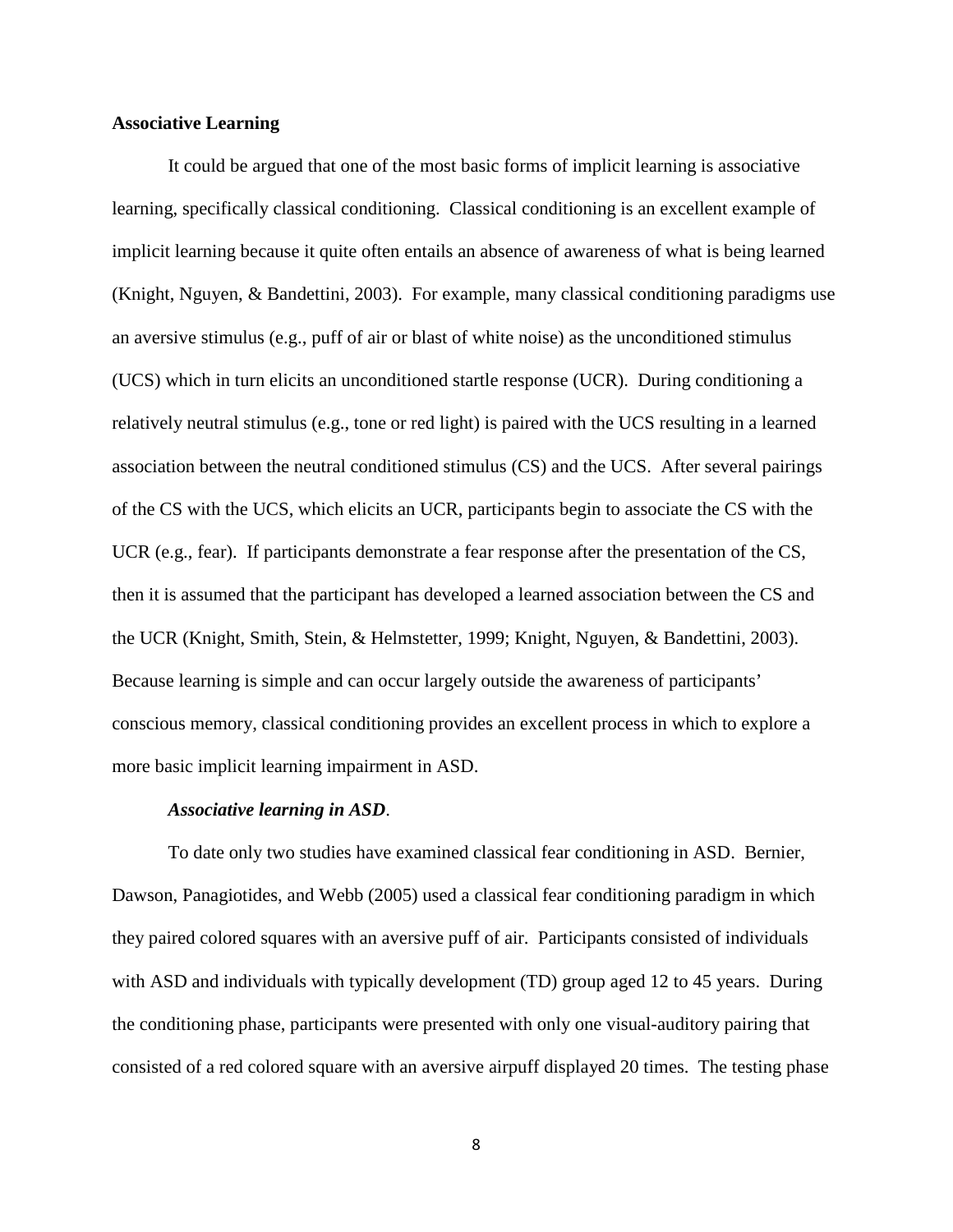consisted of six additional CS-UCS pairings to maintain learning, 12 presentations of an acoustic startle stimulus considered to be the "safe" condition, and 12 presentations of a CS and acoustic startle pairing considered to be the "threat" condition. The "safe" condition indicated to the participants the absence of the UCS, whereas the "threat" condition indicated the potential presence of the UCS. Participants' startle responses were measured by eyeblink latency and magnitude using electromyographic (EMG) activity of the orbicularis oculi muscle. Bernier et al. (2005) found no group differences in the latency or amplitude of potentiated startle response suggesting that the ASD group does not display an atypical pattern of associative learning.

In contrast , Gaigg and Bowler (2007) found atypical fear discrimination in a classical fear conditioning paradigm. Both an ASD group and a typically developing group were shown colored squares in which one color was paired with an aversive sound (e.g., foghorn). Participants' fear responses were measured by their skin conductance response (SCR) in the presence or absence of the aversive sound. Gaigg and Bowler found that the ASD group demonstrated attenuated fear learning to the conditioned stimulus. These results demonstrated that individuals with ASD may require more trials to learn the pairing between the conditioned and unconditioned stimulus.

Although Bernier et al. (2005) and Gaigg and Bowler (2007) found conflicting findings, several methodological differences may explain their findings. First, one difference was the particular paradigms used by Bernier et al. and Gaigg and Bowler. Bernier et al. employed a simple conditioning paradigm where only one CS was used, compared to Gaigg and Bowler's use of a CS mixed with other neutral stimuli. The relative complexity of Gaigg and Bowler's paradigm may have contributed to the difficulty of the ASD group distinguishing the CS from the other neutral stimuli. Another difference between these two studies was that Bernier et al.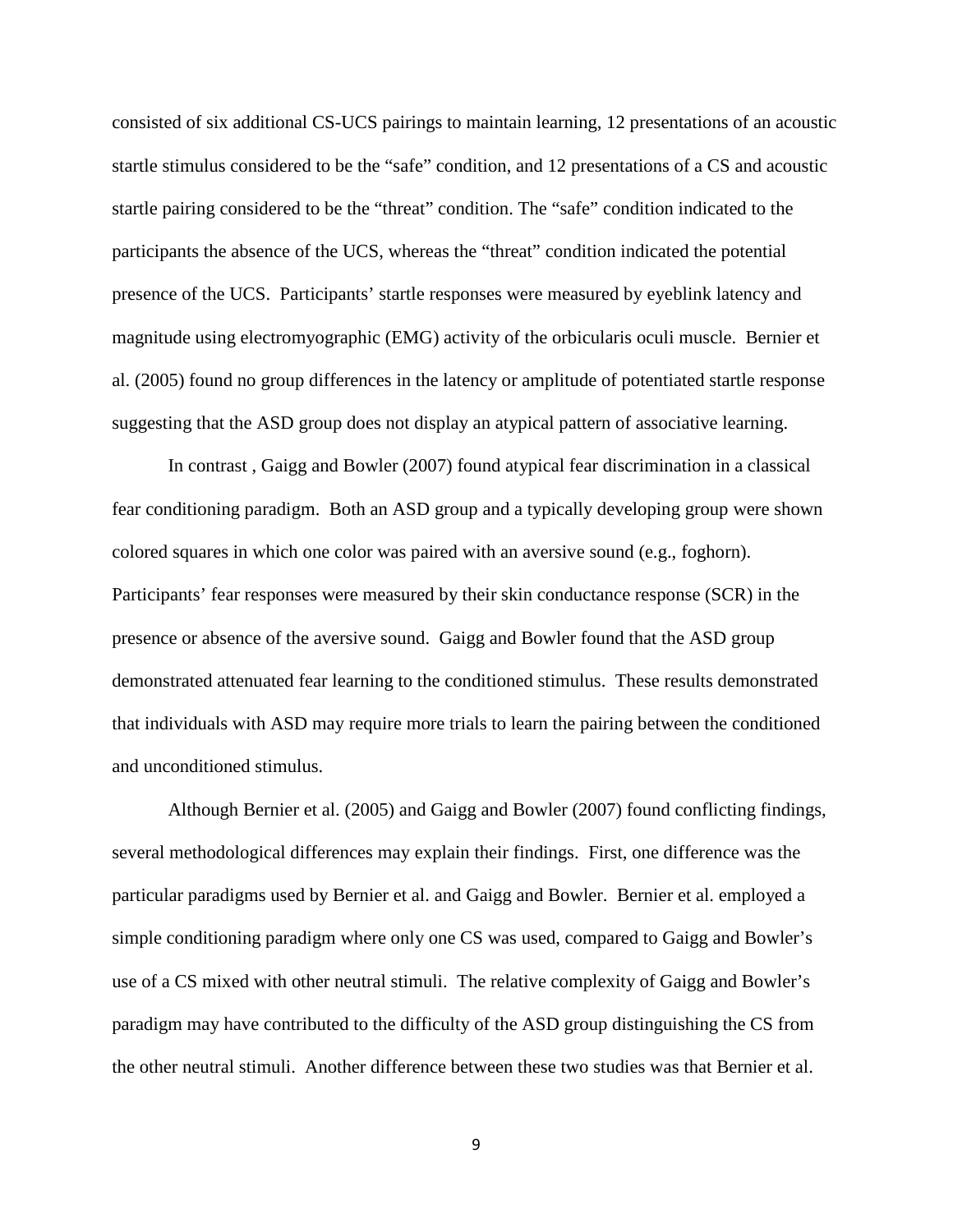used a 100% reinforcement schedule where the CS was always presented with the UCS. Gaigg and Bowler used a 50% reinforcement schedule in order to measure the difference in physiological response to the CS presented with the UCS and the CS presented without the UCS which, according to Gaigg and Bowler, resulted in the CS being a less reliable cue for the presence of UCS. Finally, Bernier et al. exposed participants to the CS for 2000 ms before the pairing of the UCS, whereas Gaigg and Bowler exposed participants to a 1000 ms presentation before the UCS pairing. The combination of the shorter presentation, along with the lower reinforcement schedule and the addition of neutral stimulus presentations may have limited participant's ability to consciously recognize the relationship between the CS and UCS, thereby making learning more difficult. The relative simplicity of the methodology in Bernier et al. may have made it easier for participants to explicitly learn the relationship between the CS and UCS. In other words, the ASD group in Bernier et al. may have been consciously aware of the relationship between CS and UCS. The possibility of greater explicit awareness in Bernier et al. may have contributed to the typical responses observed in the ASD group.

Ultimately Gaigg and Bowler's paradigm seems to be a more implicit measure of associative learning resulting in their observed impairment in implicit learning among an ASD population. Furthermore, Gaigg and Bowler demonstrated that the underlying impairment observed may suggest poor connectivity between regions commonly associated with a typical fear response such as the amygdala and cortical areas of the brain, which is the basis for the underconnectivity theory (Just et al., 2004).

#### **The Underconnectivity Theory**

The underconnectivity theory posits that individuals with ASD demonstrate dysfunctional integration within the circuitry involved in cognitive, perceptual and motor abilities (Just et al.,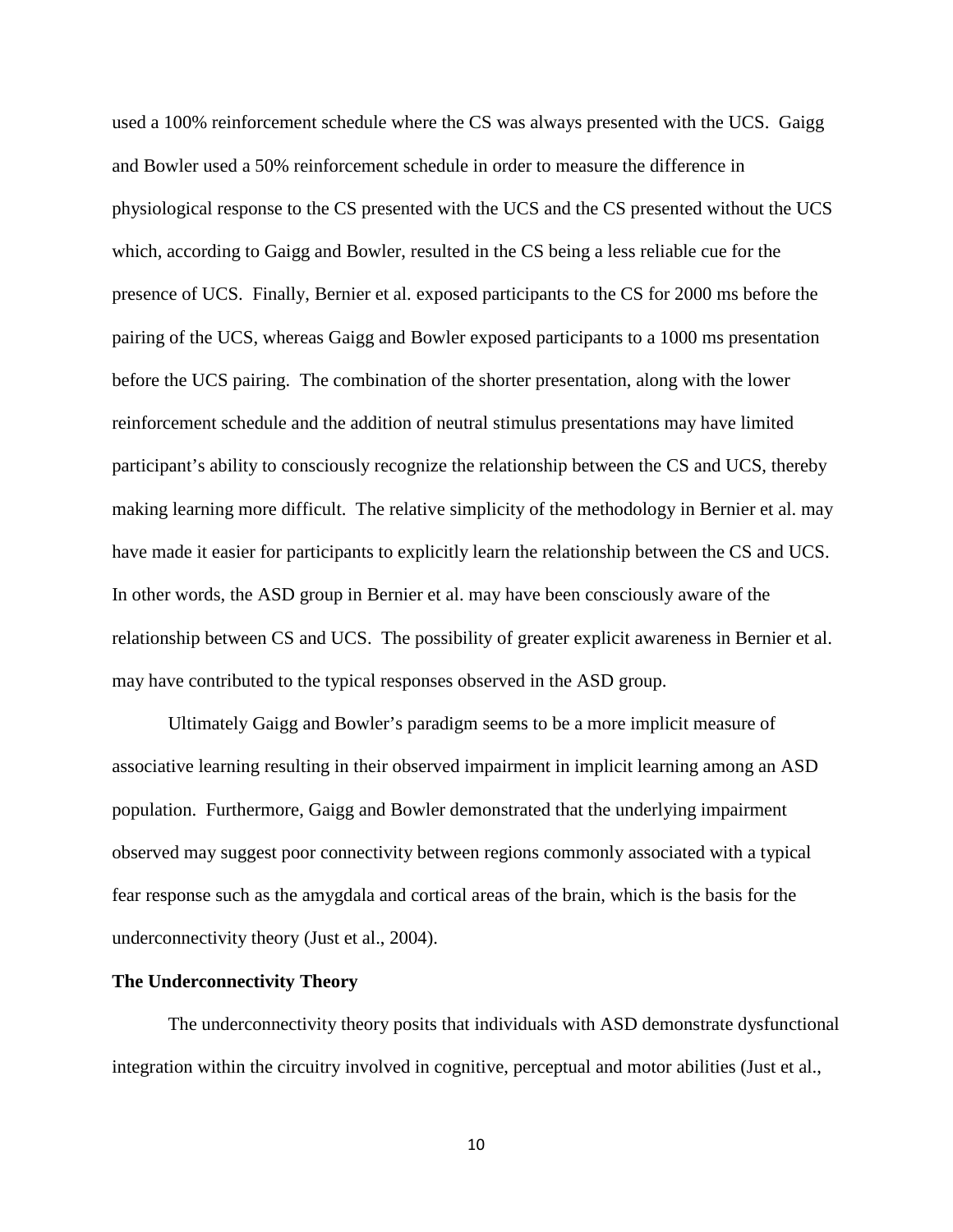2004). Moreover, this theory suggests that individuals with ASD lack general connectivity throughout the entire brain compared to typically developing peers. This lack of connectivity explains why individuals with ASD perform poorly on higher order cognitive tasks because a high degree of coordination and integration of different brain regions is needed for such tasks. Evidence for this theory has come from fMRI studies in which the brains of individuals with TD and individuals with ASD were compared during a variety of tasks (Just et al., 2004; Kana et al., 2006). In one of these studies, Just et al. found that individuals with ASD, compared to individuals with TD, not only performed poorly on a complex sentence task, but also showed less functional connectivity between ten regions of interest (ROIs) commonly associated with language processing. These results suggest reduced synchronization and integration of language information in persons with ASD. Additionally, Just et al. (2007) found that individuals with ASD not only demonstrated less functional connectivity within language areas, but also less functional connectivity between brain regions involved in an executive functioning task. These findings suggest reduced functional connectivity across several brain regions, and that these alterations in cortical connectivity may be a pervasive processing deficit in individuals with ASD.

The underconnectivity theory also provides a neurological explanation for the deficits observed in implicit learning tasks such as the artificial grammar task. This theory would explain that the difficulty individuals with ASD have in distinguishing between artificial sequences of grammatical versus ungrammatical strings may be due to an inability to integrate various different types of language-based processing. It is possible to hypothesize that due to underconnectivity, individuals with ASD may have had difficulty integrating the various language-based processing components necessary to identify grammatical versus ungrammatical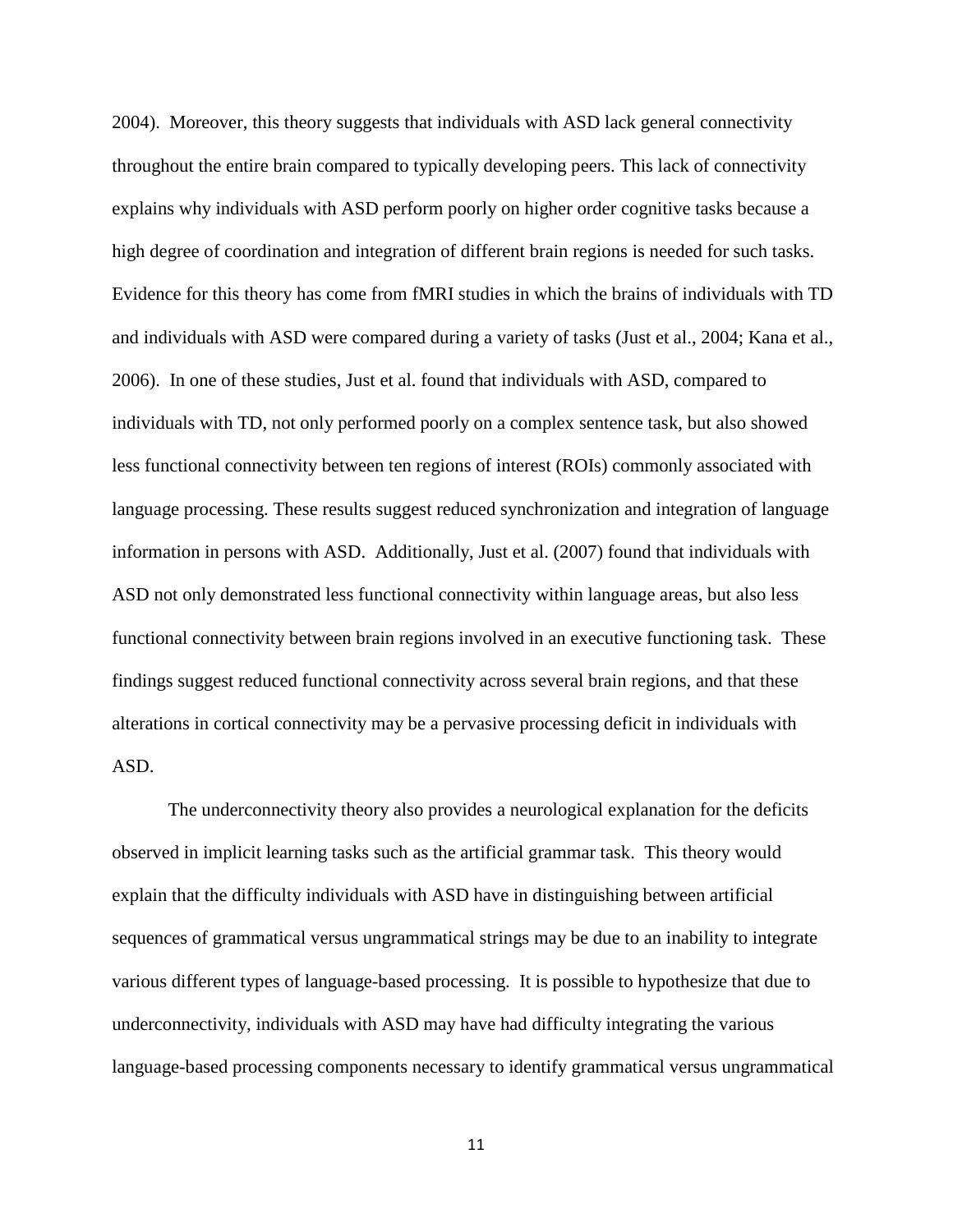strings. However, Just et al. (2004) has also argued that though there is diminished interaction between different brain areas in ASD, persons with ASD adapt by developing and strengthening independent and free-standing brain structures. Therefore, we might expect that learning and perception that occurs within one modality (e.g., audition) might actually be better in individuals with ASD compared to individuals with TD. This prediction is consistent with Smith and Bennetto (2007) and Taylor et al. (2010) who found that individuals with ASD were less susceptible to the McGurk illusion, in which the perception of a speech sound is influenced by the simultaneous presentation of incongruent visual speech articulation, suggesting deficits in audio-visual integration. However, both of these studies found no diagnostic group differences for auditory accuracy, suggesting preserved auditory perception.

Both the learning compensation model and the underconnectivity theory can provide explanations for impaired implicit learning in ASD. However, neither the learning compensation model nor the underconnectivity theory has been directly applied to classical fear conditioning paradigms in an ASD population. Similarly, associative learning and classical conditioning can be seen as perhaps the most basic form of implicit learning, so impairments in associative fear learning could be caused by either abnormal amygdala functioning or a more broad implicit learning impairment. What is interesting about classical fear conditioning paradigms is that no explicit awareness of the learned association is required. Although we cannot rule out the possibility that explicit processes are engaged in a fear conditioning paradigm, by recording physiological reactions to aversive stimuli we can compare relatively automatic or implicit learning processes to more controlled or explicit learning processes. Accordingly, the underconnectivity theory could also provide an explanation for abnormal fear acquisition since most fear conditioning studies use different modalities (i.e., visual and auditory) as the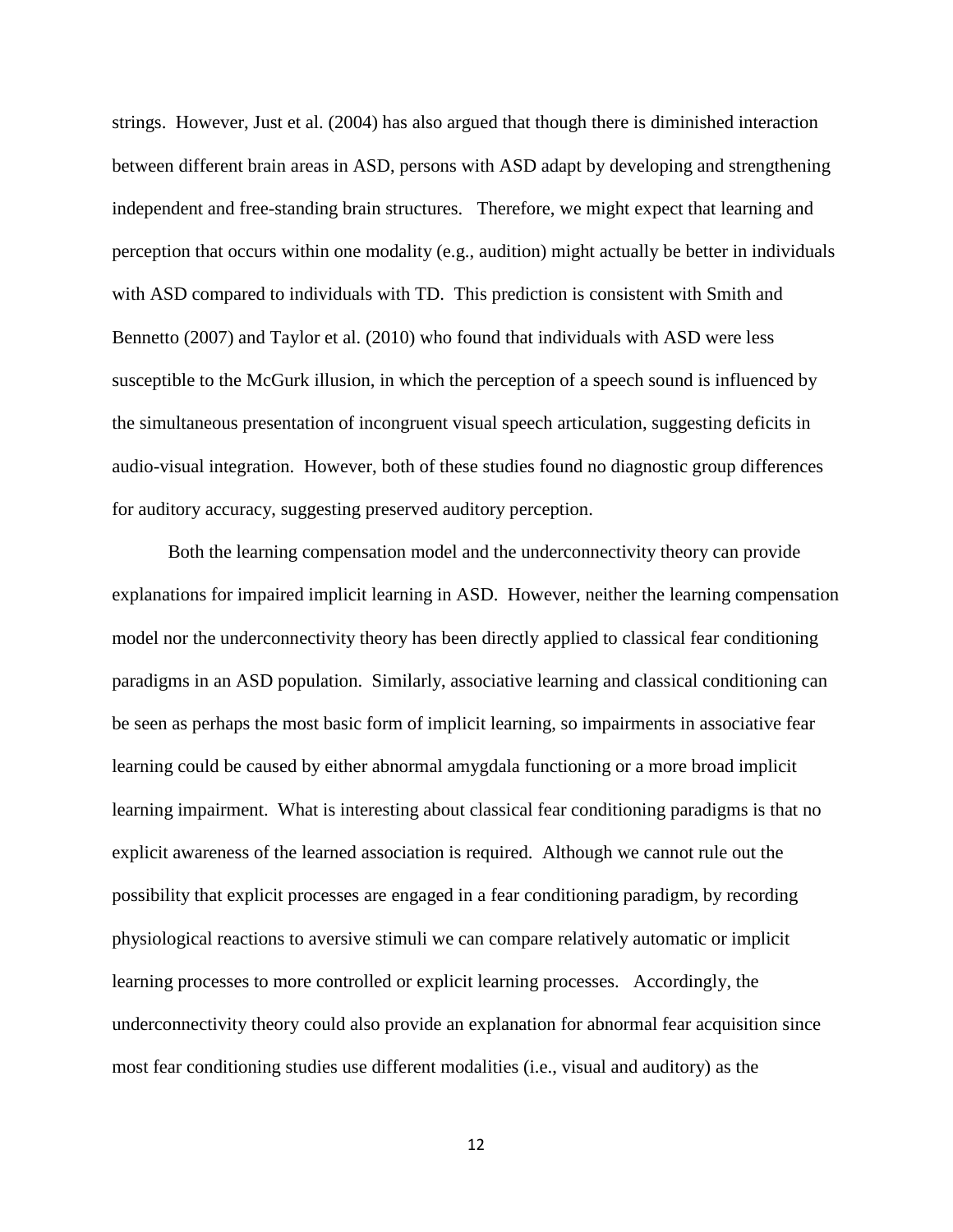conditioned stimulus (e.g., a yellow square) and the unconditioned stimulus (e.g., a loud foghorn). However, the Learning Compensation model would predict that individuals with ASD might display similar associative learning patterns as compared to individuals with typical development if they engaged in more explicit –based processing.

The purpose of the present study was to examine whether individuals with ASD demonstrate intact associative learning when the associative learning occurs within a single modality (e.g., audition) and across modalities (e.g., audition and vision). Gaigg and Bowler (2007) examined atypical fear acquisition and discrimination across modalities (e.g., a visual CS and an auditory UCS), which provided evidence for poor connectivity between brain regions associated with learning a fear response to a visual stimulus. However, nothing was said of the functionality and connectivity within a particular modality, such as learning a fear response to an auditory stimulus. The current study sought to replicate Gaigg and Bowler using visual and auditory CSs. It was predicted that individuals with ASD would demonstrate abnormal fear conditioning specifically within the visual CS, auditory UCS condition. Additionally, we sought to test whether individuals with ASD would demonstrate impaired or intact conditioning within the auditory CS, auditory UCS condition. If learning is impaired in both the visual CS-auditory UCS condition and the auditory CS-auditory UCS condition, this would suggest a general impairment in implicit association learning. However, if learning is impaired in the visual CSauditory UCS condition but not the auditory CS-auditory UCS condition, this would suggest a more specific impairment in connectivity across long-range connections in individuals with ASD.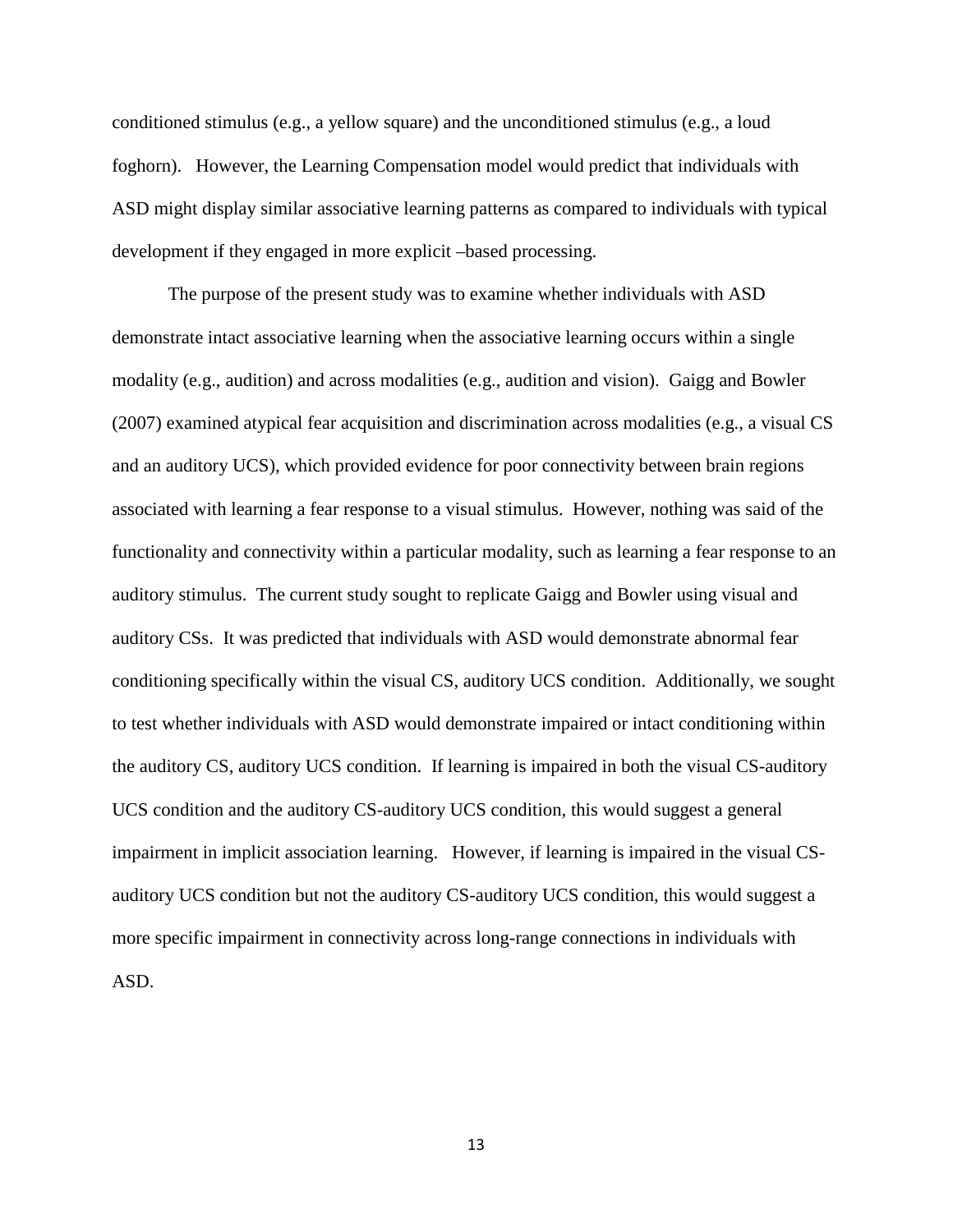#### **Method**

#### **Design**

This study used a  $2 \times 2 \times 2$  mixed factorial design. There were two diagnostic groups (ASD vs. TD), two types of stimulus modality (visual CS vs. auditory CS), and two pairings (unpaired CS vs. Neutral). Stimulus modality (visual vs. auditory) and pairing were within subject variables, and diagnostic group (ASD vs. TD) was a between-subjects variable. The dependent variable was SCR difference scores computed using a peak and valley method, wherein the valley of the first two seconds of activation was subtracted from the peak response typically observed within the last three seconds of each trial.

Protocol for the visual condition was based on the protocol used by Bechara et al. (1995) and Gaigg and Bowler (2007) and consisted of 12 habituation trials, 50 acquisition trials, and 10 extinction trials. Each subject received one colored square and one instrument sound paired with a loud foghorn (CS+) at 85 to 100 dB and three additional colored squares and three additional instrument sounds were used as neutral, control stimuli (CS-).

#### **Participants**

Fifteen adolescents and young adults with high functioning ASD (17-25 years old, 13 male, two female), and 16 adolescents and young adults with typical development (TD; 17-23 years old, 14 male, two female) were recruited for this study. Due to computer error two participants with ASD and one participant with typical development were excluded from all analyses. Participants with ASD were recruited through the University of Alabama ASD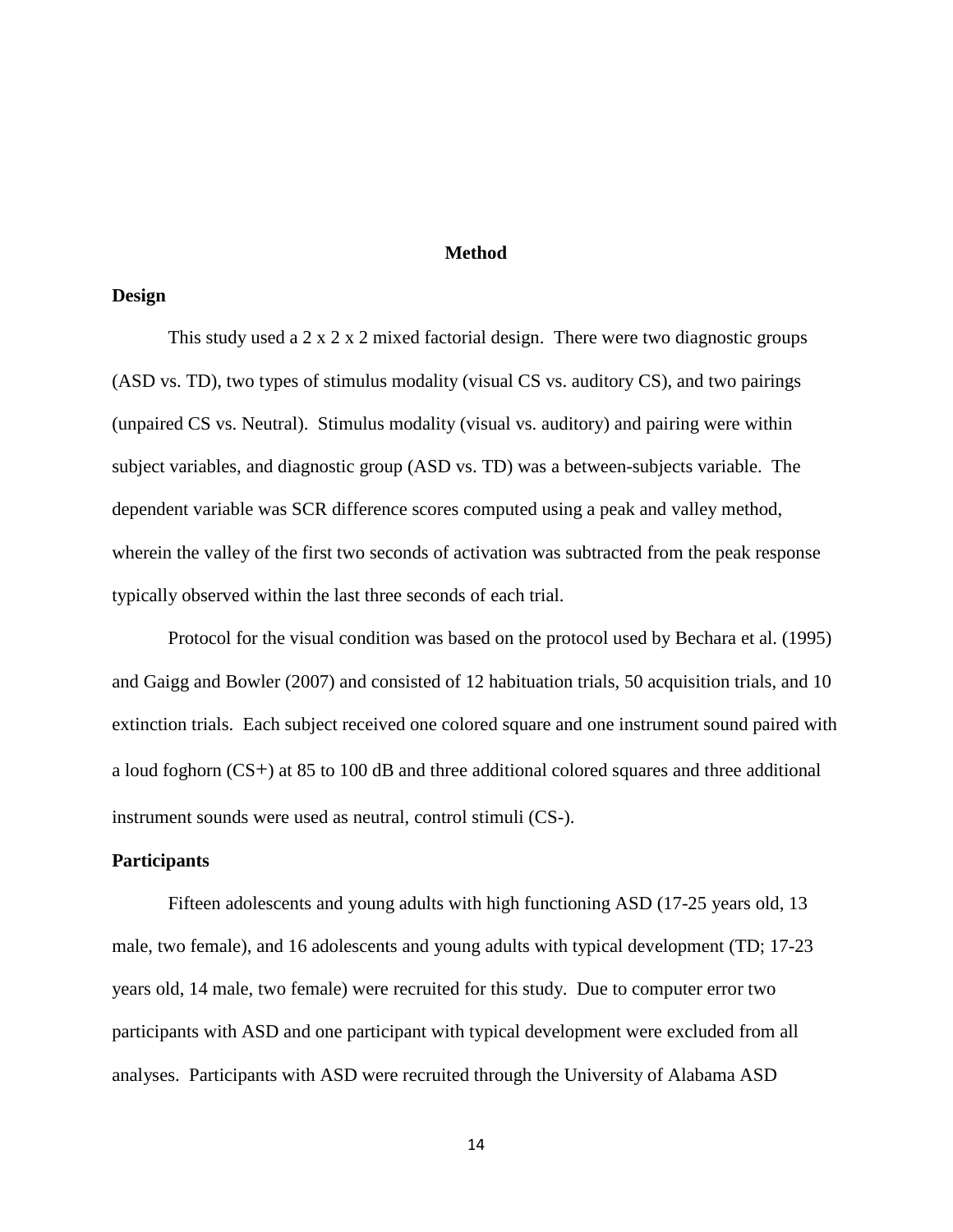Research Clinic and Mitchell's Place in Birmingham, AL. Participants with typical development were recruited through the University of Alabama's Psychology 101 subject pool, and local schools and churches.

In order to confirm a previous diagnosis for ASD, participants with ASD received the Autism Diagnostic Observation Schedule – Generic Module 4 (ADOS-G; Lord et al., 2000). All participants met the cutoff for combined social and communication scores of 7 or higher on the ADOS-G. Additionally, any TD participants with a neurological disorder (e.g., Obsessive Compulsive Disorder) or with a learning disability were excluded. Finally, any participant with ASD having a co-diagnosis of Fragile X, Down Syndrome, or other potentially confounding codiagnosis was excluded.

The ASD and TD groups were matched on chronological age, verbal IQ, performance IQ, and full scale IQ. The means on these matching variables are presented in Table 1. The groups were compared using between group t-tests. As can be seen, the groups were well matched with no significant group differences on any matching variable (all *p*'s > .4).

#### **Measures**

**Wechsler Abbreviated Scale of Intelligence (WASI; Wechsler, 1999)***.* The WASI is an abbreviated IQ measure designed for persons six to 89 years of age. This scale takes approximately 30 minutes to administer. The WASI has four subtests: vocabulary, similarities, block design, and matrix reasoning. The WASI provides a verbal IQ (vocabulary and similarities subtests), a performance IQ (matrix reasoning and block design subtests), and a full scale IQ. The WASI has good validity and reliability (reliability coefficients for adults range from .84 to .98).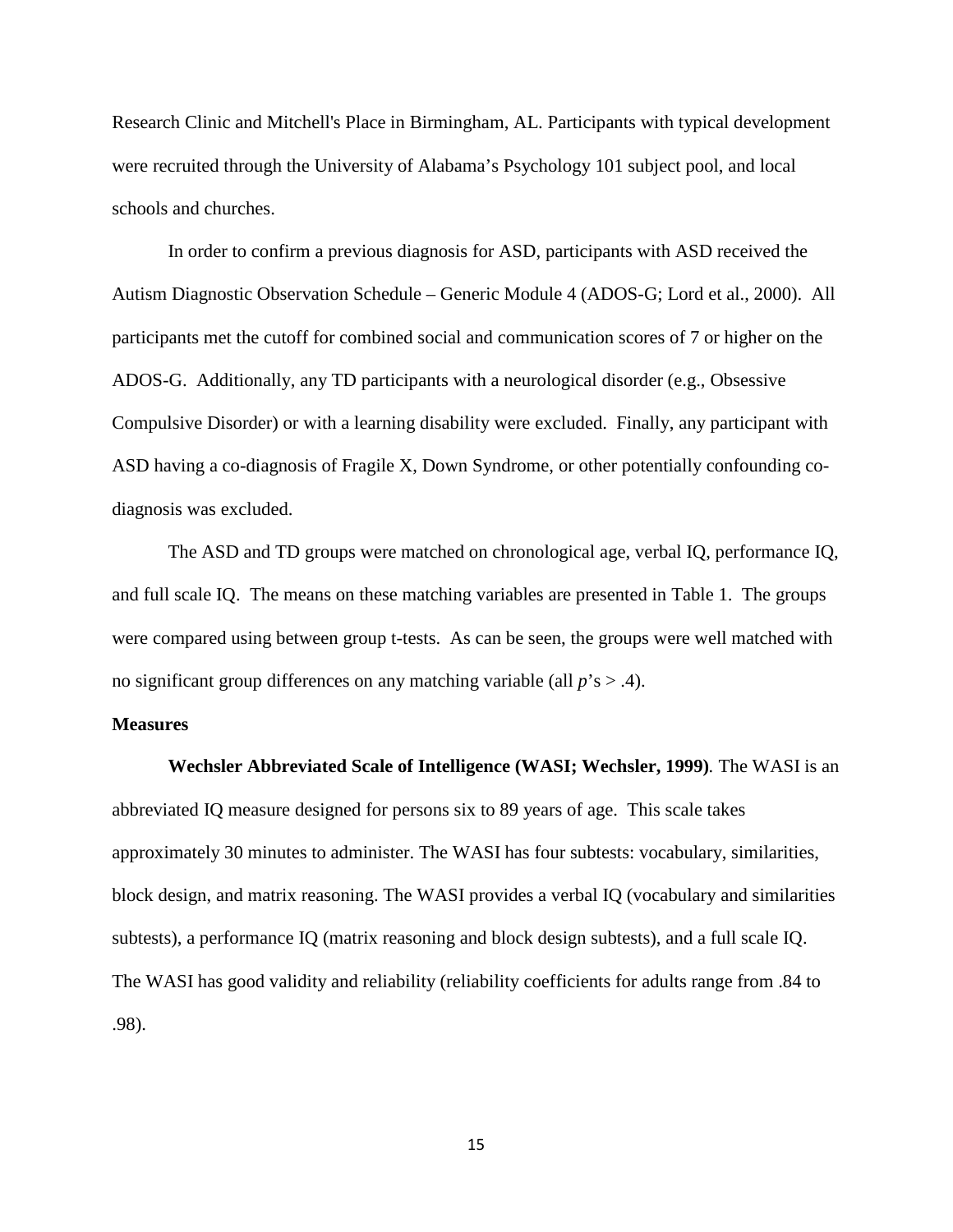#### **Brief Autism Phenotype Questionnaire (BAPQ; Hurley, Losh, Parlier, Reznick, &**

**Piven, 2007).** The BAPQ is a 36-item questionnaire that assesses phenotypic expression and the genetic predisposition to autism. The questionnaire has the three symptom domains associated with ASD: aloof personality (social), pragmatic language difficulties (communication), and rigid personality (repetitive behaviors). There are two versions of the BAPQ available: a parent report and a self-report. This measure was used as a screening tool for typically developing adolescents and young adults as well as a measure of current ASD symptomatology for our participants with ASD. Only the self-report version of the BAPQ was used. This measure takes approximately 10- 15 minutes to complete and has generally high sensitivity and specificity for individuals with an ASD (67% and 63%, respectively), along with inter-item reliability coefficients ranging from .85 to .95 for parent and self informants.

#### **Autism Diagnostic Observation Schedule – Generic (ADOS-G; Lord et al., 1999)***.*

The ADOS-G, Module 4, (35-40 minutes) is a semi-structured play assessment of social interaction, communication, and imaginative or symbolic play administered to adolescents and adults who presumably have ASD. The ADOS-G was administered to individuals with ASD to both confirm an ASD diagnosis and measure current autism symptomatology (i.e., social skills, and communication). Good criterion validity has been demonstrated, with 24 out of 25 clinically diagnosed children with autism also meeting criteria for autism on the ADI-R, with good reliability ratings, mean weighted kappa ( $Mk_w = .66$ ), for items in module 4 (see Lord et al., 2000).

**Demographic form***.* A demographic form was included to gather general information about the participants. The demographic form included information about the participant's age, gender, race, family income, and any current diagnoses. Also the date of birth was recorded on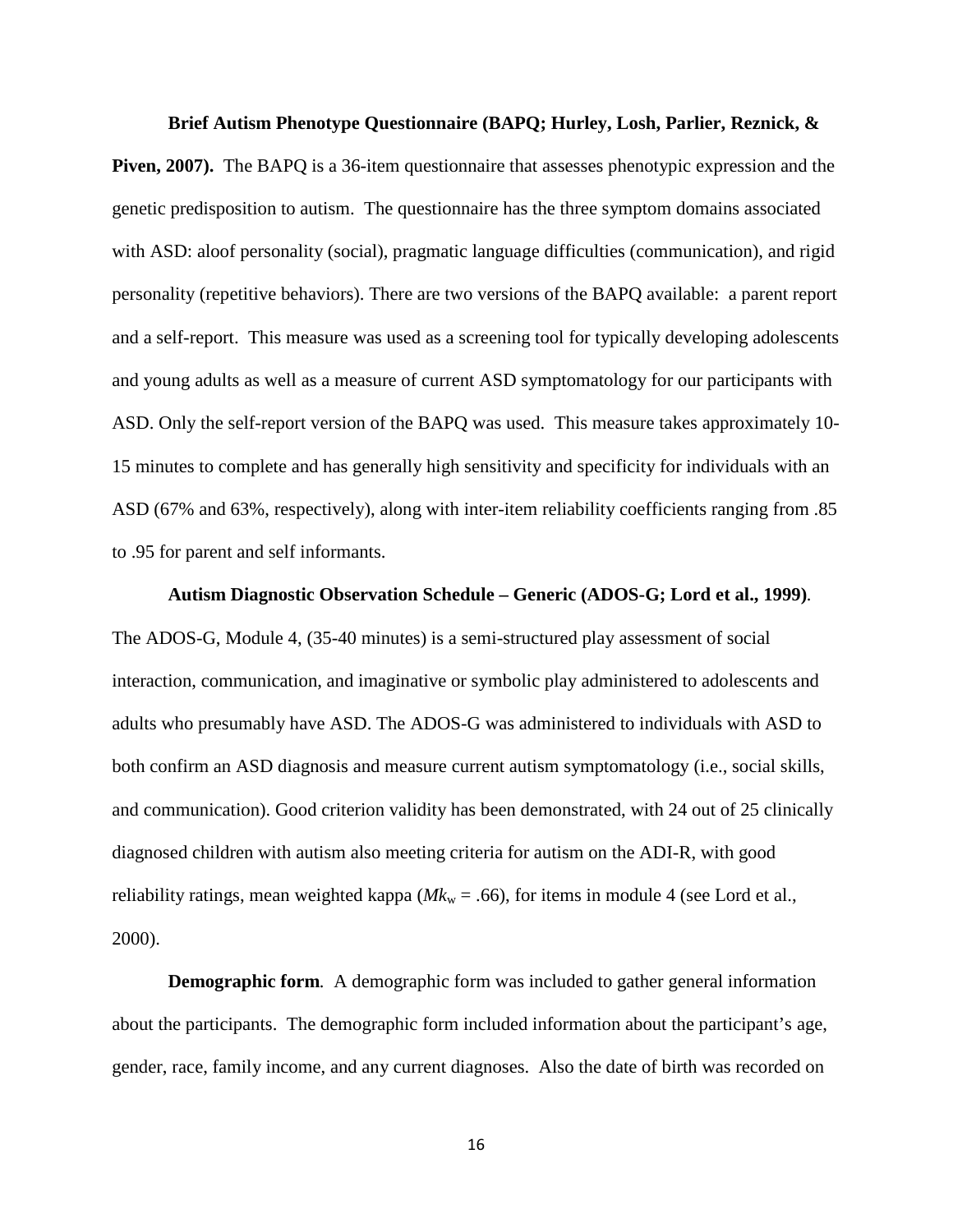this form to calculate appropriate standard scores for the ADOS-G and WASI. If the participant was under the age of 19, then we obtained demographic data from the parent or legal guardian.

#### **Apparatus**

**Skin conductance response hardware and software**. Skin conductance response was measured using a Biolog 3992 with two 7.5mm diameter Ag/AgCl surface electrodes attached with an electrolyte of 0.05 M NaCl inert ointment to the medial phalanges of the first and third digits of the right hand. A constant voltage device set at 0.5 V sampled at 12 Hz and BioLog's Downloading and Plotting Software (DPS) was used to record and assess data from electrodermal activity (BioLog, 2007).

#### **Procedure**

Participants were scheduled for a two and a half hour session. During this session, consent forms were signed, and participants were given an overview of the experiment. If the participant was under 19 years of age, they were be asked to sign the assent form and their parents were be given the consent form. During the session, participants completed the WASI and ADOS-G. After filling out all required forms, participants were then escorted to a semisound proof room for the conditioning task.

Participants were told that they were about to participate in a psychology experiment to examine simple learning of visual and auditory stimuli, and warned that they would hear some aversive sounds. The foghorn sound was initially presented at a moderate volume (85 dB) through headphones, and participants were allowed to adjust the volume so that the foghorn sound was as loud as possible without being painful. Prior to the attachment of the SCR electrodes, participants were asked to relax and find a comfortable sitting position approximately 50 cm away from the computer screen. Participants were asked to pay close attention to the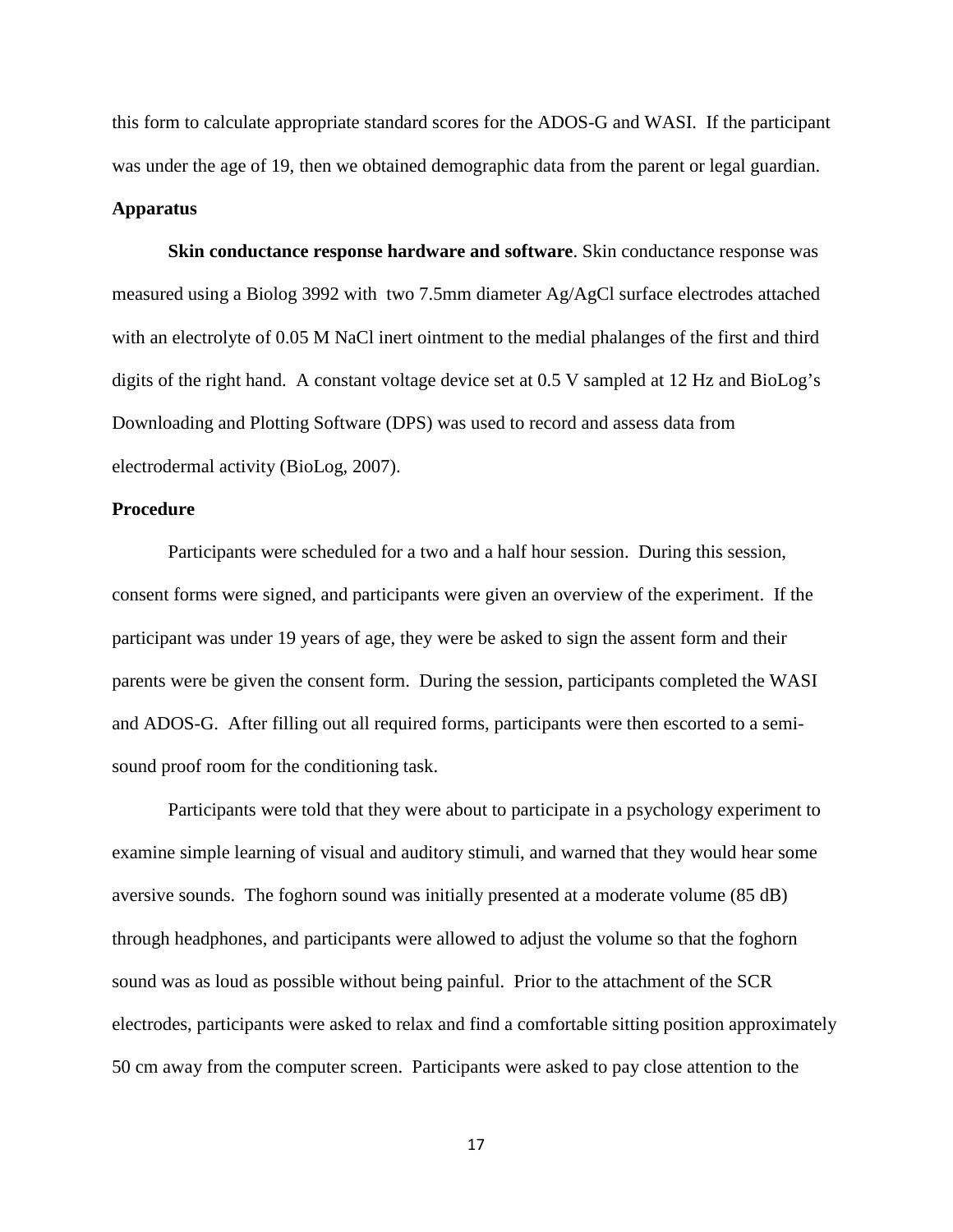stimuli presented on the screen and over the headphones. Also participants were asked to remain as motionless as possible to reduce the possibility of excessive movement as a confounding variable in SCR recording. Presentation of the stimuli commenced once SCRs reached a stable baseline activity level. The experimenter was present during the entire duration of the experiment in order to monitor SCRs, observe any excessive anxiety to the aversive stimuli, and to ensure that participants were focused on the task. The experimenter was positioned approximately three feet to the side of the participant. Only the laptop and electrodes attached to the fingers were in the line of sight of the participant (*Figure 1.*).

Protocol for the visual-auditory condition was based on the protocol used by Bechara et al. (1995) and Gaigg and Bowler (2007) and consisted of 12 habituation trials, 50 acquisition trials, and 10 extinction trials. Each trial contained three of four possible colored squares (red, yellow, green, or blue), and three of four possible instrumental sounds (e.g., piano, violin, guitar, and organ). All colors and instrument sounds were randomly presented during both habituation and extinction trials. However, in order to maintain learning during the acquisition phase, the first 40 trials were 100% reinforced and the last 10 trials presented the visual and auditory CS alone (i.e., without the UCS pairing). The colored square  $(CS_{visual})$  and the instrument sound (CSauditory) were paired with the foghorn sound (UCS) at 85 to 100 dB, presented through headphones. The square-foghorn pairing was denoted as  $CS +_{visual}$  and instrument-foghorn was denoted as CS+auditory. All other colored squares and instrument sounds were denoted as CS-visual and CS-auditory. The onset of the foghorn sound occurred 5000 ms after the presentation of the colored square and 6000 ms after the presentation of the instrument sound. Both color square and foghorn were simultaneously presented for the duration of the foghorn sound (2000ms) and co-terminated at the end of the 2000 ms. However, the foghorn immediately followed the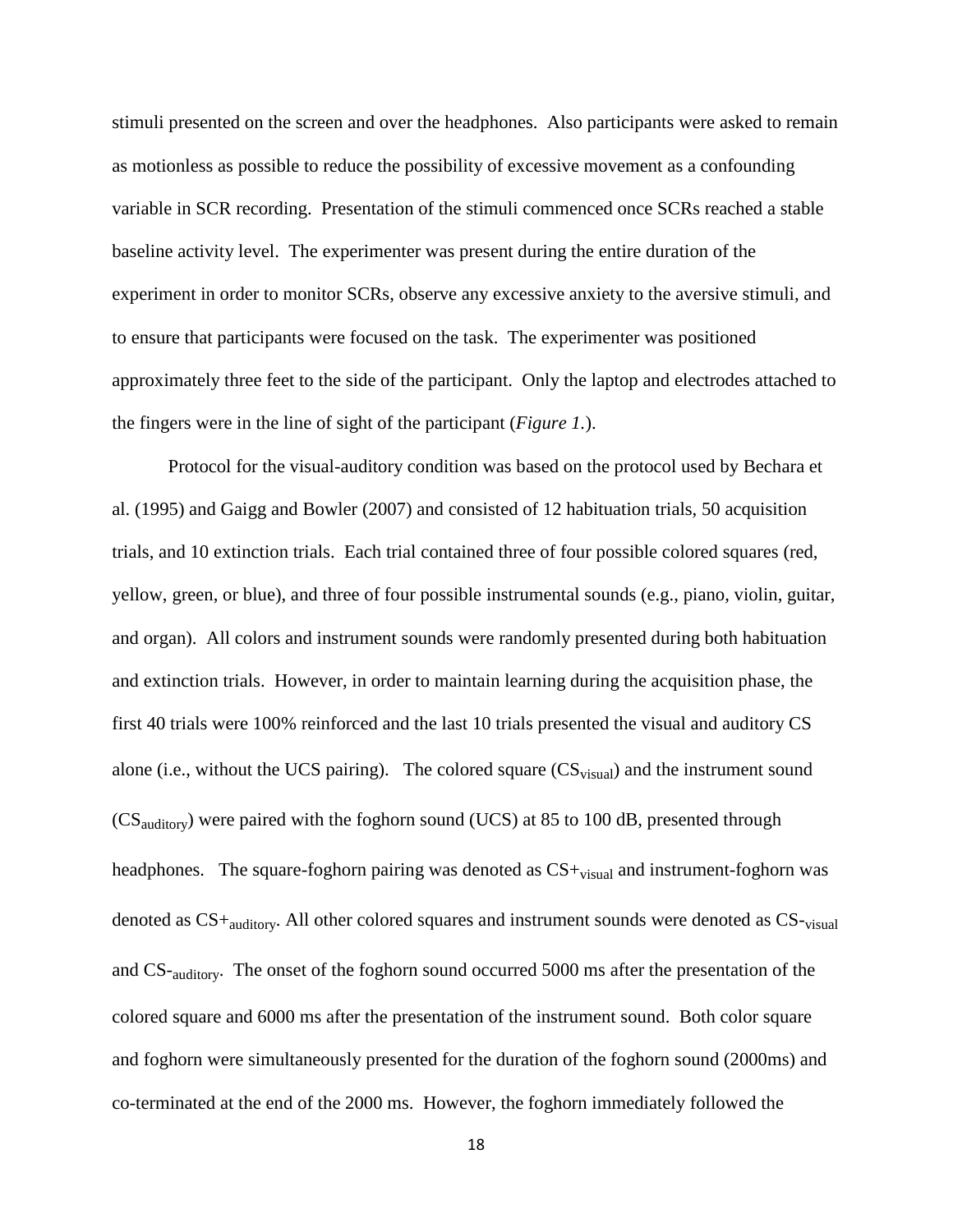presentation of the instrument sound due to the inability to distinguish between the instrument sound from the foghorn. Visual trials lasted 7000ms and auditory trials lasted 8000ms. The intertrial interval was 15 seconds in order for the participant's SCR to return to baseline prior to each trial. The color and instrument sound choice for the CS+ pairing was counterbalanced across all participants.

The stimuli used for the  $CS +_{visual}$  and  $CS +_{auditory}$  were presented two times each during the habituation phase and 15 times during acquisition. Furthermore, the first 12 occurrences of  $CS +_{visual}$  and  $CS +_{auditory}$  were paired with the UCS and the last three trials were presented without the UCS (3 CS+<sub>unpaired visual  $\&$  3 CS+<sub>unpaired auditory</sub>). The purpose of including the</sub> CS+unpaired trials is to assess the physiological response (e.g., learned association) between the CS+ and CS- trials. Finally, during the extinction trials participants saw three random presentations of the CS+<sub>unpaired\_visual</sub> and CS+<sub>unpaired\_auditory</sub> and two neutral colors and instrument sounds (CS-). At the end of the experiment participants were given a brief memory test to probe their explicit knowledge of the task.

#### **Data Processing**

Data analysis was completed using SPSS IBM 19 statistical software. In order to account for random variance due to individual differences in SCL, a time series analysis was conducted.. A time series analysis can be conducted on data that is measured at successive and uniform time intervals (Cryer & Chan, 2008). The current data was sampled at a continuous 12 Hz, and therefore was appropriate for a time series analysis. This analysis is akin to the smoothing technique observed in fMRI data processing and was conducted in order to smooth out any anomalous data points that could have been the result of participant movement or the tendency for SCL reduction over time due to greater relaxation with the testing environment (i.e., sitting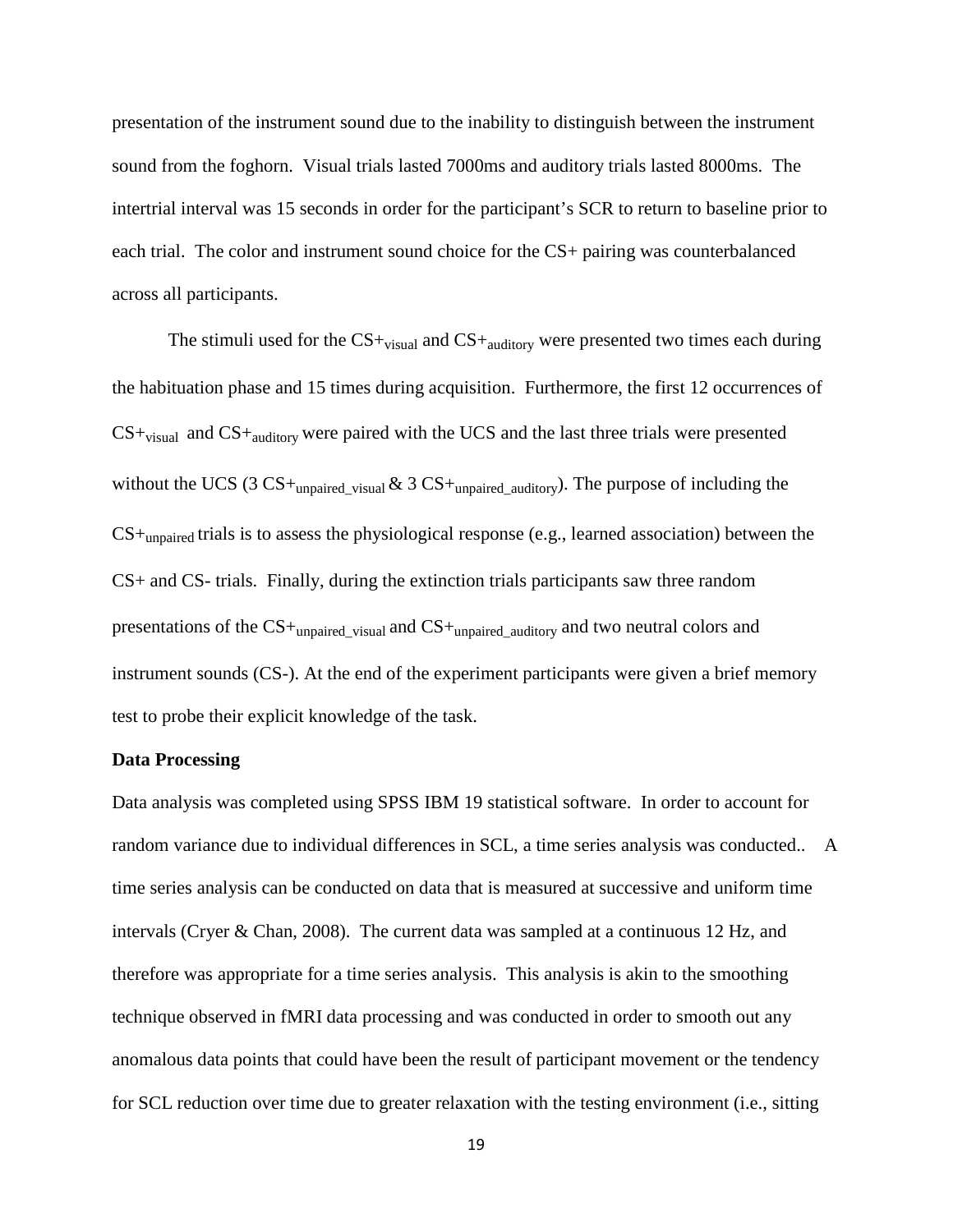still for an extended period of time) (Bach, Flandin, Friston, & Dolan, 2009) The time series analysis consisted of a centered moving average with a five sample window. The five sample window indicates that each data point was averaged with two data points collected prior to and directly after the current data point. Following this times series analysis, using standard criteria (see Gaigg and Bowler, 2007), SCRs was computed as the largest deflection during an eight second window after the presentation of the stimulus to provide a measure of autonomic response to that stimulus. In order to determine the SCL response amplitude we identified the valley within the first four seconds of the trial and subtracted this value from the peak response (typically observed during the last three seconds of each trial). Examining all  $CS+$ <sub>unpaired</sub> trials and all CS- trials, associative learning was calculated as the average response at the first onset of a trial (i.e., seeing a color or hearing a sound) subtracted from the response amplitude from the second interval response (peak response during 7 sec trial duration). Following this procedure, a range correction procedure was then computed on SCL amplitudes in order to reduce interindividual variance so that each SCL value was set in a proportion based upon each individual's SCL range. This correction was implemented based on the assumption that individual physiological differences, which do not directly relate to the psycho-physiological processes, could be eliminated (Levey, 1980). In order to compute this proportion, each individual's SCL amplitude was subtracted from their minimum SCL amplitude, then divided by the maximum SCL amplitude minus the minimum SCL amplitude (Appendix A).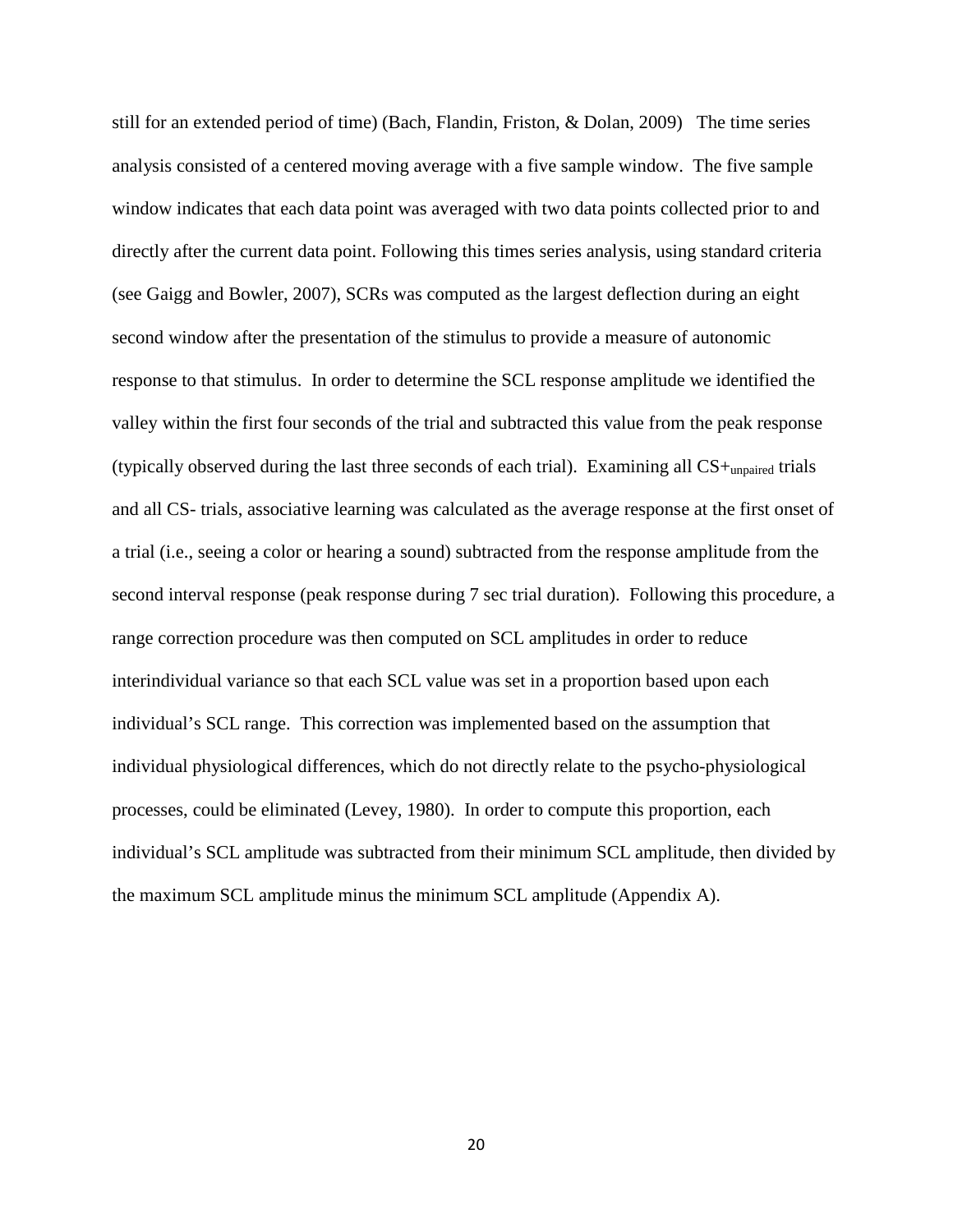#### **Results**

Before conducting our main analyses we compared the intensity of the UCS between diagnosite groups and found that the ASD group adjusted the intensity of the UCS lower ( $M =$ 90.21dB,  $SD = 5.30$ ) than individuals with typical development ( $M = 93.41$ dB,  $SD = 2.17$ ),  $t(28)$  $= 2.21, p = .04$ . (It should be noted that we did not measure the decibel level for one participant with ASD who was therefore excluded from this analysis.)

Since individuals with ASD preferred a lower decibel setting to the UCS compared to inidividuals with typical development we compared the SCR to the UCS across both diagnostic groups to test whether both groups showed similar SCL reactivity to the UCS. This is important because if the two groups do not show similar reactivity to the UCS, their learning may be affected by these differences in sensitivity. Both diagnostic groups exhibited significant sensitivity to the trials on which the UCS was presented  $\text{(CS+}_{\text{paired}})$  compared to the neutral trials (CS-) The ASD group showed an 8.0% peak increase in SCL to the  $CS +_{\text{paired}}$  trials ( $M = .08 \mu S$ ,  $SD = .12$ ) and a 1.0% peak decrease to the CS- trials ( $M = -.01 \mu S$ ,  $SD = .07$ ). This was a large, significant response to the UCS,  $t(14) = 3.82$ ,  $p < .01$ , Cohen's  $d = .99$ . The group with typical development showed a 10% peak increase to the  $CS+_{\text{paired}}$  trials ( $M = .10$ ,  $SD = .10$ ) and a 0.1% peak decrease to the CS- trials ( $M = .001$ ,  $SD = .03$ ). This was also a large, significant effect response to the UCS,  $t(15) = 4.50$ ,  $p < .01$ ,  $d = 1.12$ ). Furthermore, an ANOVA comparing these two trials for the two diagnostic groups showed that there was no significant interaction between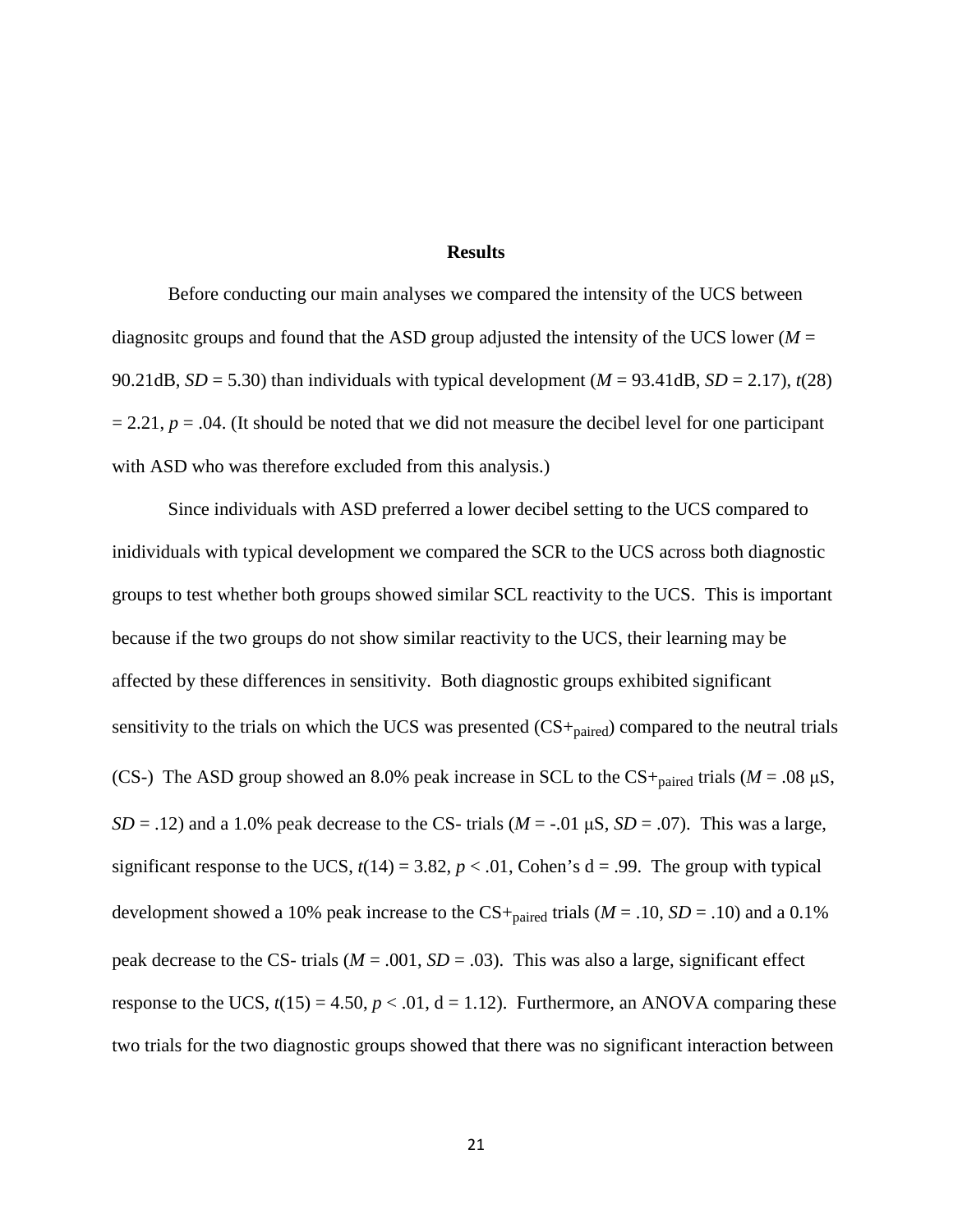diagnostic group and pairing  $F(1, 29) = .004$ ,  $p = .95$ , suggesting that both diagnostic groups displayed similar reactivity to the UCS.

Following this we conducted a 2 (TD vs. ASD) x 2 (visual vs. auditory) x 2 (CS+<sub>unpaired</sub> vs. CS-) repeated measures ANOVA to compare differences between diagnosis, modality, and pairing. Trials that presented the CS without the presentation of the UCS were designated as CS+unpaired, and presentations of non-conditioned stimuli were designated as CS-. In order to compare the CR between CS+unpaired and CS-, we only analyzed the last three presentations of both the visual and auditory CS+unpaired (which occurred at the end of the acquisition phase) and compared that to the CR for all presentations of the visual and auditory CS- (i.e., all visual and auditory neutral stimuli). The mean SCR difference scores for each condition are presented in Table 2. An overall greater response to  $CS+_{\text{unpaired}}$  trials than CS- trials was seen across groups. This main effect of pairing was significant and a large effect,  $F(1, 29) = 25.12$ ,  $p < .01$ ,  $\eta_p^2 =$ .464. However, this main effect of pairing was moderated by a significant interaction between diagnosis and pairing,  $F(1, 29) = 7.90$ ,  $p < 0.01$ ,  $\eta_p^2 = 0.214$ . As can be seen, the TD showed much larger effects of pairing (+.050) than the ASD group (+.014), suggesting significant differences between the two diagnostic groups in the amount of learning associated with the CS+. There was no significant interaction between modality and pairing,  $F(1, 29) = .14$ ,  $p = .71$ , modality and diagnosis,  $F(1, 29) = .01$ ,  $p = .93$ , and no three way interaction between modality, pairing, and diagnosis,  $F(1, 29) = .39$ ,  $p = .54$ .

Two additional follow-up 2 (visual vs. auditory) x 2 ( $CS$ +<sub>unpaired</sub> vs. CS-) repeated measures ANOVAs were conducted, one for each diagnostic group. Individuals with typical development demonstrated a main effect of pairing,  $F(1, 15) = 32.13$ ,  $p < .01$ ,  $\eta_p^2 = .682$ , and a non –significant interaction between modality and pairing,  $F(1, 15) = .02$ ,  $p = .89$ , suggesting a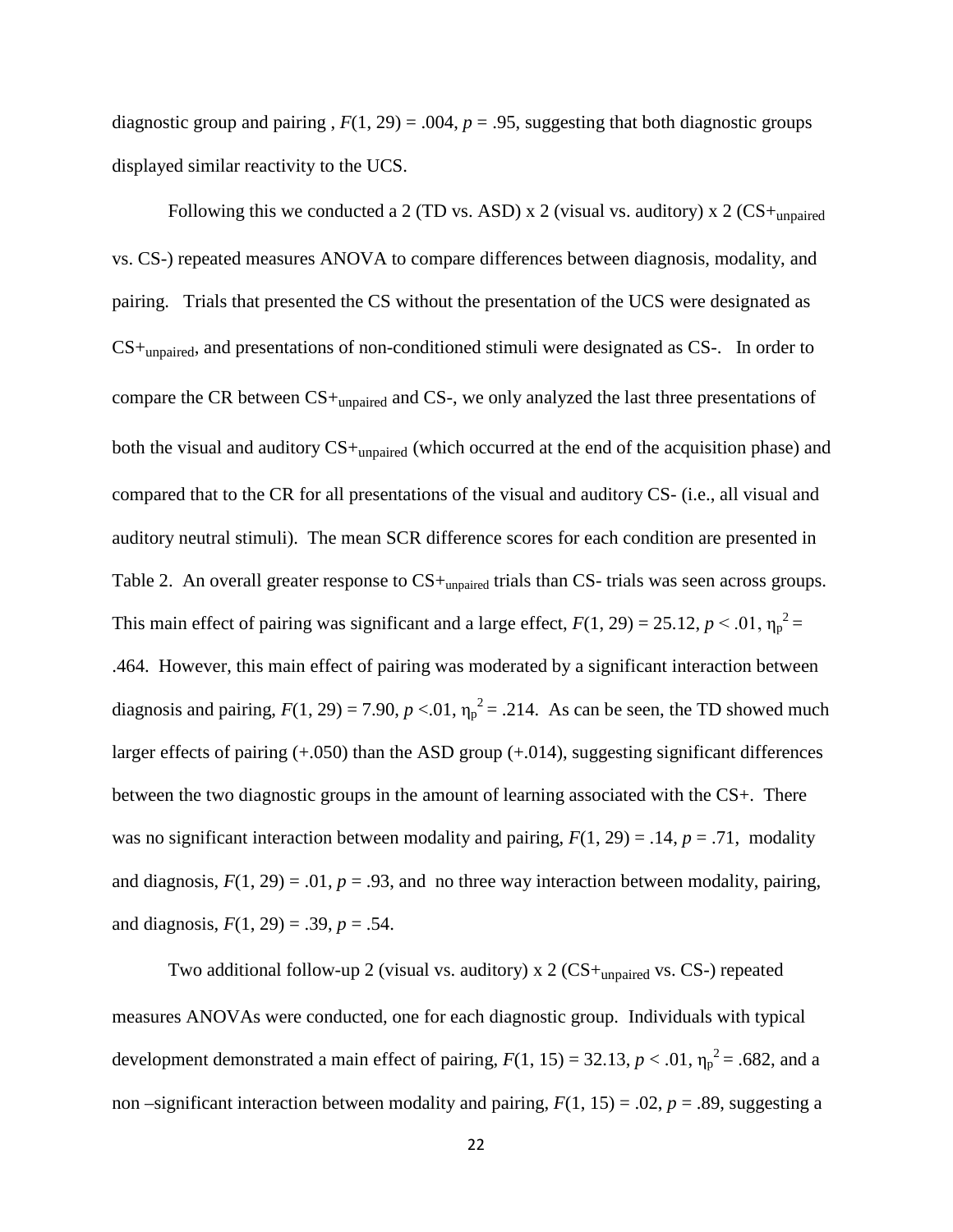significant conditioned response to the  $CS+_{\text{unpaired}}$  trials and no differences in learning between the visual and auditory trials. In order to determine whether reliable conditioning was exhibited for visual and auditory trials, additional paired samples *t*-tests were conducted for CS+unpaired versus CS- trials separately for visual and auditory trials. For individuals with typical development a significant difference was found for both the visual trials,  $t(15) = 3.13$ ,  $p =$ .007,Cohen's d = .78 (*Figure 2.*) and auditory trials, *t*(15) = 2.56, *p* = .02, d = .64 (*Figure 3.*). These results suggest that individuals with typical development demonstrated learning in both visual and auditory trials.

Individuals with ASD showed a non-significant trend for pairing,  $F(1, 14) = 2.31$ ,  $p =$ .15, no main effect for modality, and no interaction,  $F(1, 14) = 1.64$ ,  $p = .22$ , suggesting that although individuals with ASD showed a slight increase in SCL amplitude to the CS+unpaired trials, this was not statistically different from the CS- trials. On the follow-up t-tests, individuals with ASD demonstrated a non-significant difference within the visual trials,  $t(14) = .45$ ,  $p = .66$ ,  $d = 0.12$  (*Figure 2.*), and a significant difference within the auditory trials,  $t(14) = 2.17$ ,  $p = 0.05$ , d = .56 (*Figure 3.*). Thus, there was mixed evidence for learning in the ASD group. The ANOVA indicated no effect of pairing and no interaction of pairing with modality indicating no evidence of learning in these participants. However, the follow-up *t*-tests suggested that individuals with ASD demonstrated learning within the auditory trials but not the visual trials.

#### **Explicit Memory Test**

In line with the learning compensation model of ASD, we also predicted that individuals with ASD who demonstrated conditioning might also demonstrate greater explicit awareness of the learning contingencies within this paradigm (i.e., awareness that a particular color or instrument was always paired with the aversive sound). In order to assess participant's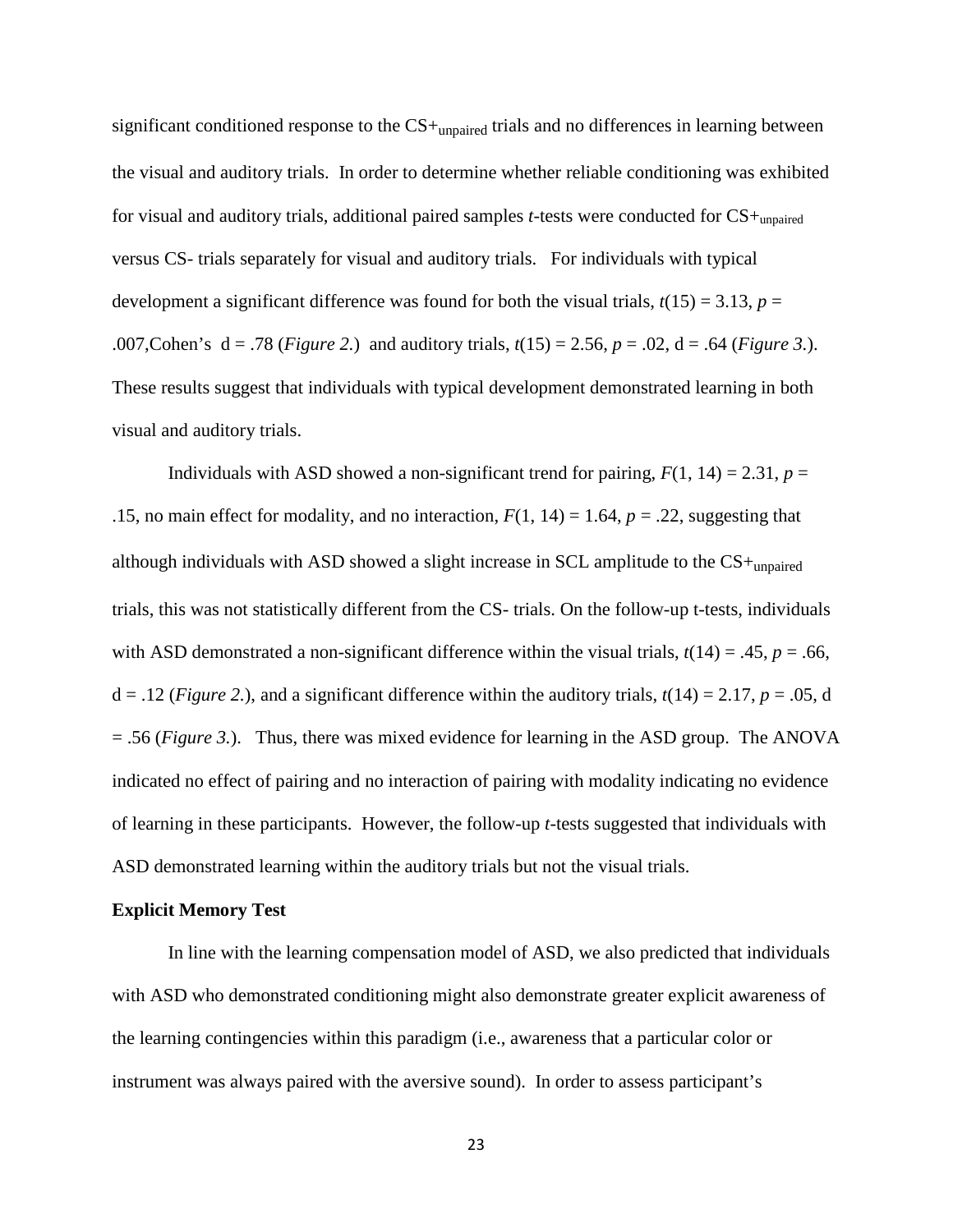awareness of the learning contingencies participants were asked eight questions pertaining to the visual and auditory stimuli. Participants were asked: (1) How many color/instruments did you see/hear? (2) What colors/instruments were they? (3) How many colors/instruments were followed by the loud noise? (4) What color(s)/instrument(s) was/were it/they? Scores were recorded out of four for both visual and auditory trials. Questions one through three were assigned a value of .5 and question four 2.5 points, since the final question was the most important indicator of explicit awareness (Bechara et al., 1995). All four questions were included in the initial analyses to examine explicit learning. However, upon further examination of the explicit memory test, it became clear that the most important question that determined whether participants exhibited explicit awareness was question four. Therefore, all subsequent analyses included only question four. A one sample *t*-test revealed that individuals with typical development showed a non-significant trend of greater explicit awareness ( $M = 43\%$ ,  $SD = 44\%$ )  $t(15) = 1.70$ ,  $p = .11$  (chance = 25%), whereas individuals with ASD demonstrated explicit awareness greater than chance,  $(M = 57\%, SD = 42\%), t(14) = 2.94, p = .01$ . Following this analysis, a 2(visual vs. auditory) x  $2(CS+$ <sub>unpaired</sub> vs. CS-) x 2(explicit memory correct vs. incorrect) repeated measures ANOVA was conducted on individuals with ASD to examine whether correctly identifying the CS resulted in differences between pairing and modality. This analysis revealed a significant interaction between pairing and explicit learning,  $F(1, 13) = 8.13$ ,  $p = 0.01$ , and a non-significant three-way interaction between pairing, modality, and explicit learning,  $F(1, 13) = .02$ ,  $p = .89$ . These results suggest that greater explicit learning resulted in greater learning of the paired association between CS+unpaired and CS- trials, however there were no significant learning differences between modalities. Following this analysis, an independent samples *t*-test was conducted on each diagnostic group to compare auditory learning and overall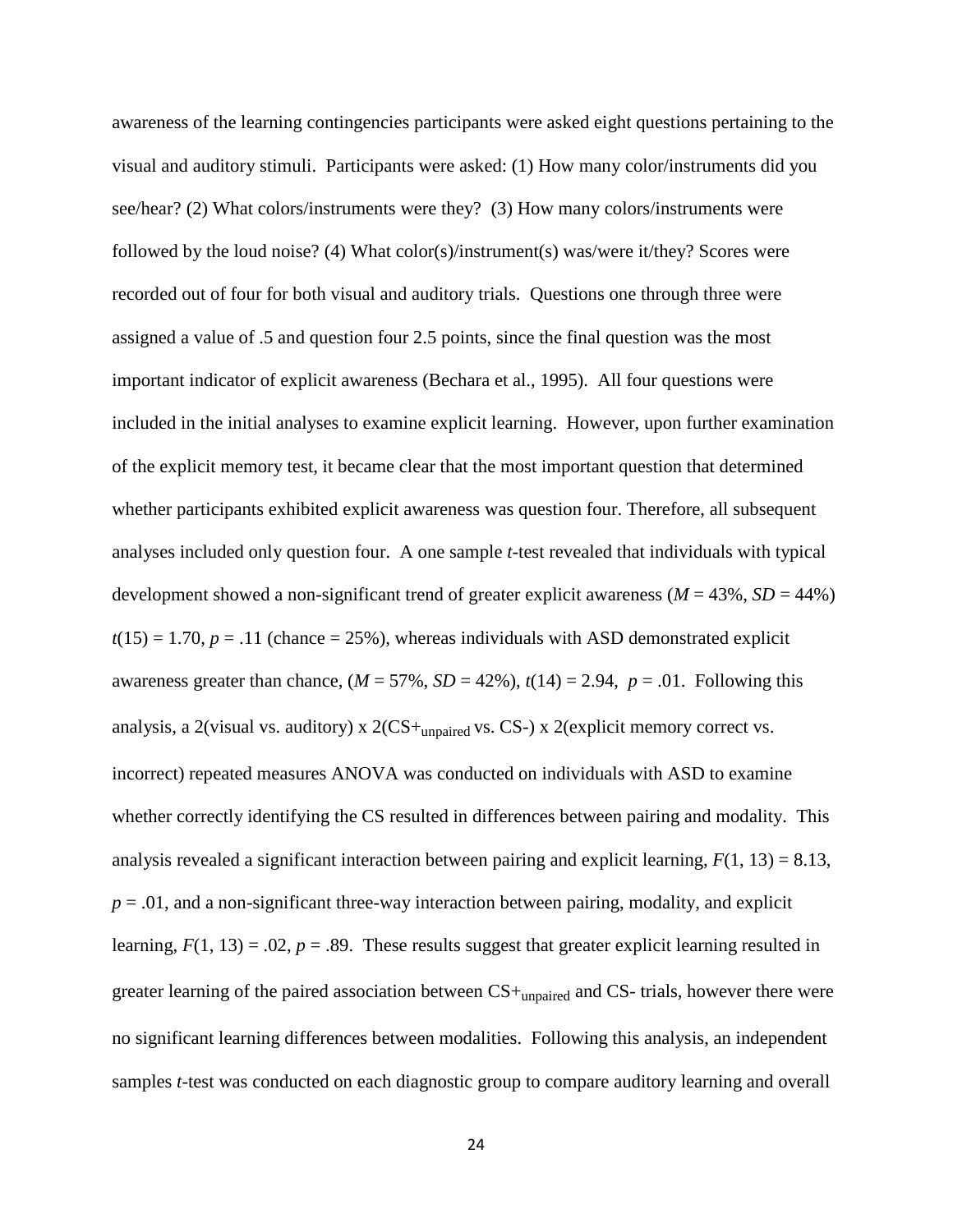learning between individuals who answered question four correctly to those who answered incorrectly (*Figure 4*.) For individuals with typical development, no significant learning differences were found between those who answered question four correctly  $(n = 7)$  versus incorrectly (n = 9) for auditory learning,  $t(14) = .34$ ,  $p = 74$ , and overall learning,  $t(14) = .67$ ,  $p =$ .51. However, we did find that individuals with ASD that correctly identified the visual CS ( $n =$ 8) demonstrated greater auditory learning,  $t(13) = 2.23$ ,  $p = .04$ , and overall learning,  $t(13) =$ 2.85,  $p = .01$ , compared to those who answered incorrectly ( $n = 7$ ). There was also a marginally significant finding for visual learning,  $t(13) = 2.02$ ,  $p = .07$ . These results are consistent with our prediction that individuals with ASD who displayed greater explicit awareness of associative learning contingencies would also display greater learning.

*Explicit memory as a covariate***.** Because of the relationship between explicit awareness of the visual trials and learning, we wanted to explore whether explicit awareness of the visual trials accounted for auditory learning in the ASD group. We conducted an additional 2(visual vs. auditory) x 2 (CS+unpaired vs. CS-) repeated measures ANOVA between each diagnostic group using explicit memory as a covariate. Individuals with typical development continued to demonstrate a main effect of pairing,  $F(1, 14) = 21.30, p < .01, \eta_p^2 = .603$ , and a non-significant interaction between pairing and explicit memory,  $F(1, 14) = .45$ ,  $p = .51$ . However, individuals with ASD showed no main effect of pairing  $F(1, 13) = .34$ ,  $p = .57$ ,  $\eta_p^2 = .03$ , and a significant interaction between pairing and explicit memory,  $F(1, 13) = 8.13$ ,  $p = .01$ ,  $\eta_p^2 = .385$ . These results suggest that individuals with ASD demonstrating greater explicit awareness are more likely to exhibit associative learning.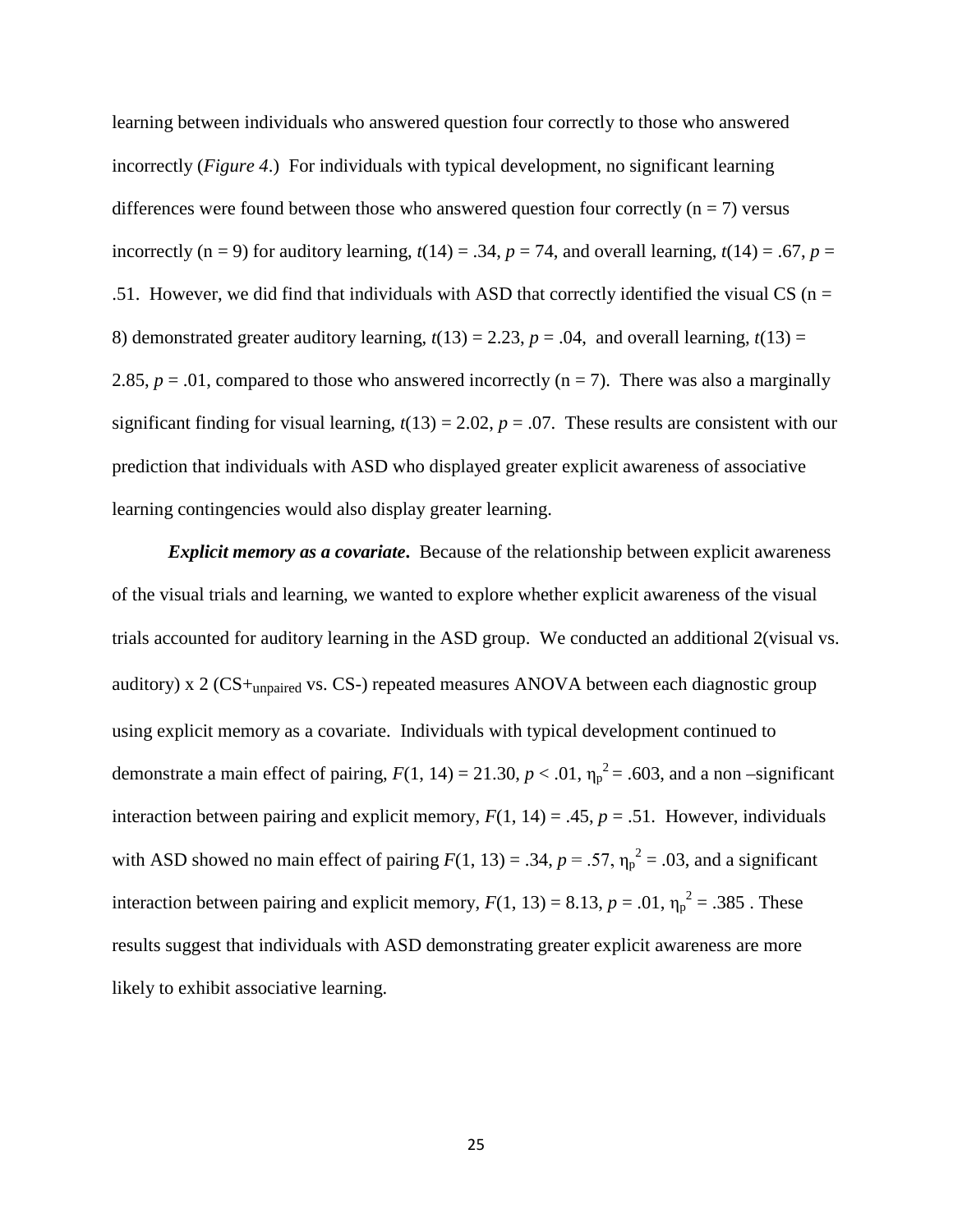#### **ASD symptomatology measures and Learning**

Correlational analyses were conducted to examine ASD symptomatology and its relationship to visual, auditory, and overall learning. ASD symptomatology was measured using both the self-report version of the boarder autism phenotype questionnaire (BAP-Q) and the autism diagnostic observation schedule generic (ADOS-G). This analysis revealed a marginally significant correlation between overall learning and the aloof subscale of the BAP-Q,  $r(29) = -$ .33,  $p = 0.07$ , and significant correlations between overall learning and the language subscale,  $r(29) = -.49, p = .005$ , rigidity subscale,  $r(29) = -.50, p = .004$ , total BAP-Q score,  $r(29) = -.57, p$ = .001 (*Figure 5*). However examining this relationship separately for each modality (visual or auditory), only auditory learning was significantly related to the language subscale of the BAP-Q,  $r(29) = -.39$ ,  $p = .03$ , and the rigidity subscale,  $r(29) = -.51$ ,  $p < .05$ . Similarly, scores from the repetitive behaviors subscale of the ADOS-G were also significantly correlated with auditory learning,  $r(13) = -.53$ ,  $p = .05$ . No significant correlations were found between the BAP-Q or ADOS-G and visual learning. These results suggest that greater ASD symptom severity is associated with poorer auditory learning.

#### *Explicit Learning and ASD Symptomatology*.

Additionally, we found a significant correlation between explicit awareness of the visual trials and total BAP-Q scores,  $r(13) = -.63$ ,  $p = .01$ . Participants with ASD who scored higher on the BAP-Q were less likely to explicitly identify which stimulus was paired with the UCS. This led us to explore the relationship between explicit learning, ASD symptomatology, and associative learning. Subsequently, we conducted a regression analysis to examine how explicit awareness of the visual trials and total BAP-Q scores predicted overall learning. Explicit awareness was entered at Step1, explaining 38.5% of the variance in overall learning,  $F(1, 13) =$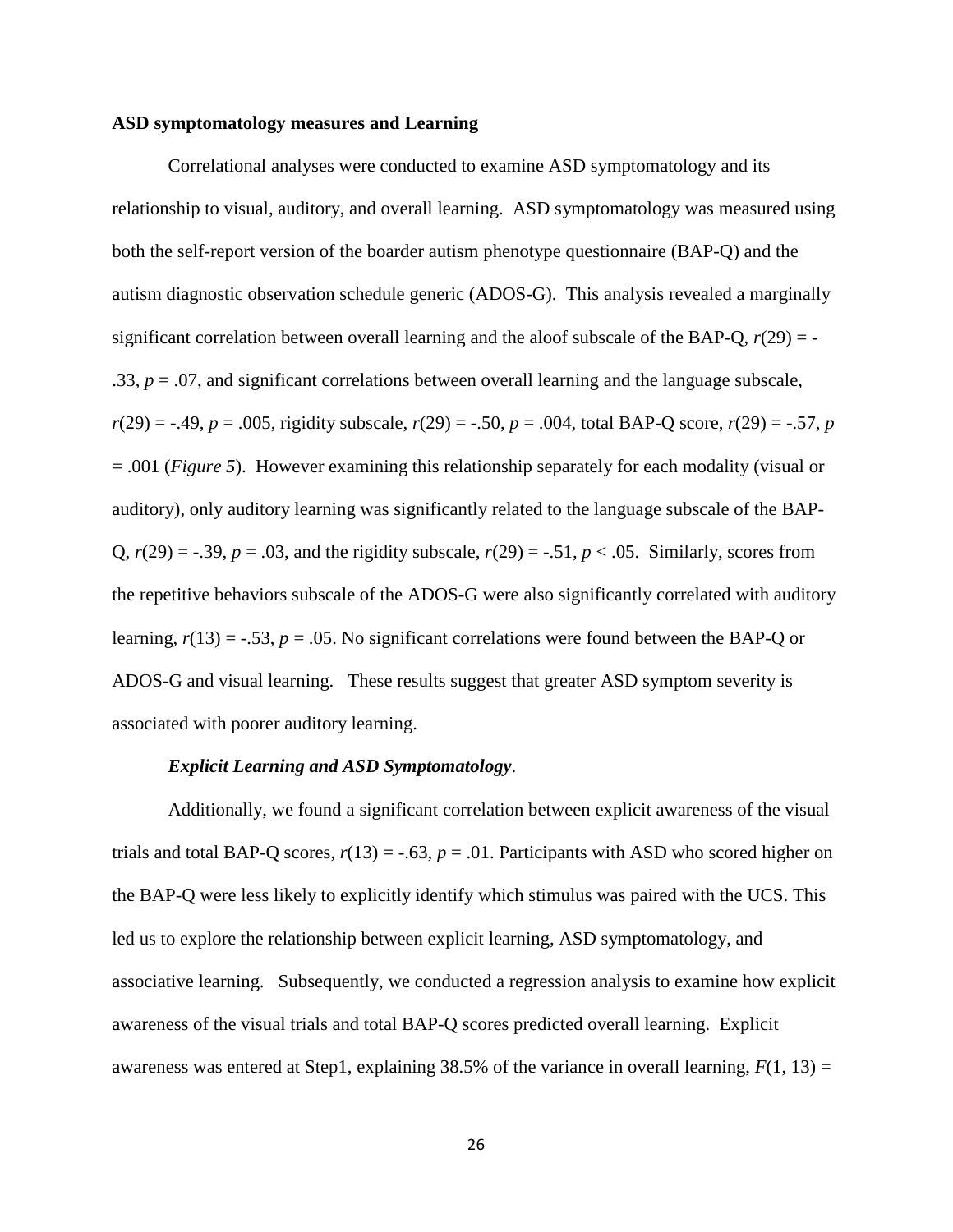8.13,  $p = 0.02$ . However, no additional variance was explained after the entry of the total BAP-Q scores,  $F(1, 12) = .002$ ,  $p = .97$ . A follow-up Sobel's test of mediation indicated that explicit awareness mediated the relationship between ASD symtomatology and overall learning, Sobel =  $-2.02, p = .04$ , two-tailed.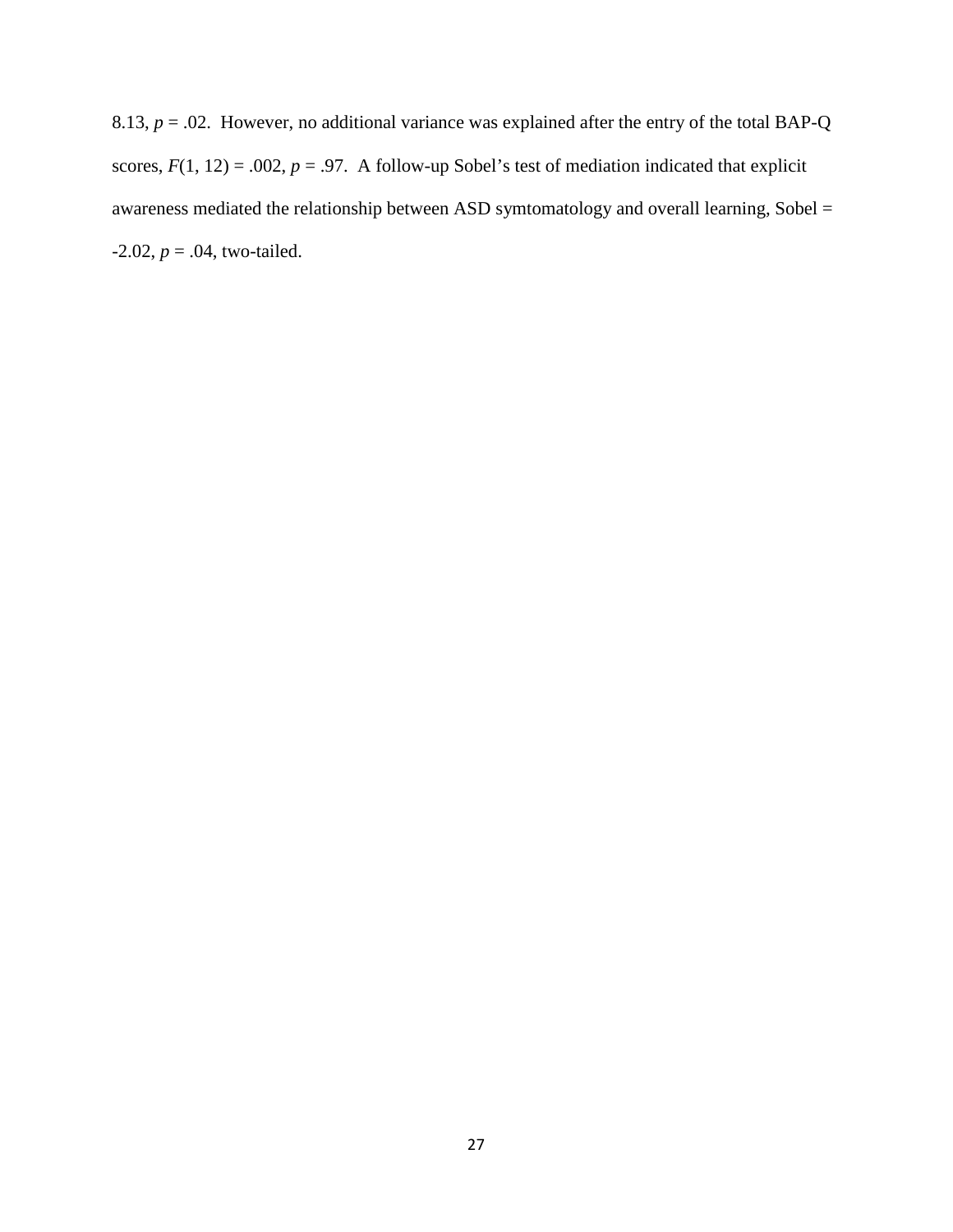#### **Discussion**

In the current study we examined autonomic conditioning of individuals with ASD and matched individuals with typical development to determine whether individuals with ASD displayed atypical conditioned responses across modalities. Previous studies have found both intact (Bernier et al. 2005) and impaired (Gaigg & Bowler, 2007) conditioning in adults with ASD. We explored whether individuals with ASD would display impaired conditioned response, relative to individuals with typical development, during both visual and auditory pairings. Significant differences were found between diagnostic groups across both visual and auditory CS pairings, suggesting that individuals with ASD demonstrated a reduced conditioned response to  $CS+$ <sub>unpaired</sub> trials compared to the CS- trials. Analyses indicated that individuals with ASD did show a slight increase in SCL amplitude to both visual and auditory conditioned stimuli; however these differences were not statistically significant when analyses were collapsed across the two modalities.

However, individuals with ASD demonstrated significant conditioning to the auditory CS when examined alone. This auditory conditioning effect was strongly related to explicit memory for pairing in the ASD group. Follow up analyses that controlled for explicit memory showed there was no longer a significant difference between the auditory CS and neutral stimuli.

It is important to compare how this study relates to previous studies examining associative learning in individuals with ASD. Previous studies have used only one conditioned stimulus to examine associative learning among individuals with ASD (Bernier et al., 2005;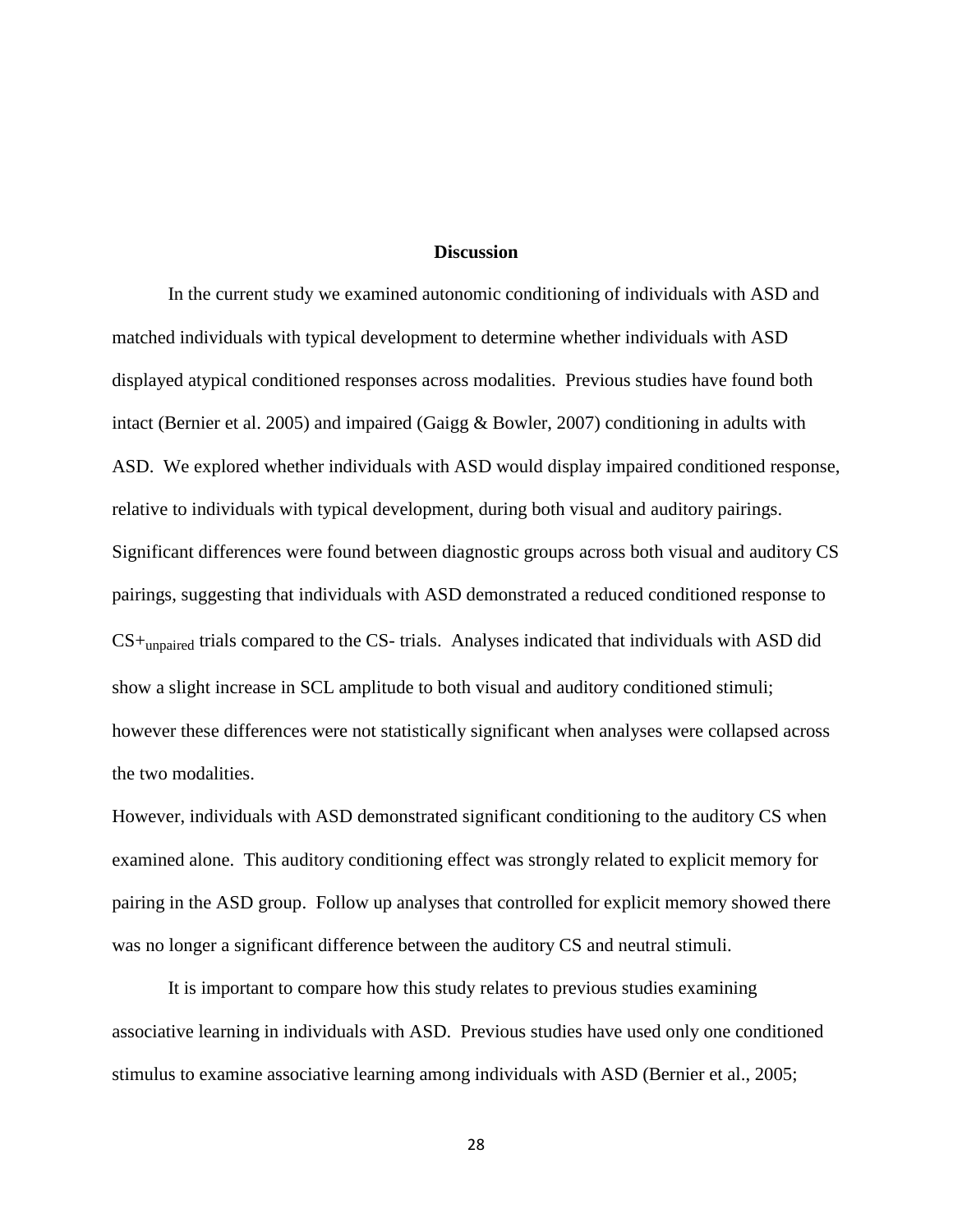Gaigg & Bowler, 2007), however our study included both a visual and auditory conditioned stimulus. Furthermore, in addition to using only one conditioned stimulus, Bernier et al. (2005) used at 100% reinforcement schedule and no additional neutral stimuli during the conditioning phase and found intact associative learning among individuals with ASD. Gaigg and Bowler (2007) used only one conditioned stimulus, but used a 50% reinforcement schedule and three additional neutral stimuli during the conditioning phase and found evidence of less reliable conditioning in individuals with ASD. Our study also included a 100% reinforcement schedule during the acquisition phase, but included two conditioned stimuli and six neutral visual and auditory stimuli. Therefore it seems that when using a relatively simple associative learning paradigm with only one conditioned stimulus and a 100% reinforcement schedule this may make it easier for individuals with ASD to explicitly learn resulting preserved associative learning. However, when you increase the number of stimuli or use a 50% reinforcement schedule this may make it more difficult to explicitly learn resulting in observed impairments in associative learning among individuals with ASD. This notion is supported by our results from the explicit memory test, although both diagnostic groups demonstrated explicit learning greater than chance, neither group was near 100% accurate. However, we found that individuals with ASD demonstrating greater explicit learning also demonstrate greater associative learning. Ultimately these results suggest that as tasks become more complex and difficult to explicitly learn, individuals with ASD will have greater difficultly learning compared to individuals with typical development. However, if we develop tasks that are relatively easy to explicitly learn, we ought to see similar learning between both diagnostic groups.

Another way to explore the relationship between explicit awareness and associative learning is to explore ways in which the presentation of the stimuli might influence an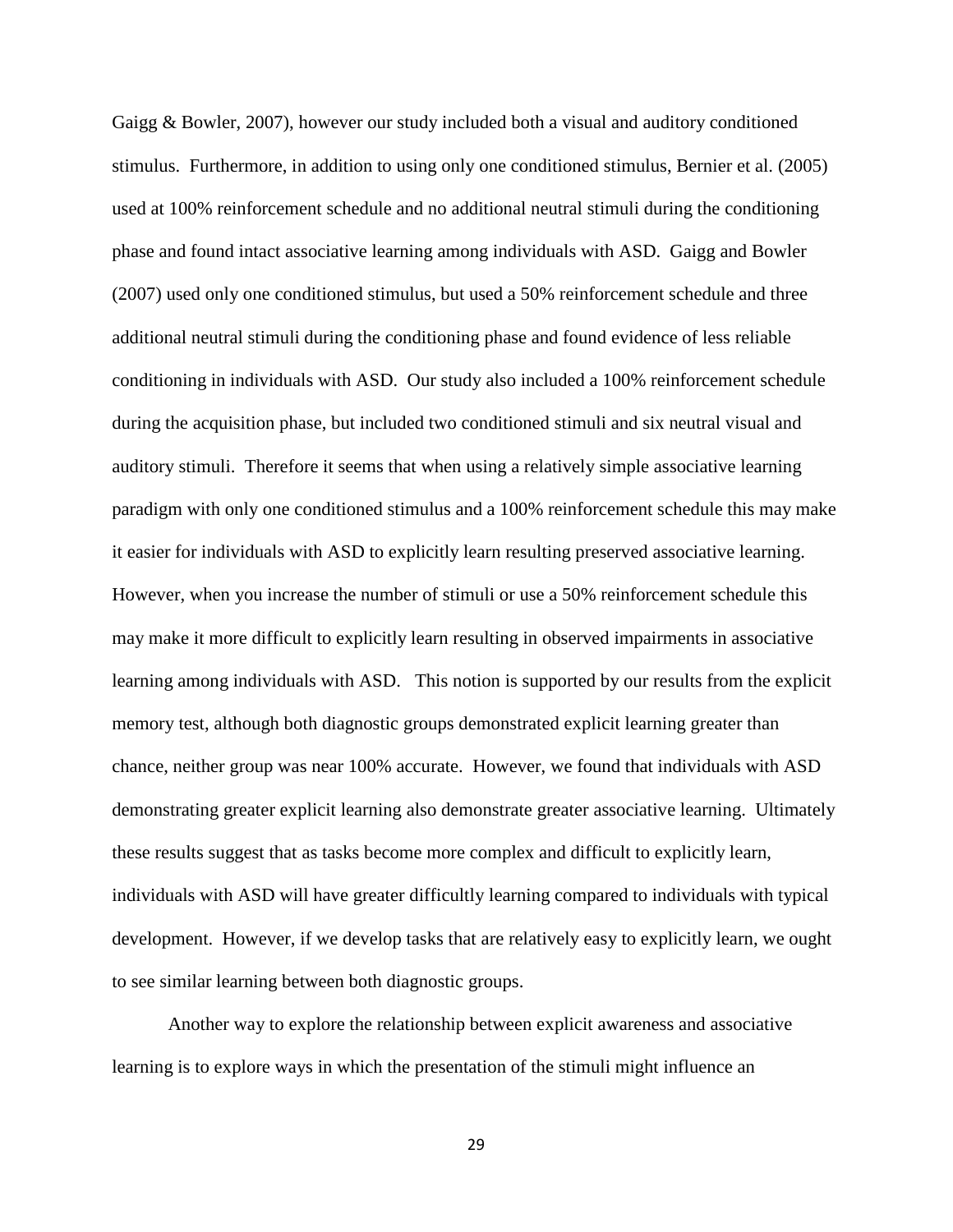individual's ability to associate the CS with UCS. Two common types of conditioning used in classical conditioning paradigms are delay and trace conditioning. Delay conditioning refers to the presentation of the CS which remains on until the UCS is presented then the two stimuli coterminate. In trace conditioning the CS is presented and is followed by an empty (i.e., trace) interval followed by the UCS (Clark, Manns, & Squire, 2002). Previous studies using an amnesic population found that delay conditioning was intact in this population whereas trace conditioning was impaired (Gabrieli et al., 1995; McGlinchey, Capozzi, Fortier, & Disterhoft, 2008). These findings suggest that explicit awareness is important for trace conditioning, presumably due to the greater involvement of the hippocampus, whereas delay conditioning does not require explicit awareness. Furthermore, Weike, Schupp, & Hamm (2007) suggested that delay conditioning may, in fact, involve more implicit processes; whereas explicit awareness may be a prerequisite for learning in a trace conditioning paradigm. The current study utilized a delay conditioning paradigm in which the CS was presented and remained during the presentation of the UCS. Similar to previous studies (Weike, Schupp, & Hamm, 2007), our results indicated that for individuals with typical development, explicit awareness did not influence associative learning however, explicit awareness did influence associative learning in individuals with ASD. Therefore it seems that individuals with ASD who were more inclined to utilize explicit learning strategies may have demonstrated poorer associative learning because delay conditioning may rely on more implicit processes. It is interesting to speculate whether we would see a similar pattern as the present data if we were to use a trace conditioning paradigm in which explicit awareness may be more necessary for developing an association between the CS and UCS. We might expect that individuals with ASD might exhibit associative learning that is more similar to typically developing participants in a trace conditioning paradigm. However, it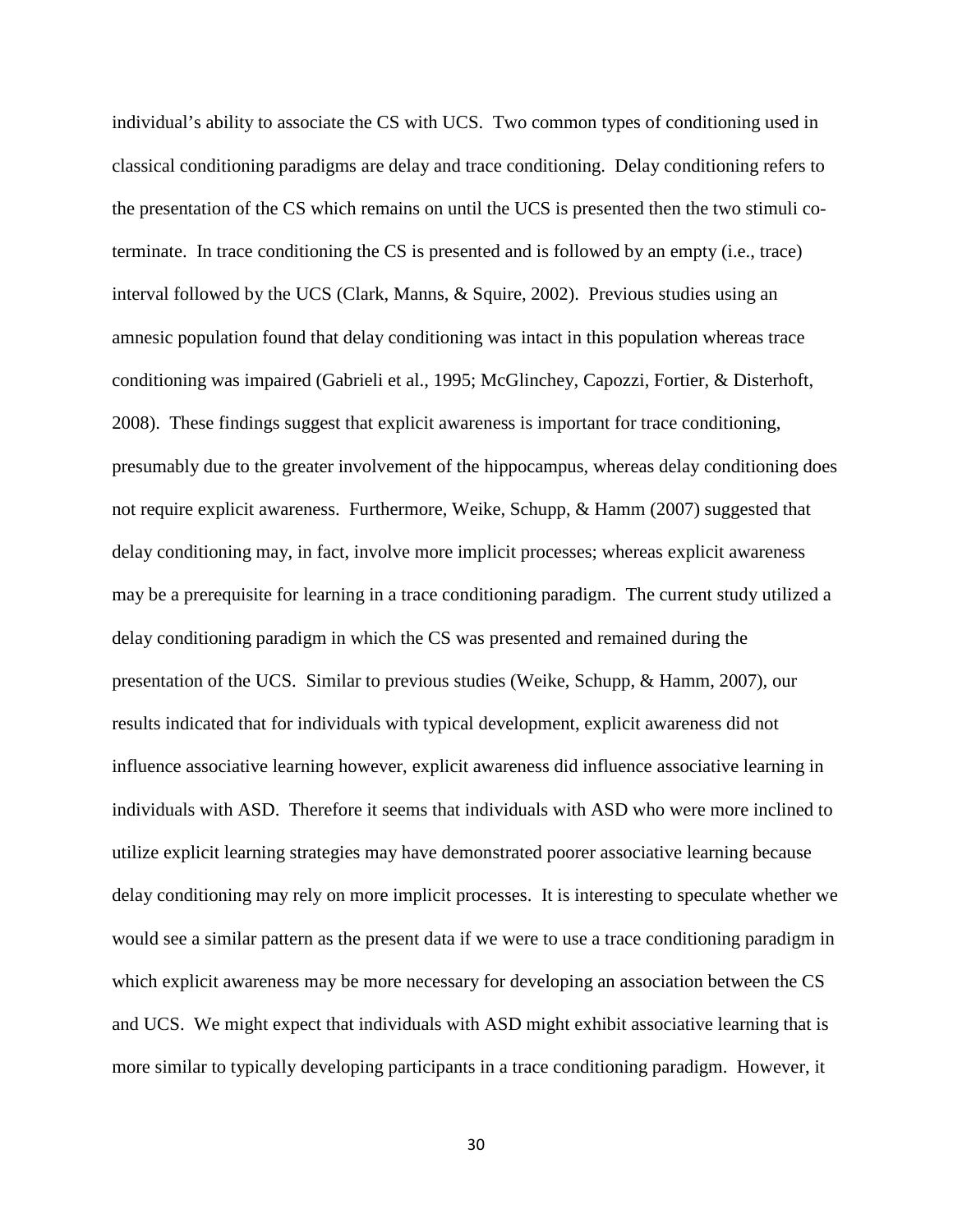is also possible that those individuals with ASD that do not utilize explicit strategies during a trace conditioning paradigm might display impaired associative learning as was seen in the present study. Future studies exploring the role of explicit awareness and how it relates to delay versus trace conditioning in persons with ASD should prove important to more fully understanding learning differences and why they occur in individuals with ASD.

Evidence of impaired associative learning of the visual-auditory pairings and auditoryauditory is somewhat consistent with the underconnectivity theory of ASD. That is, the communication between the long-range white matter tracts in the brains of individuals with ASD is impaired, which is demonstrated through evidence of impaired associative learning between visual and auditory CS-UCS pairings. However, according to the underconnectivity short-range connections within the brains of individuals with ASD are relatively intact, which presumable would have resulted in the ability of individuals with ASD to learn the association between an auditory CS and an auditory UCS. However, the learned association between auditory CS and UCS does not necessarily involve only the auditory cortex. It is also important to consider the role of the amygdala and other brain regions in classical fear condition paradigms. Therefore the lack of reliable conditioning observed in the auditory trials may be the result of impaired communication between the amygdala and the auditory cortex. This possibility is also consistent with Baron-Cohen's (2000) amygdala theory of autism, and suggests that the observed impairment in associative learning among individuals with ASD may be the result of abnormal functioning of the amygdala and its communication with associated cortices.

Although previous studies examining functional connectivity in ASD have largely relied on language-based tasks (Just et al., 2004; Kana et al., 2007), the current study suggests that the functional connectivity impairments observed in individuals with ASD may reflect a more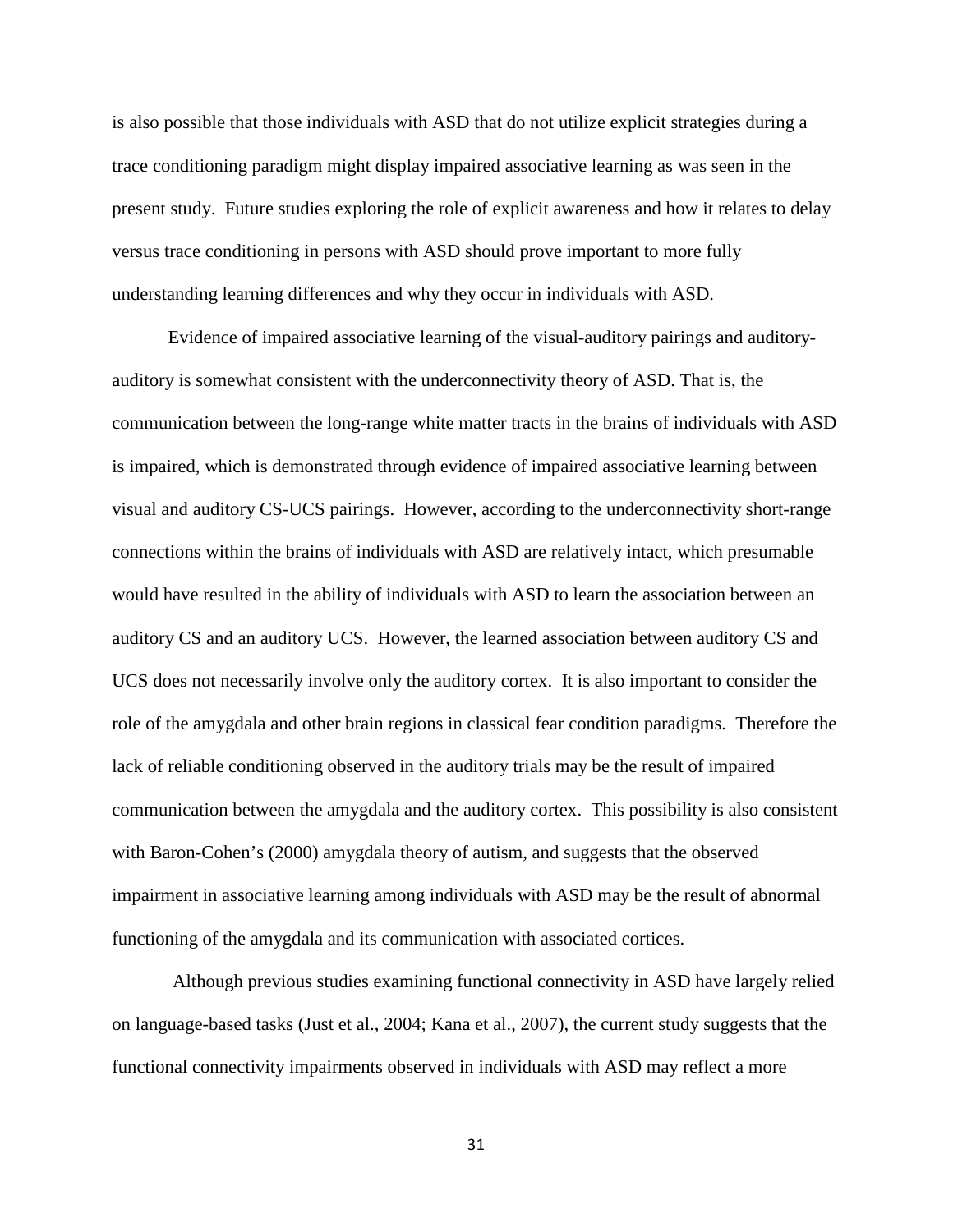fundamental impairment in sensory integration and communication. Therefore the current results could also reflect evidence of sensory integration difficulties in individuals with ASD (Russo et al., 2010; Smith & Bennetto, 2007; Taylor, Issac, & Milne, 2010), particularly, sensory information that is also associated with emotionally-valenced stimuli. Similarly, the current task utilized simple associative learning principles unlike previous studies that have primarily examined language processing (Smith & Bennetto, 2007; Taylor, Issac, & Milne, 2010), and still found evidence of impaired associative learning. Therefore, the current study emphasizes a fundamental impairment in associative learning that may be independent of language development.

#### **Implications for Implicit Learning and ASD**

The learning compensation model of ASD also provides an explanation of the current results when one considers associative learning to be a simple form of implicit learning. The Learning Compensation model of ASD stems from evidence that individuals with ASD demonstrate impairments in implicit learning and seem to compensate by employing more explicit or rule-based strategies. Our current results indicate that individuals with ASD demonstrated a general learning impairment and greater explicit awareness was related to greater associative learning. Specifically, we observed impaired learning across both visual modalities. This finding is consistent with the Learning Compensation model which suggests that individuals with ASD have general impairments in implicit learning. Additionally, auditory implicit learning was related to explicit memory of the visual condition rules. This result fits nicely with the prediction that learning in individuals with ASD relies more on explicit learning than in individuals with typical development. These results suggest that persons with ASD are more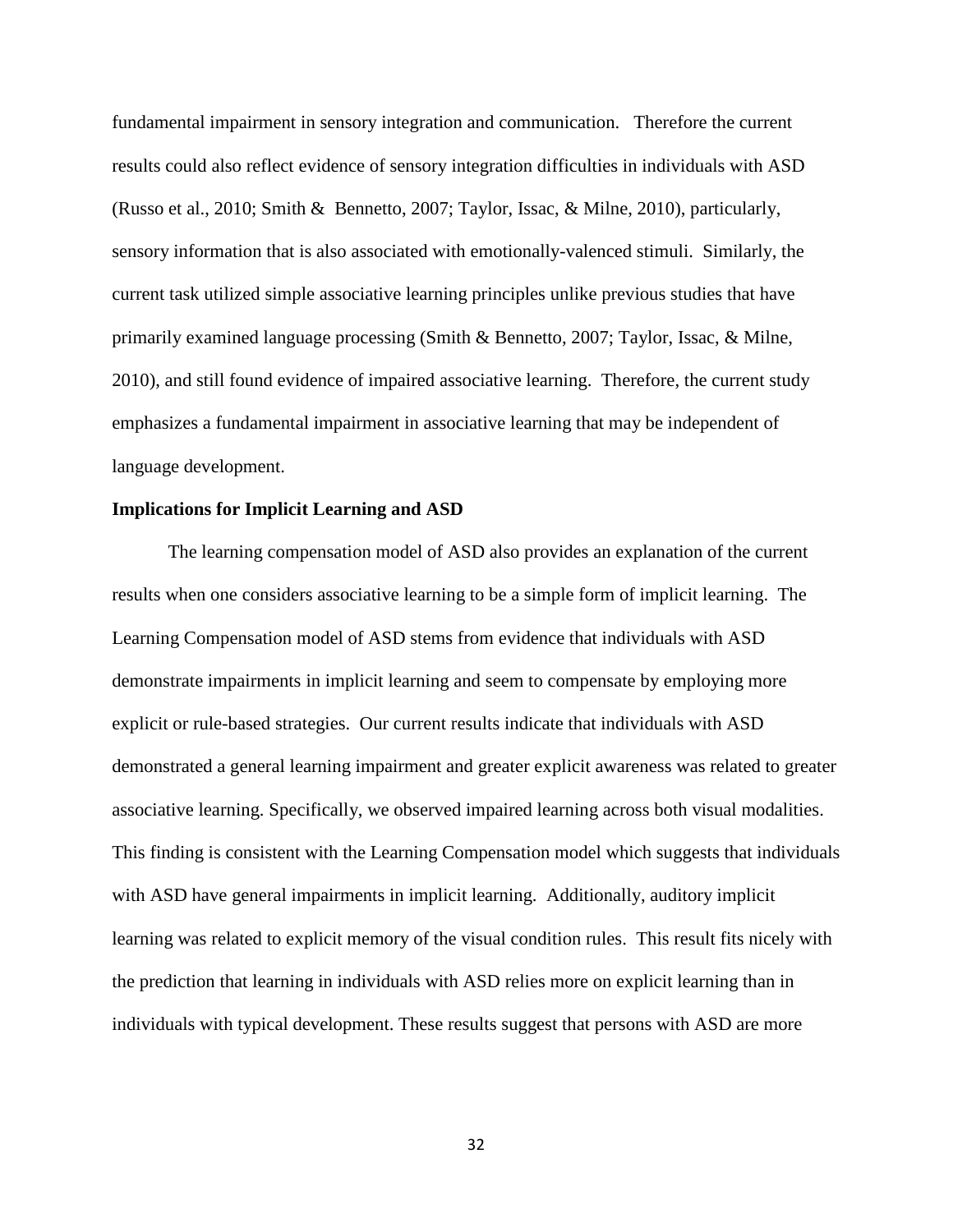dependent upon explicit forms of learning than persons with typical development, and the results here directly follow from the Learning Compensation model.

It is also important to note how this task relates to other forms of implicit learning. As previously mentioned, our task used a delay conditioning paradigm and according to previous literature (Weike et al., 2007) this form of conditioning may rely on more implicit processes as compared to other types of conditioning paradigms (i.e., trace conditioning). A hallmark of implicit learning is the ability to learn without intention or awareness of what is being learned (Reber, 1989). Although we cannot rule out the possibility that our participants were not aware of what was being learned, we can assume that the conditioned response that we observed in our participants was largely a response that was automatic as compared to a controlled response. Therefore, what we have observed in our study is the ability of individuals with typical development to learn an association between two stimuli and demonstrate a response that is largely out of conscious control. However, individuals with ASD did not demonstrate the same response which suggests that this fundamental form of learning (i.e., the ability to link to ideas together) is impaired. This finding is consistent with other forms of implicit learning such as the artificial grammar task and prototype learning task used in previous studies (Klinger et al., 2007). What we seem to be observing in tasks that access implicit processes is that individuals with ASD have difficulty associating and combining different stimuli. Additionally, when we make implicit learning tasks more difficult by adding stimuli, we may see even greater impairments in learning. Therefore it is important to consider the difficult of the implicit learning task when evaluating the ability of individuals with ASD to learn implicitly.

However, one difficulty with this finding is the lack of relationship between explicit memory of the auditory trials and auditory learning given that participants displayed similar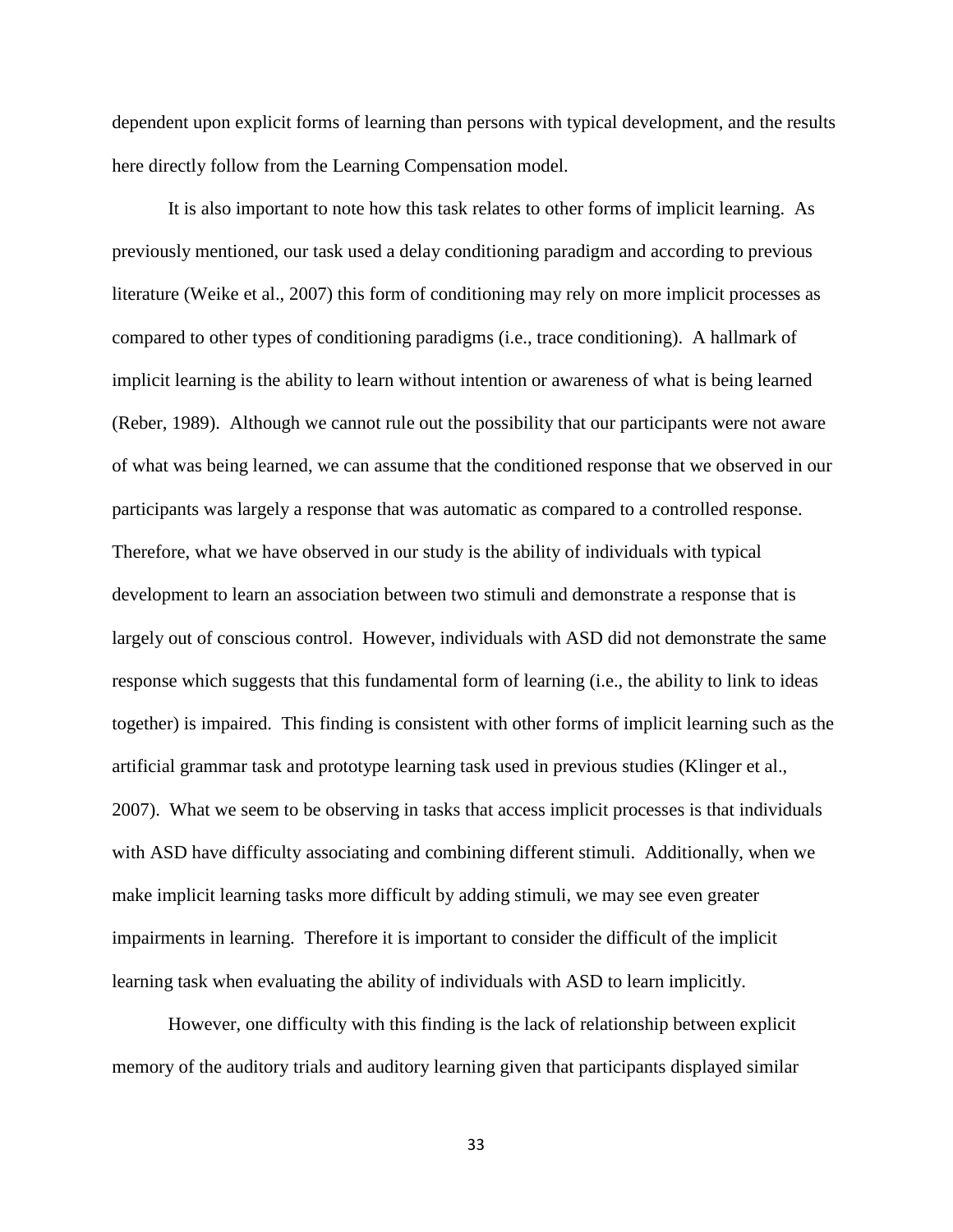percent accuracy for both the visual and auditory questions. It is worth speculating why visual explicit learning was related to total learning and both visual and auditory learning using the SCR measure for participants with ASD. It is possible that visual explicit memory may be more strongly related to the use of actual explicit learning strategies than the auditory explicit learning. More participants with ASD explicitly learned the auditory pairing (10 of 15 participants) than explicitly learned the visual pairing (7 of 15 participants). The extra difficulty and cognitive processing necessary to learn the relation between the visual CS and UCS may reflect more extensive explicit reasoning and strategies for the participants with ASD. Also it may be the case that due to the greater accuracy within the auditory trials there may be somewhat of a ceiling effect preventing the ability to observe the relationship between explicit learning of the auditory trials and auditory learning. Further research that more directly examines the degree to which participants use explicit learning strategies and its relation to conditioning is important for more direct tests of this relation.

#### **ASD Symptomatology and Learning**

Our correlational analyses revealed a significant negative relationship between our two measures of ASD symptomatology (BAP-Q, ADOS-G) and auditory learning. These findings showed that greater ASD symptom severity was associated with more impaired auditory associative learning. However, we also found a significant relation between ASD symptomatology and explicit learning, indicating that greater ASD symptom severity was associated with less explicit learning. Our regression analysis revealed that the relationship between ASD symptomatology and associative learning is mediated by explicit learning. Although it is difficult to determine the direction of this relationship, Klinger et al. (2007) suggested that ASD symptomatology may be reflective of cognitive processing impairments.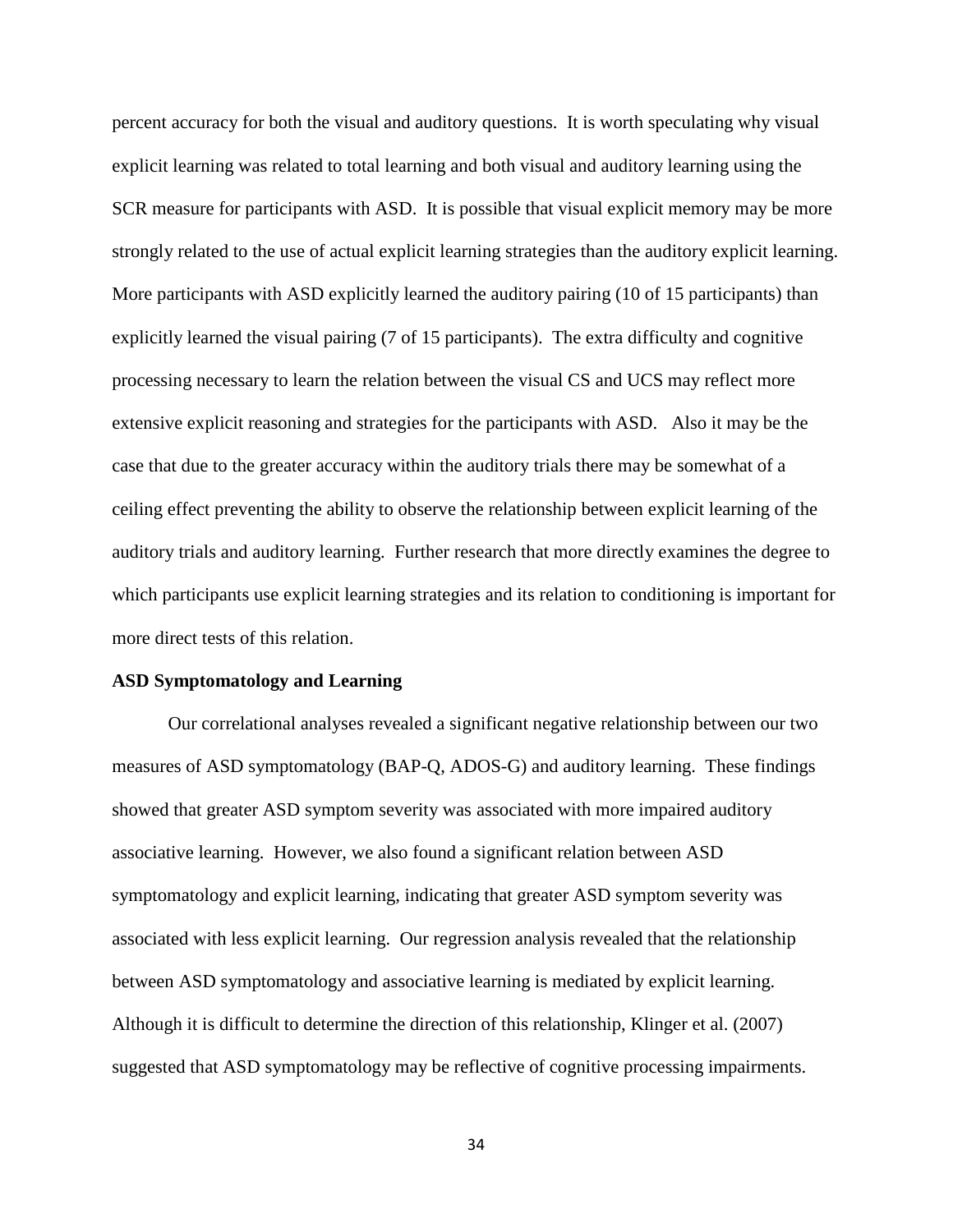As a result, the observed impairments in associative learning may be directly related to difficulties among individuals with ASD in utilizing explicit learning strategies. Therefore, one possible interpretation of these findings is that individuals with ASD exhibiting greater symptom severity may have difficulty employing explicit learning strategies, which then interferes with associative learning. These results also allow us to speculate that the impairments in language and social communication typically observed among individuals with ASD may be the result of a fundamental impairment in associative learning in addition to a difficulty of employing explicit learning strategies. However, a possible limitation of this finding is due to the use of self-report as opposed to parent-report on the BAP-Q. Individuals with ASD may have tendency to underreport their ASD symptoms due to difficulties with self-awareness which cause their scores on the BAP-Q to be lower than their actual symptom severity. However, this possibility would then make it more difficult to find a relationship between current symptomatology and associative learning. Given that a relationship between BAP-Q and associative learning was still observed, this suggests that this relation is likely very trustworthy. Future studies are needed to further examine more directly the relationship between ASD symptomatology and associative learning.

The current study also has important clinical implications. Given the importance of learning by automatic associations and its ubiquitous role in early learning, our findings provide important evidence for targeting associative and automatic learning in early intervention strategies. Many behavioral therapies for individuals with ASD such as Applied Behavioral Analysis (ABA) utilize basic associative learning principles in order to reinforce more appropriate behaviors. For instance, discreet trial training (DTT) relies on heavy reinforcement of behaviors that are repeated over and over at a very high rate. For children with ASD, greater intensity of training is needed to obtain a desired behavior than would be seen for children with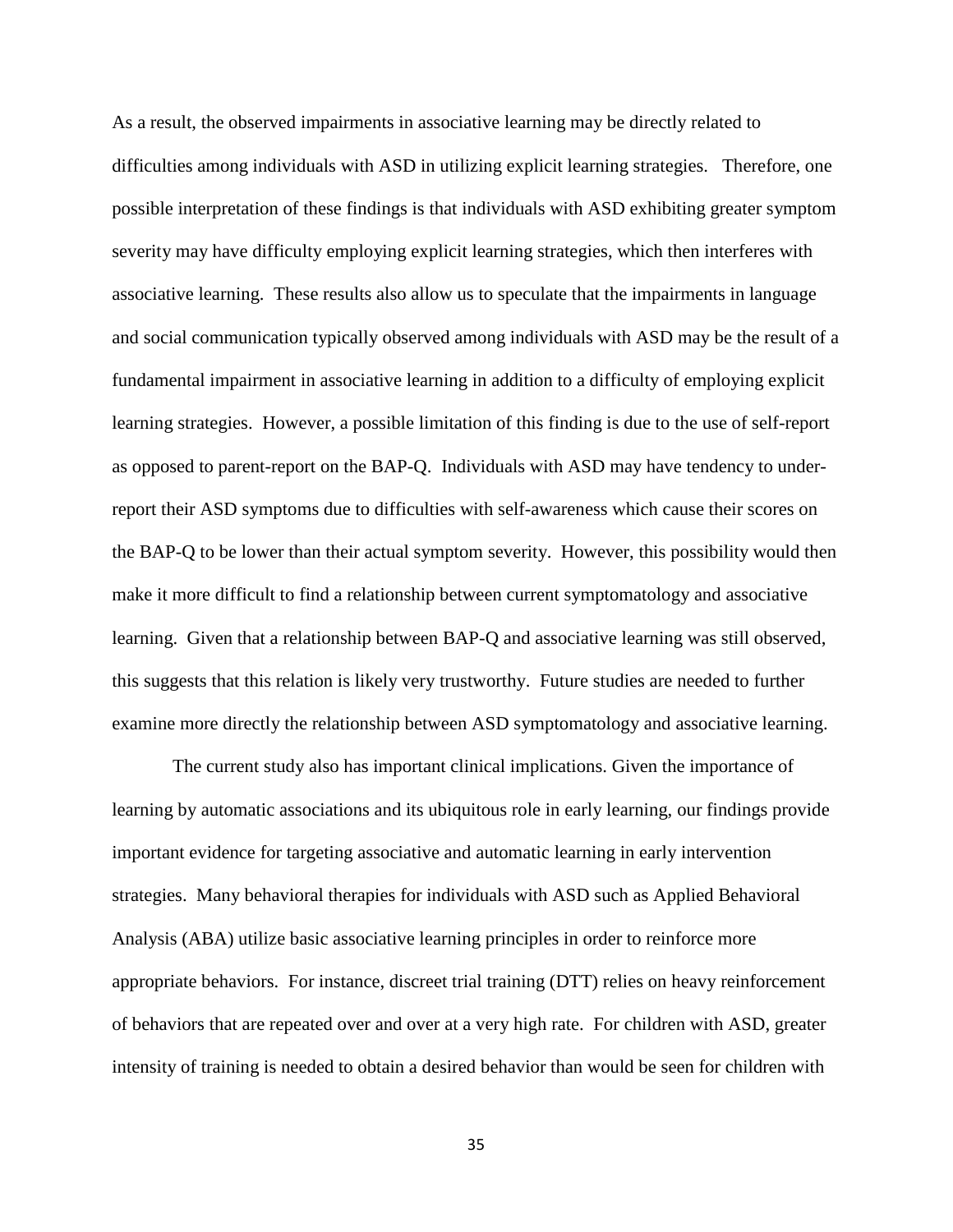typical development. This kind of observation is very consistent with the results of this study. It is important to explore the rate of learning in children with ASD, compared to age and intelligence matched peers, to determine how many more trials are needed in order to demonstrate the same learning. Our findings also speak to the ability of individuals with ASD to compensate for implicit learning impairments by utilizing explicit learning processes. Therefore, use of more explicit or rule-based strategies to teach children with ASD may be a more effective approach towards developing a desired behavior. Finally, the current study examined highfunctioning adolescents and young adults with ASD. Future research is needed to determine whether these findings are present in lower-functioning individuals with ASD, and the extent to which associative learning is related to ASD symptomatology.

In conclusion, the present study provides evidence of impaired associative learning in persons with ASD. This common observation may reflect a fundamental impairment in the way individuals with ASD associate various stimuli in their environment. Furthermore, associative learning principles are utilized early on in life, such as the development of attachment and joint attention. Therefore, evidence of impaired associative learning in individuals with ASD would likely have consequences that not only influence early learning, but also learning that continues throughout the lifespan. Future research using a greater age range are needed to determine the extent to which potential associative learning impairments influence the developmental trajectory of individuals with ASD.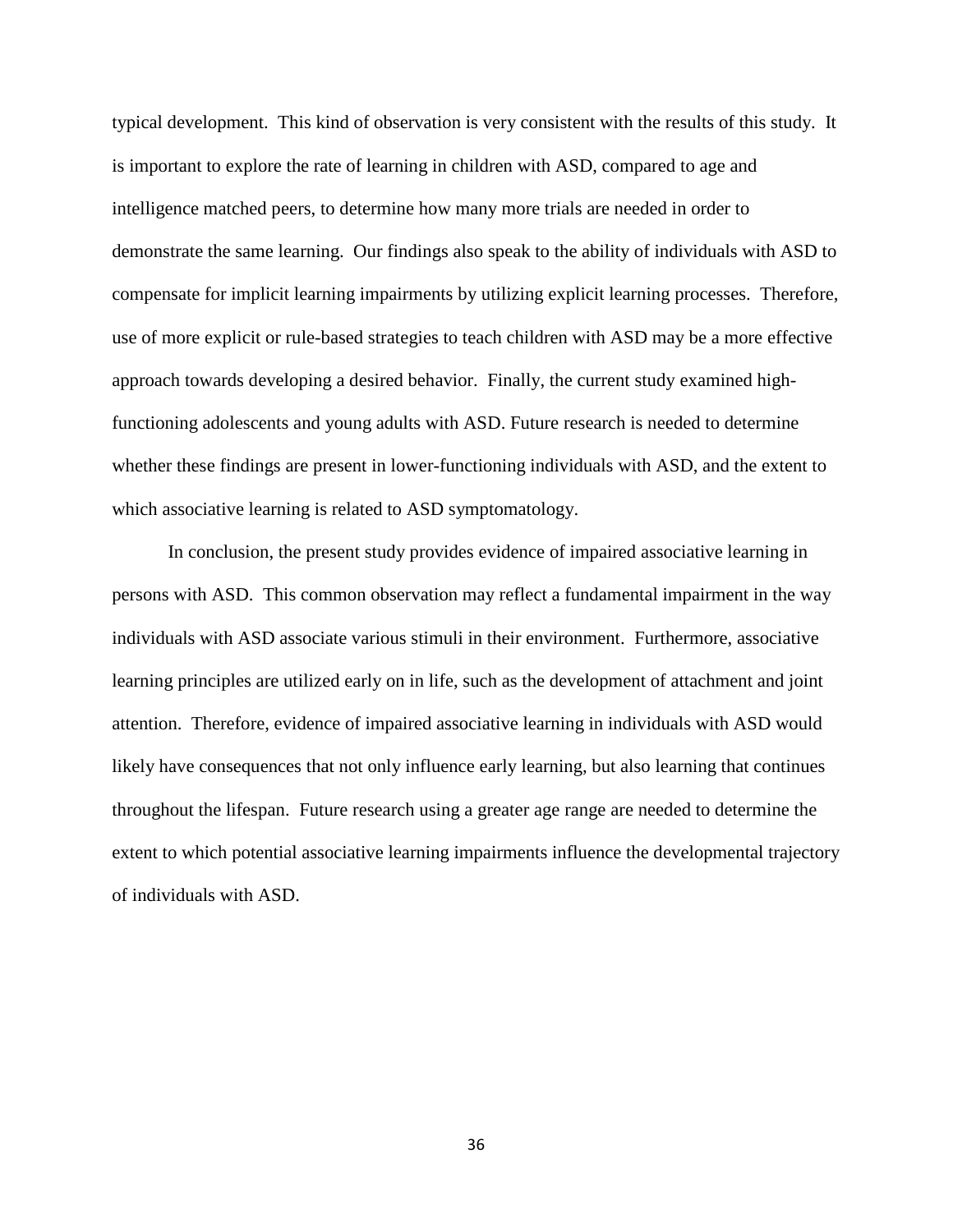#### **References**

- American Psychiatric Association. (2000). *Diagnostic and statistical manual of mental disorders.* (4th ed., text revision). Washington (DC): Author.
- Ashby, F. G., & Maddox, W. T. (2005). Human category learning. *Annual Review of Psychology*, *56*, 149-178. doi: 10.1146/annurev.psych.56.091103.070217
- Atwell, J. A., Conners, F. A., & Merrill, E. C. (2003). Implicit and explicit learning in young adults with mental retardation. *American Journal on Mental Retardation*, *108*, 56-68.
- Bach, D. R., Flandin, G., Friston, K. J., & Dolan, R. J. (2009). Time-series analysis for rapid event-related skin conductance responses. *Journal of neuroscience methods*, *184*(2), 224– 234.
- Barnes, K. A., Howard, J. H. Jr., Howard, D. V., Gilotty, L., Kenworthy, L., Gaillard, W. D., & Vaidya, C. J. (2008). Intact implicit learning of spatial context and temporal sequences in childhood Autism Spectrum Disorder. *Neuropsychology. 22*, 5, 563-570. doi: 10.1037/0894-4105.22.5.563
- Baron-Cohen, S. (1997). *Mindblindness*: *An essay on autism and theory of mind*. Cambridge, Massachusetts: MIT press.
- Baron-Cohen, S., Ring, H., Wheelwright, S., Bullmore, E., Brammer, M., Simmons, A., & Williams, S. (1999). Social intelligence in the normal and autistic brain: an fMRI study. *European Journal of Neuroscience*, *11,* 1891-1898.
- Baron-Cohen, S., Ring, H. A., Bullmore, E. T., Wheelwright, S., Ashwin, C., & Williams, S. C. R. (2000). The amygdale theory of autism. *Neuroscience and Biobehaviroal Reviews*, *24*, 355-364.
- Bauman, M., & Kemper, T. L. (1985). Histoanatomic observations of the brain in early infantile autism. *Neurology*, *35*, 866-874.
- Bechara, A., Tranel, D., Damasio, H., Adolphs, R., Rockland, C., & Damasio, A. (1995). Double dissociation of conditioning and declarative knowledge relative to the amygdala and hippocampus in humans. *Science*, *269*, 1115 – 1118.
- Bernier, R., Dawson, G., Panagiotides, H., &Webb, S. (2005). Individuals with autism spectrum disorder show normal responses to a fear potential startle paradigm. *Journal of Autism and Developmental Disorders*, *35*, 575-583.
- BioLog. (1990 2010). *UFI Biolog* (*3992 SCL*). UFI Instruments Pty. Ltd. http://ufiservingscience.com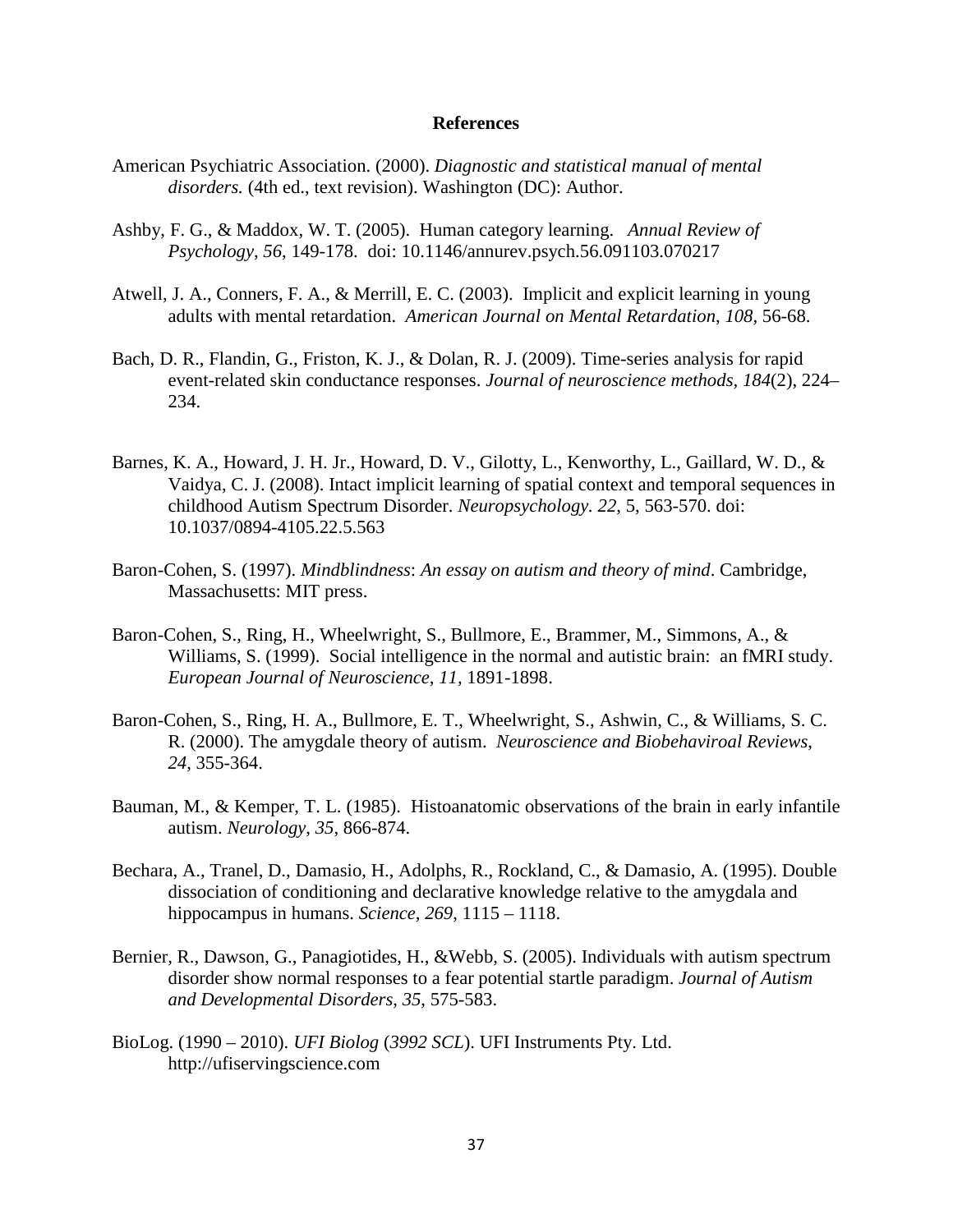- Brothers, L. (1990). The social brain: A project for integrating primate behavior and neurophysiology in a new domain. *Concepts in Neuroscience*, *1*, 27-51.
- Cicchetti, D. V., Lord, C., Koenig, K., Klin, A., &Volkmar, F. R. (2008). Reliability of the ADI-R: Multiple Examiners Evaluate a Single Case. *Journal of Autism and Developmental Disorders*, *38*, 764-770. doi: 10.1007/s10803-007-0448-3
- Cryer, J. D., & Chan, K. (2008). *Time series analysis*: *with applications in R*. New York: Springer.
- Frith, U. (2003). *Autism: Explaining the enigma.* (2<sup>nd</sup> ed.). Malden, Massachusetts: Blackwell Publishing.
- Gabrieli, J. D. E., McGlinchey-Berroth, R., Carrillo, M. C., Gluck, M. A., Cermak, L. S., & Disterhoft, J. F. (1995). Intact delay-eyeblink classical conditioning in amnesia. *Behavioral Neuroscience*, *109*(5), 819.
- Gaigg, S.B., & Bowler, D.M. (2007). Differential fear conditioning in Asperger's Syndrome: Implications for an amygdala theory of autism. *Neuropsychologia*, *45*, 2125-2134.
- Gomez, R. L., & Gerken, L. A. (1999). Artificial grammar learning by 1-year-olds leads to specific and abstract knowledge. *Cognition*, *70*(2), 109-135.
- Heerey, E. A., & Velani, H. (2010). Implicit learning of social predictions. *Journal of Experimental Psychology*, *46*, 577-581. doi:10.1016/j.jesp.2010.01.003
- Huang-Pollock, C., Maddox, T., & Karalunas, S.L. (2011). Development of implicit and explicit category learning. *Journal of Experimental Child Psychology, 109,* 321-335.
- Just, M. A., Cherkassky, V. L., Keller, T. A., & Minshew, N. J. (2004). Cortical activation and synchronization during sentence comprehension in high-functioning autism: Evidence of underconnectivity. *Brain*, *127*, 1811–1821. doi:10.1093/brain/awh199
- Kana, R. K., Keller, T. A., Cherkassky, V. L., Minshew, N. J., & Just, M. A. (2006). Sentence comprehension in autism: Thinking in pictures with decreased functional connectivity. *Brain, 129,* 2484-93*.* doi: 10.1093/brain/aw1164
- Kling, A., & Brothers, L. (1992). The amygdala and social behavior. In J. Aggleton (ed.), *Neurobiological aspects of emotion*, *memory*, *and mental dysfunction*. New York: Wiley-Liss, Inc.
- Kling, A., & Steklis, H. H. (1976). A neural substrate for affiliative behavior in nonhuman primates. *Brain*, *Behavior and Evolution*, *13*, 216-238.
- Klinger, L. & Dawson, G. (2001). Prototype formation in autism.*Development and Psychopathology*, *13*, 111-124.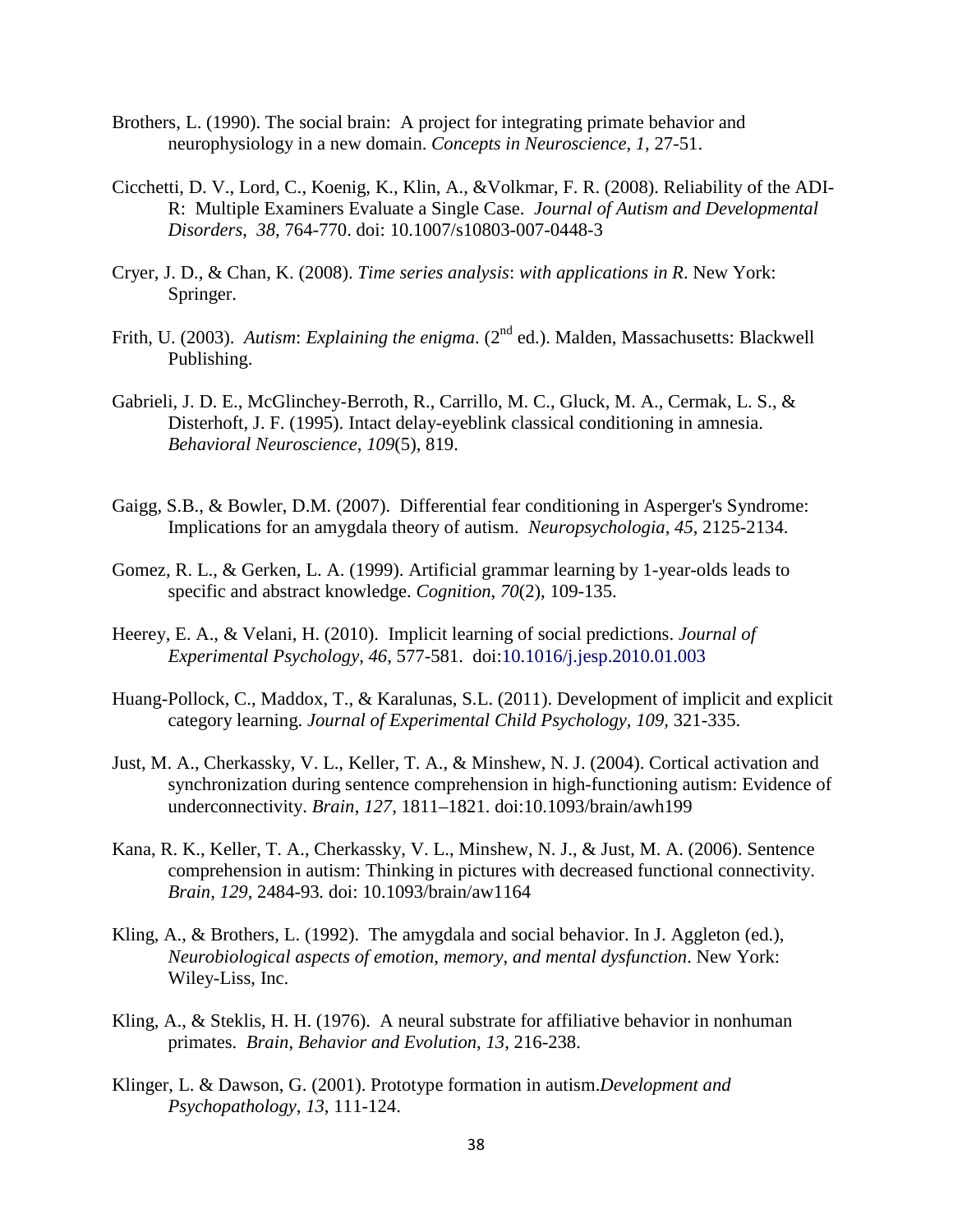- Klinger, L. G., Klinger, M. R., & Pohlig, R. A. (2007). Implicit learning impairments in autism spectrum disorders: Implications for treatment. In J. M. Perez, P. M. Gonzalez, M. L. Comi, & C. Nieto (eds.), *New developments in autism*. London: Jessica Kinglsey.
- Knight, D. C., Smith, C. N., Stein, E. A., & Helmstetter, F. J. (1999) Functional MRI of human Pavlovian fear condition: Patters of activation as a function of learning. *NeuroReport*, *10*, 3665-3670.
- Knight, D. C., Nguyen, H. T., & Bandettini, P. A. (2003). Expression of conditional fear with and without awareness. *Proceedings of the National Academy of Sciences*, *100*, 15280- 15283. doi: 10.1073/pnas.2535780100
- Levey, A. B. (1980). Measurement units in psychophysiology. In I. Martin P. H. Venables (Eds.), *Techniques in Psychophysiology,* 597-628. New York: Wiley
- Lieberman, M. D. (2000). Intuition: A social cognitive neuroscience approach. *Psychological Bulletin*, *126*, 109-137. DOI: 10.1037//0033-2909.126.1.109
- Lord, C., Risi, S., Lambrecht, L., Cook, E. H., Leventhal, B. L., DiLavore, P. C., Pickles A., & Rutter, M. (2000). The Autism Diagnostic Observation Schedule—Generic: A standard measure of social and communication deficits associated with the spectrum of autism. *Journal of Autism and Developmental Disorder, 30*, 1573-3432.
- Lord, C., Rutter, M., & LeCouteur, A. (1994). Autism Diagnostic Interview—Revised: a revised version of a diagnostic interview for caregivers or individuals with possible pervasive developmental disorders. *Journal of Autism and Developmental Disorders, 24*, 659-685.
- McGlinchey, R. E., Capozzi, S. M., Fortier, C. B., & Disterhoft, J. F. (2008). Procedural memory system supports single cue trace eyeblink conditioning in medial temporal lobe amnesia. *Neuropsychology*, *22*(2), 278.
- Molesworth, C. J., Bowler, D. M., & Hampton, J. A. (2005). The prototype effect in recognition memory: Intact in autism? *Journal of Child Psychology and Psychiatry*, *46*, 661-672. doi: 10.1111/j.1469-7610.2004.00383.x
- Posner, M. I., & Keele, S. W. (1968). On the genesis of abstract ideas. *Journal of Experimental Psychology*, *77*, 353–363.
- Reber, A. S. (1989). Implicit learning and tacit knowledge. *Journal of Experimental Psychology*: *General*, *118*, 219-235.
- Russo, N., Foxe, J. J., Brandwein, A. B., Altschuler, T., Gomes, H., & Molholm, S. (2010). Multisensory processing in children with autism: high-density electrical mapping of auditory-somatosensory integration. *Autism Research*, *3*, 253-267. doi:10.1002/aur.152
- Saffran, J. R., Aslin, R. N., & Newport, E.L. (1996). Statistical learning by 8-month-old infants, *Science*, *274*, 1926-1928.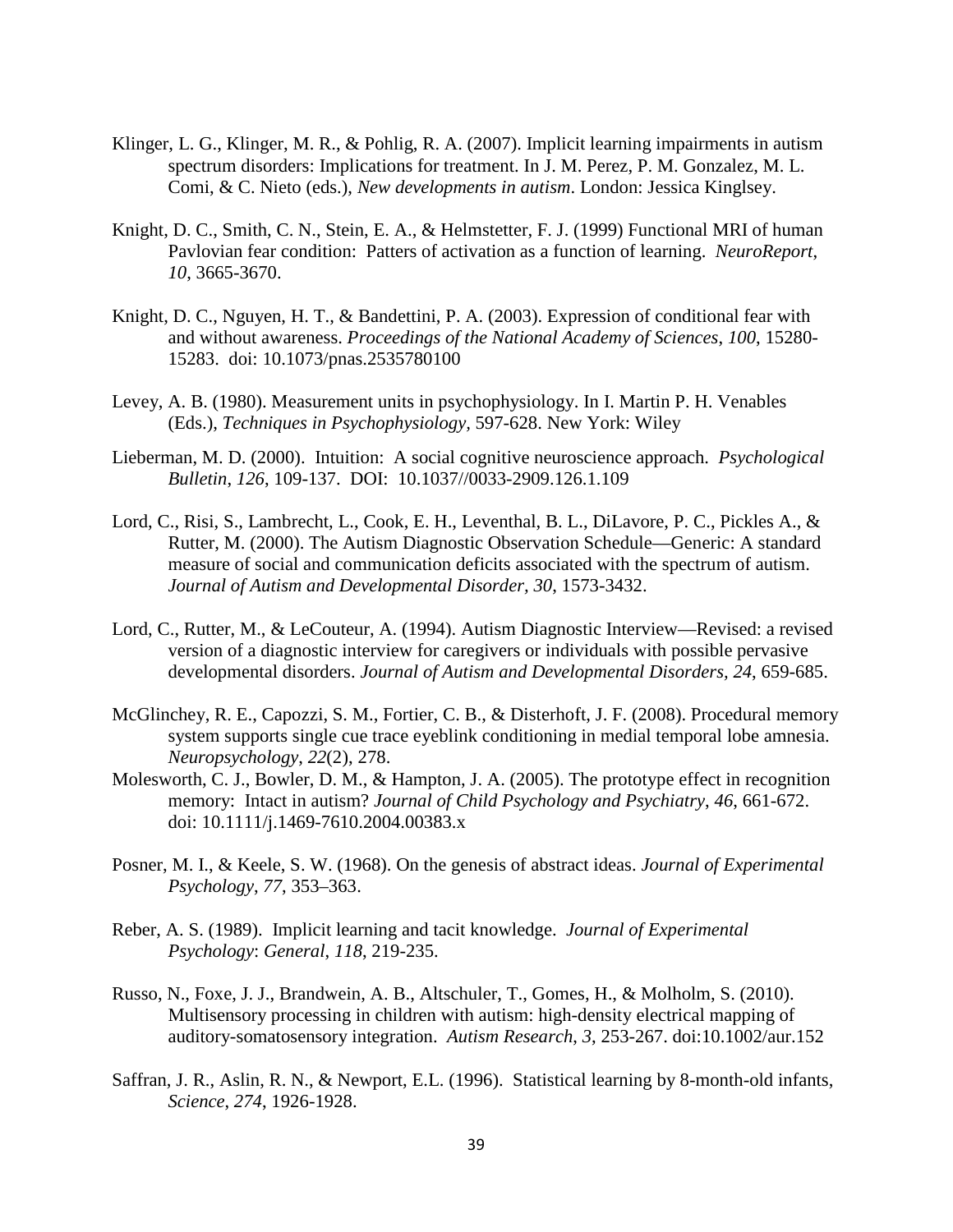- Smith, E. G., & Bennetto, L. (2007). Audiovisual speech integration and lipreading in autism. *Journal of Child Psychology and Psychiatry*, *48*, 813-821. doi:10.1111/j.1469- 7610.2007.01766.x
- Taylor, N., Isaac, C., & Milne, E. (2010). A Comparison of the Development of Audiovisual Integration in Children with Autism Spectrum Disorders and Typically Developing Children. *Journal of Autism and Developmental Disorders*, *40*, 1403-1411. doi:10.1007/s10803-010-1000-4
- Wechsler, D. (1999). *Wechsler Abbreviated Scale of Intelligence*. San Antonio, TX: Psychological Corporation.
- Weike, A. I., Schupp, H. T., & Hamm, A. O. (2007). Fear acquisition requires awareness in trace but not delay conditioning. *Psychophysiology*, *44*. doi:10.1111/j.1469-8986.2006.00469.x
- Weinert, S. (2009). Implicit and explicit modes of learning: Similarities and differences from a developmental perspective. *Linguistics*, *47*, 241-271. doi: 10.1515/LING.2009.010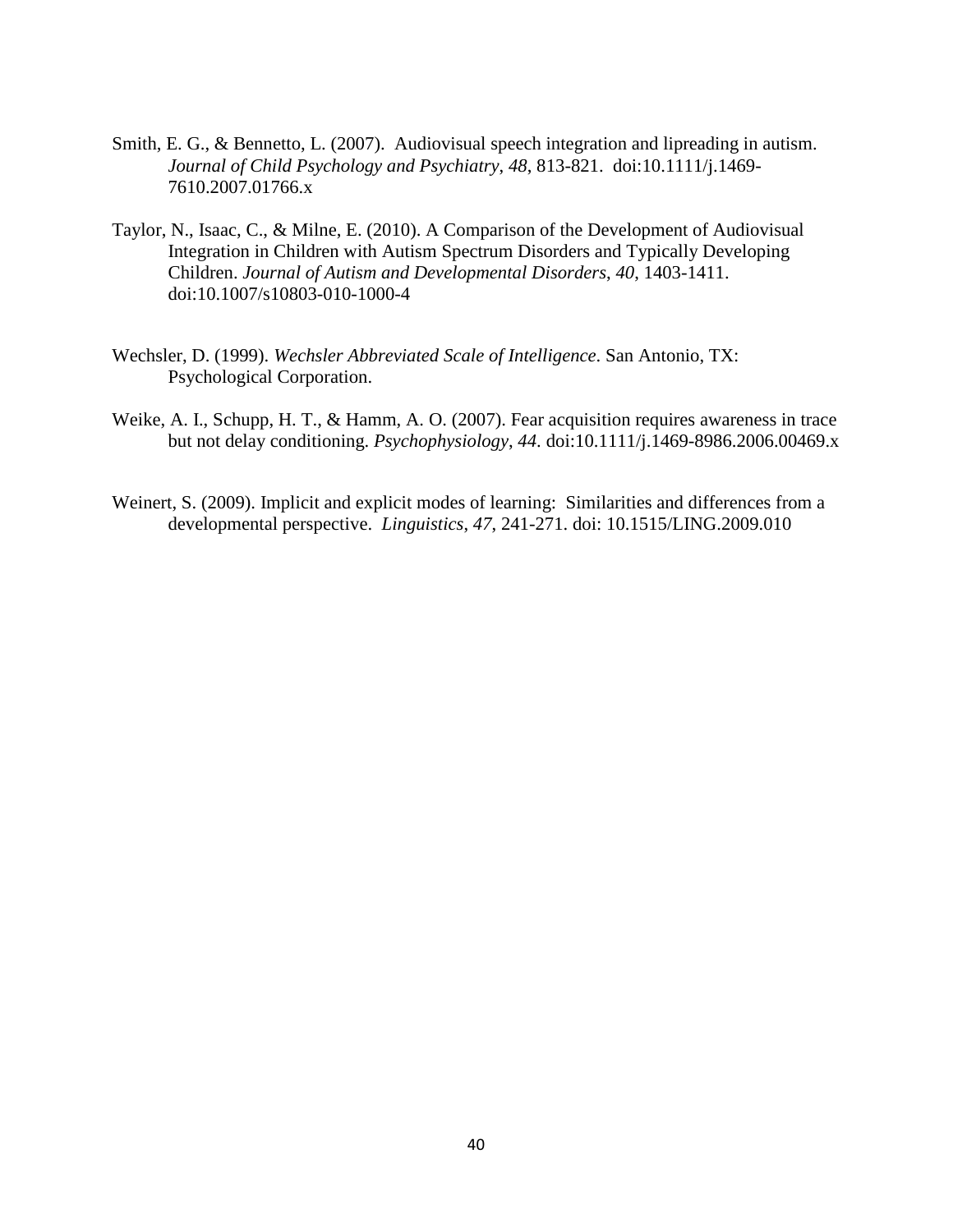## Table 1

|                           | <b>Typical</b>        | ASD            |     |
|---------------------------|-----------------------|----------------|-----|
|                           | $(n = 16)$            | $(n = 15)$     | p   |
| Chronological Age (years) | 20.17(1.50)           | 20.67(2.53)    | .51 |
| Gender                    |                       |                |     |
| Male                      | 14                    | 13             |     |
| Female                    | $\mathcal{D}_{\cdot}$ | 2              |     |
| WASI                      |                       |                |     |
| Verbal IQ                 | 109.50 (9.81)         | 106.80 (10.36) | .46 |
| Performance IQ            | 106.43 (11.31)        | 106.60 (14.77) | .97 |
| Full Scale IQ             | 108.81 (7.64)         | 107.40 (10.70) | .67 |

*Participant Characteristics: Mean and (Standard Deviation) of and Significance Levels of T-test Comparing the Groups (p)*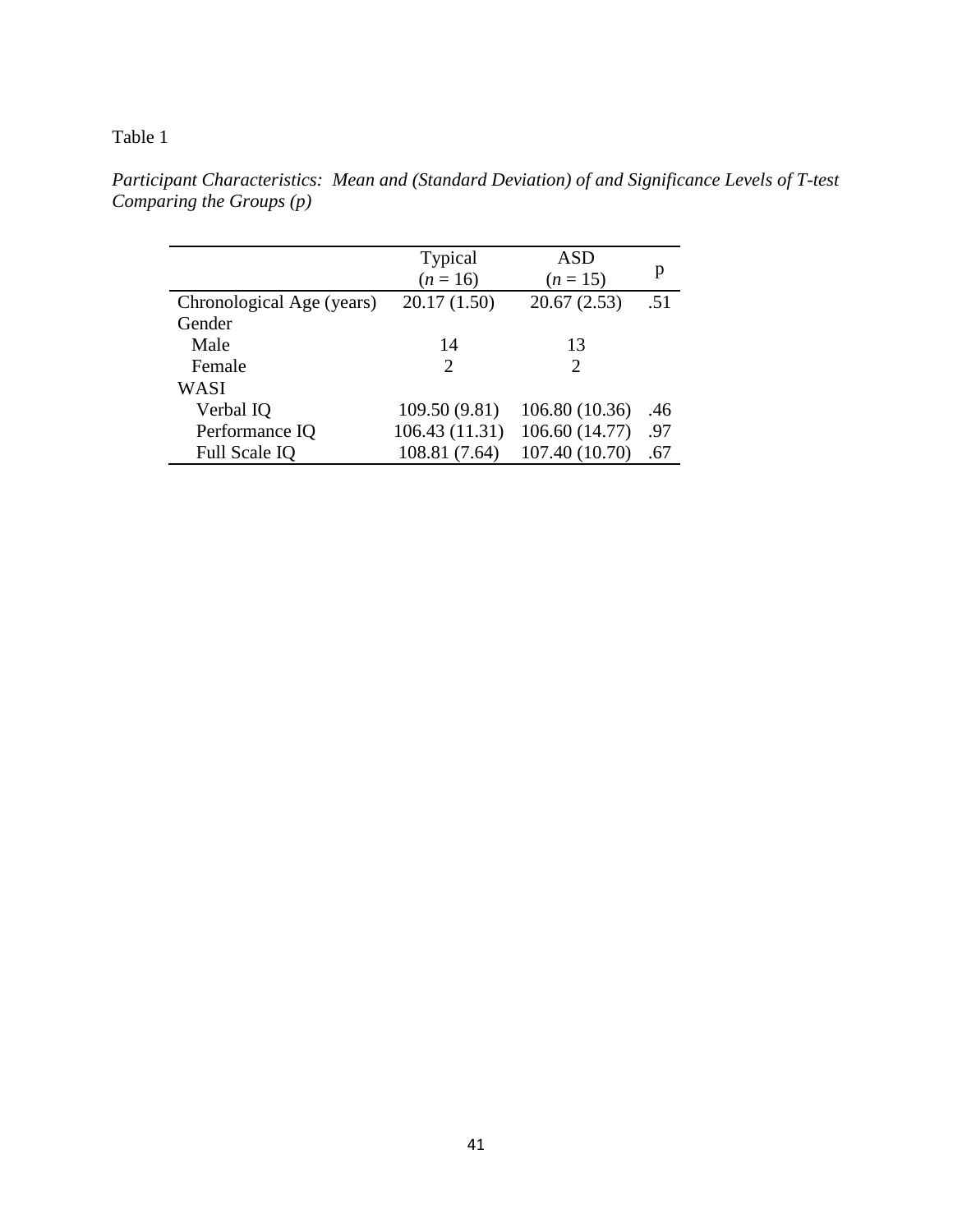Table 2

|            | Visual Learning |         |            | <b>Auditory Learning</b> |         |                        | <b>Overall Learning</b> |         |            |
|------------|-----------------|---------|------------|--------------------------|---------|------------------------|-------------------------|---------|------------|
|            | $CS+$           | $CS-$   | difference | $CS+$                    | $CS-$   | difference $\vert$ CS+ |                         | $CS-$   | difference |
| TD         | .049            | $-.003$ | $+.052**$  | .053                     | .005    | $+.048*$               | .051                    | .001    | $+.050**$  |
| <b>ASD</b> | $-.006$         | $-.012$ | $+.006$    | .010                     | $-.012$ | $+0.022*$              | .002                    | $-.012$ | $+.014$    |
| Total      | .023            | $-.007$ | $+.030**$  | .033                     | $-.003$ | $+0.36**$              | .028                    | $-.005$ | $+.033**$  |

*Means and Difference Scores (*CS+ - CS-) *of SCL amplitudes (*μS)

\**p* < .05, \*\**p* < .01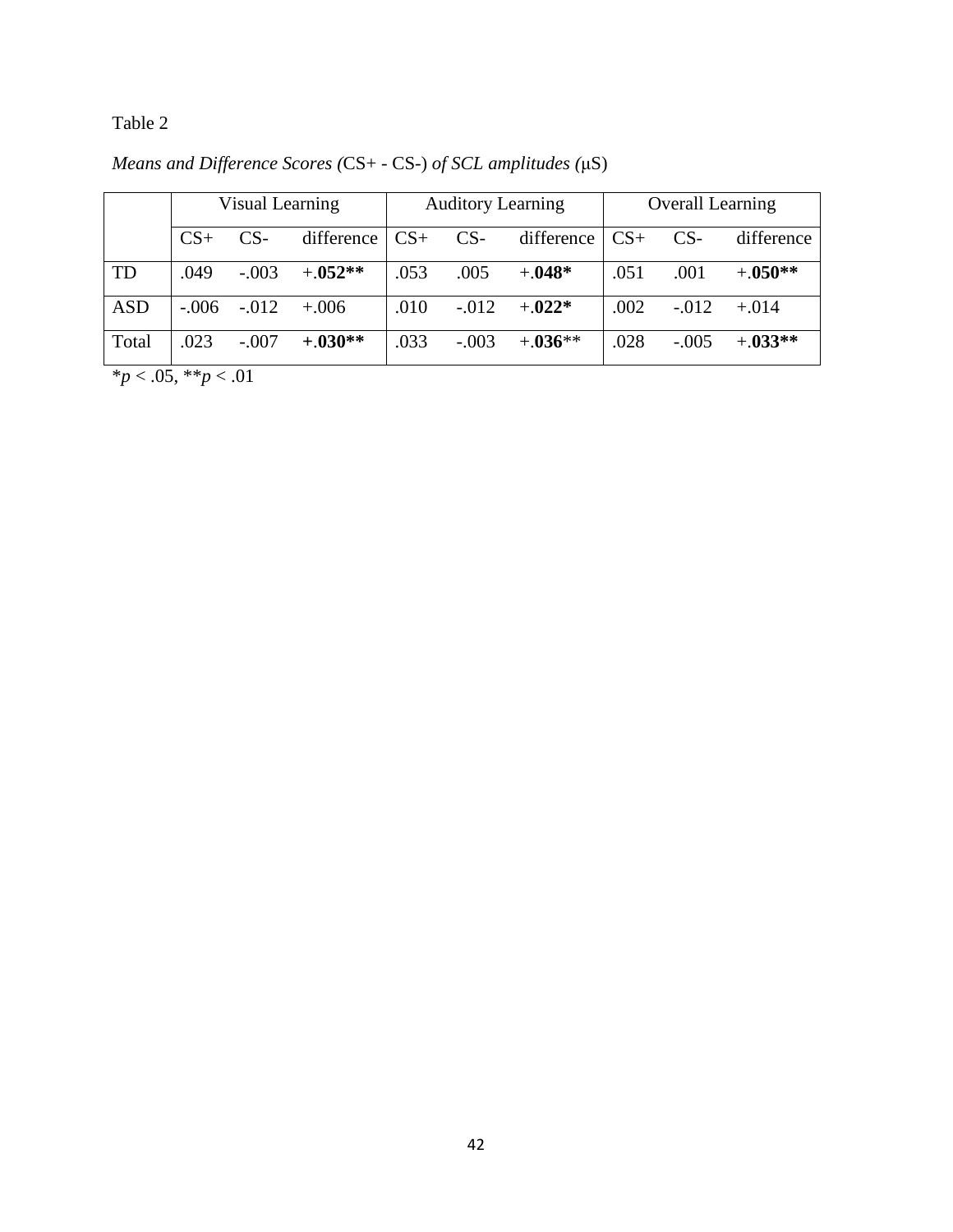# *Figure 1*.

Skin conductance apparatus and testing environment.

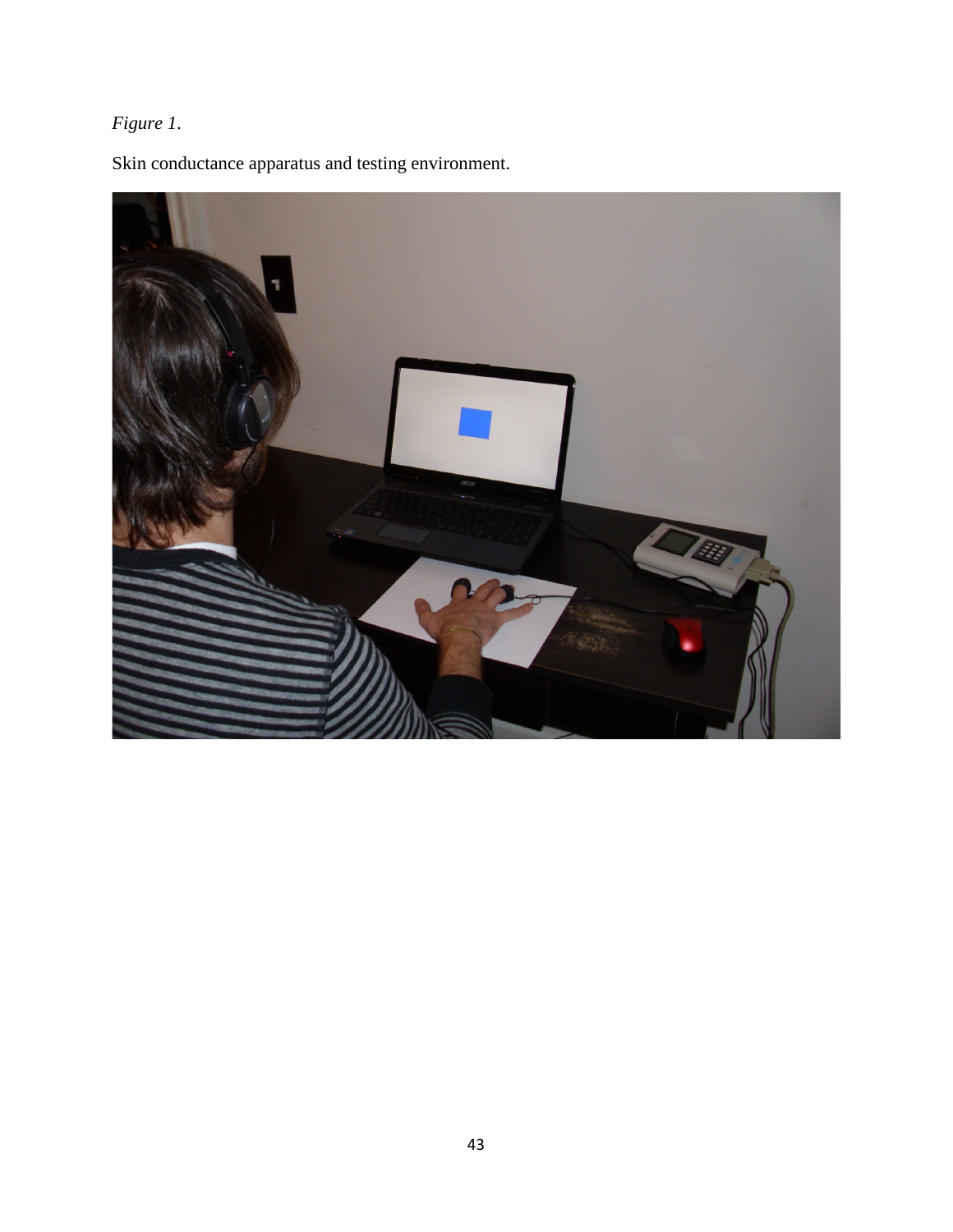## *Figure 2.*



Skin conductance amplitudes between  $CS+_{\text{unpaired\_visual}}$  and CS- visual trials.

# *Figure 3*.

Skin conductance amplitudes between CS+unpaired\_auditory and CS- auditory trials.

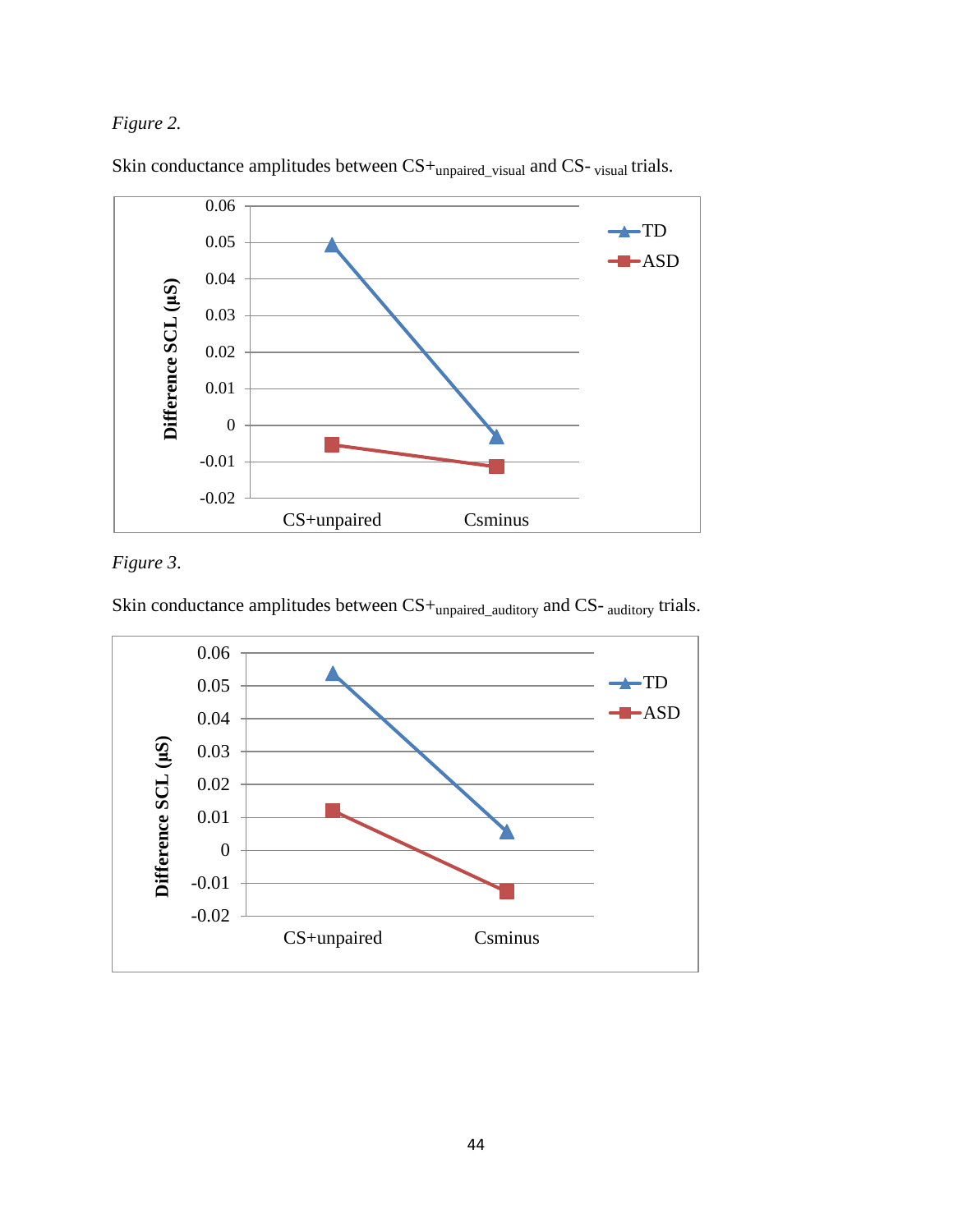*Figure 4.* 

Comparison of individuals with ASD and TD's explicit memory of visual trials and overall learning.

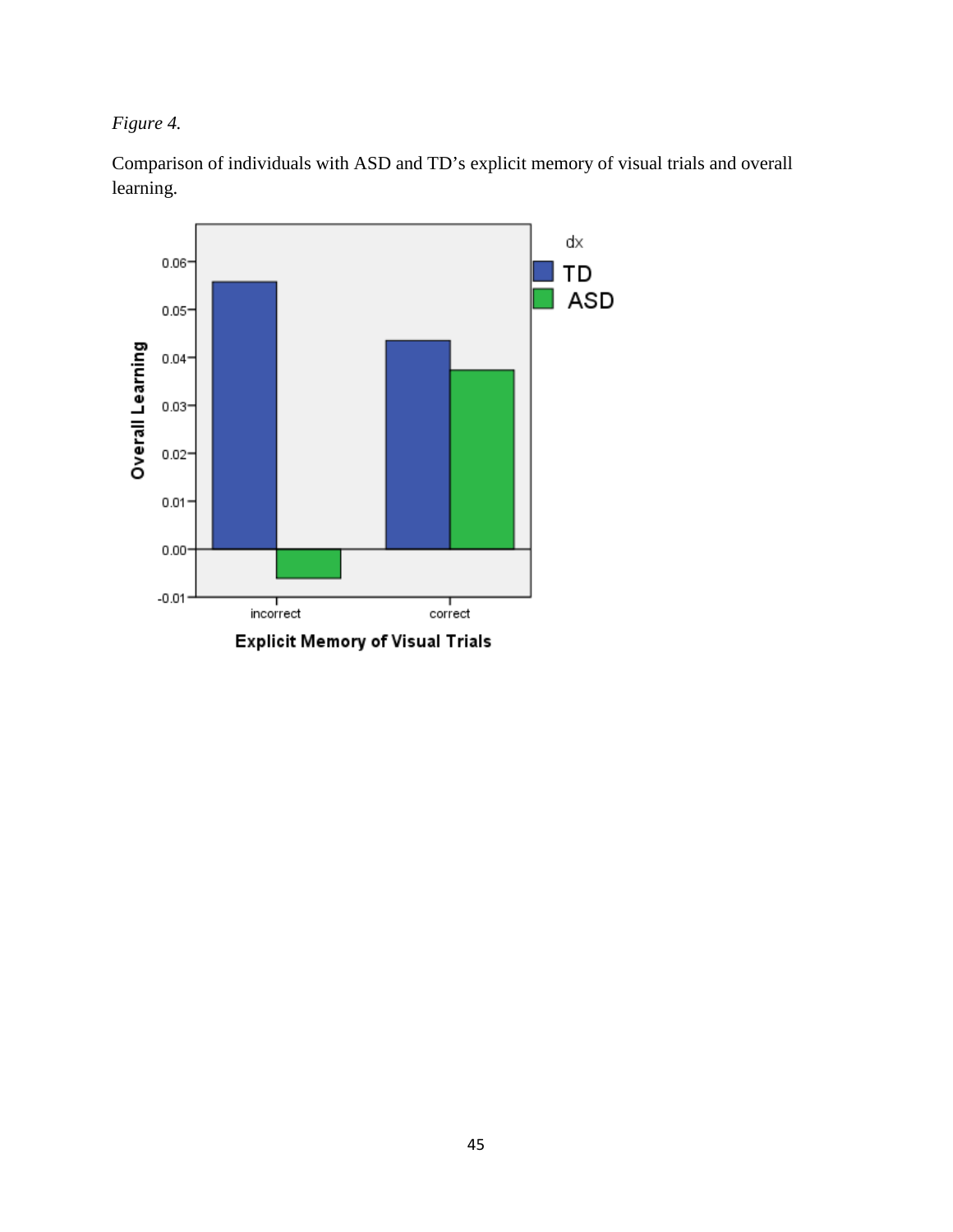# *Figure 5*.



Correlation between Broader Autism Phenotype Questionnaire (BAP-Q) and Overall Learning.